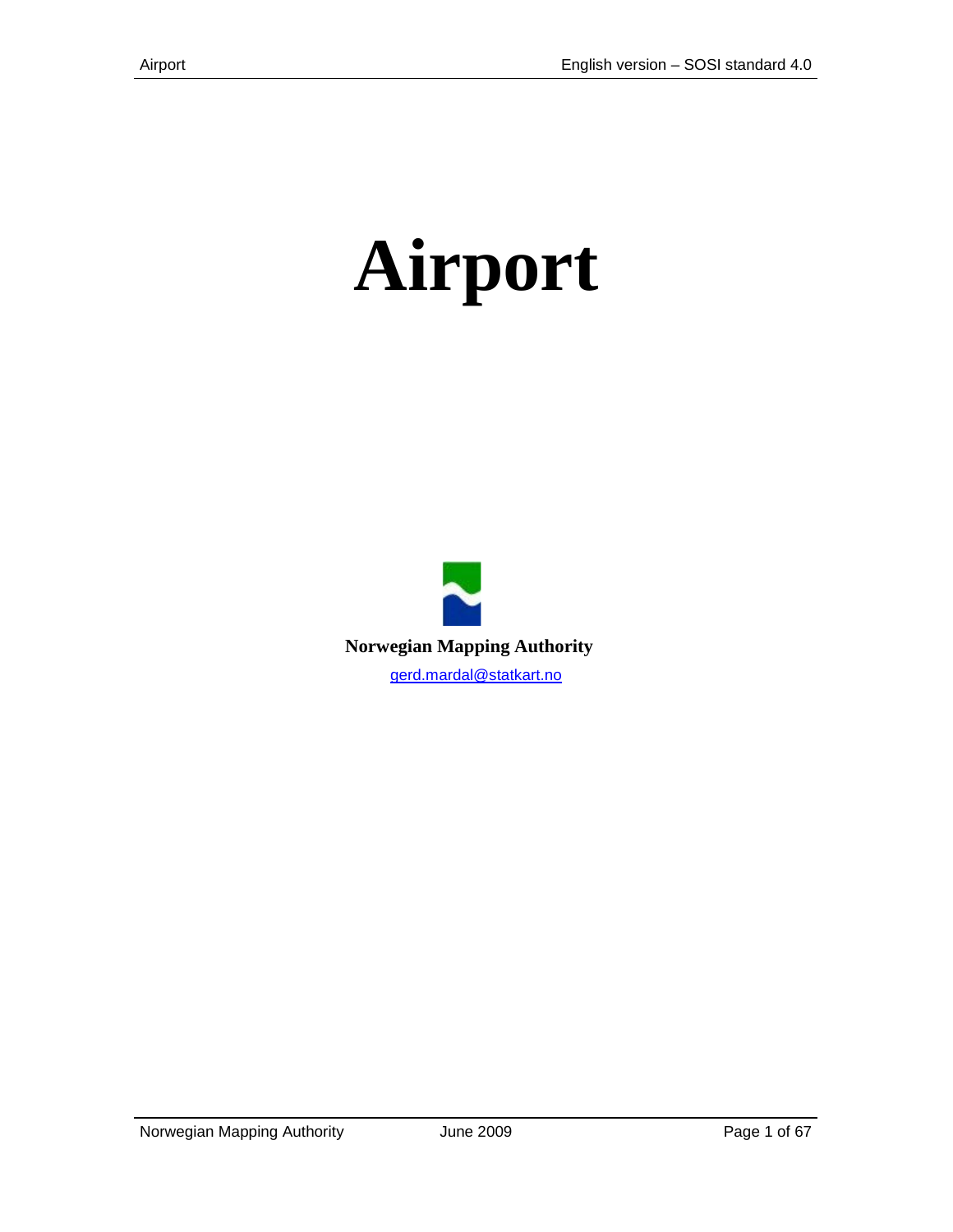| 1.   |    |
|------|----|
|      |    |
|      |    |
|      |    |
|      |    |
|      |    |
|      |    |
|      |    |
|      |    |
|      |    |
|      |    |
|      |    |
|      |    |
|      |    |
|      |    |
|      |    |
| 2.1  |    |
| 2.2  |    |
| 2.3  |    |
| 2.4  |    |
| 2.5  |    |
| 2.6  |    |
| 2.7  |    |
| 2.8  |    |
| 2.9  |    |
| 2.10 |    |
| 2.11 |    |
| 2.12 |    |
| 2.13 |    |
| 2.14 |    |
| 2.15 |    |
| 2.16 |    |
| 2.17 |    |
| 2.18 |    |
| 2.19 |    |
| 2.20 |    |
| 2.21 |    |
| 2.22 |    |
| 2.23 |    |
| 2.24 |    |
| 2.25 |    |
| 2.26 |    |
| 2.27 |    |
| 2.28 |    |
| 2.29 |    |
| 2.30 | 27 |
| 2.31 |    |
| 2.32 |    |
| 2.33 |    |
| 2.34 |    |
| 2.35 |    |
| 2.36 |    |
|      |    |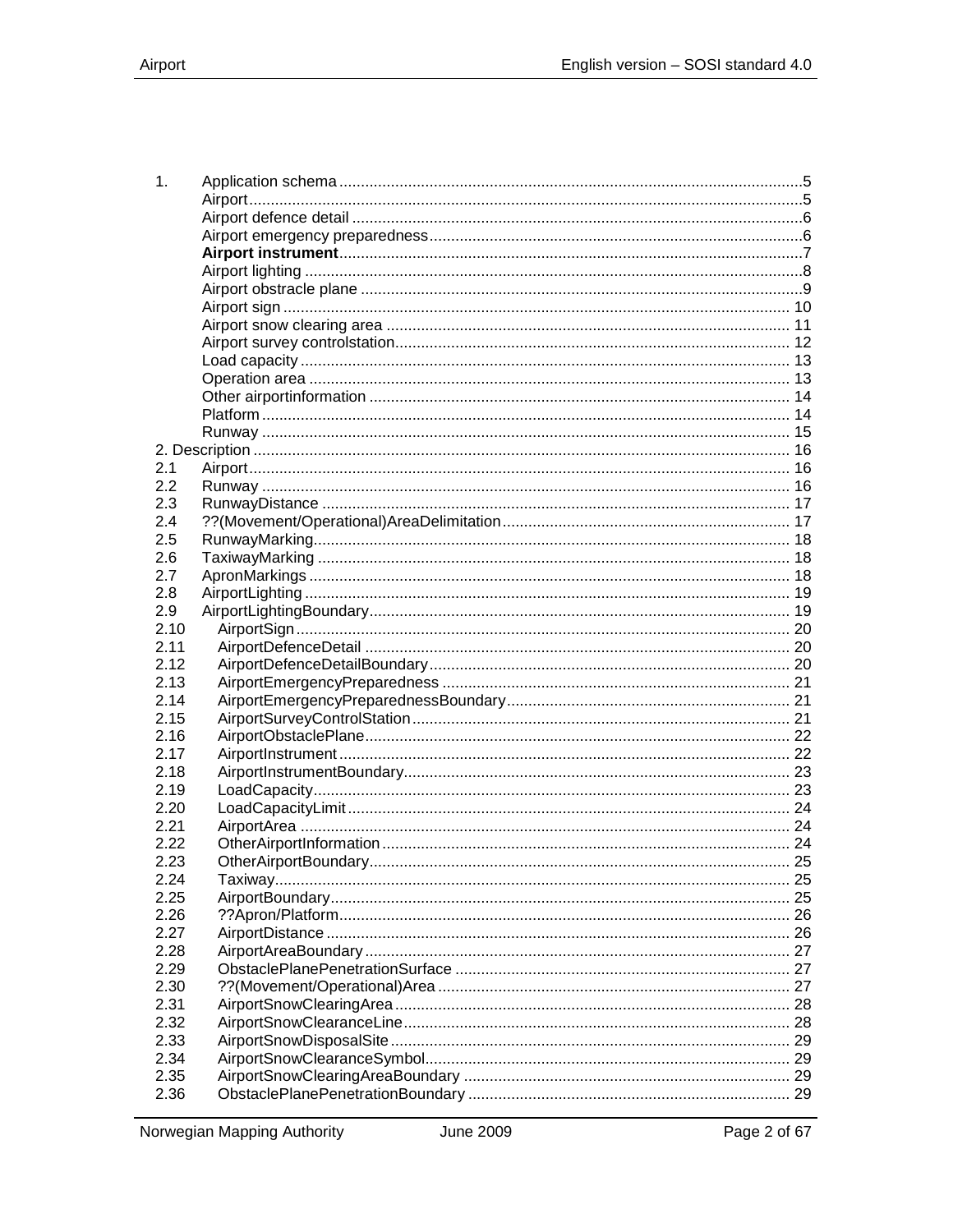| 2.37     |                                                                                         |  |
|----------|-----------------------------------------------------------------------------------------|--|
| 2.38     |                                                                                         |  |
| 2.39     |                                                                                         |  |
| 2.40     |                                                                                         |  |
| 2.41     | Association << Topo>> AirportObstaclePlaneBoundary-AirportObstaclePlane  31             |  |
| 2.42     |                                                                                         |  |
| 2.43     |                                                                                         |  |
| 2.44     |                                                                                         |  |
| 2.45     |                                                                                         |  |
| 2.46     |                                                                                         |  |
| 2.47     |                                                                                         |  |
| 2.48     | Association < <topo>&gt; AirportInstrument-AirportInstrumentBoundary  33</topo>         |  |
| 2.49     | Association < <topo>&gt; AirportLighting-AirportLightingBoundary  33</topo>             |  |
| 2.50     | Association << Topo>> OtherAirportInformation -OtherAirportBoundary  34                 |  |
| 2.51     |                                                                                         |  |
| 2.52     | Association < <topo>&gt; AirportSnowClearingArea-AirportSnowClearingAreaBoundary</topo> |  |
|          | 34                                                                                      |  |
| 2.53     | Association < <topo>&gt; ObstaclePlanePenetrationSurface-</topo>                        |  |
|          |                                                                                         |  |
| 2.54     | Association << Topo>> ??Apron/Platform-??Apron/PlatformBoundary  35                     |  |
| 2.55     |                                                                                         |  |
| 2.56     |                                                                                         |  |
| 2.57     | Association << Topo>> ??Apron/Platform-FictitiousDelineationLineAirport  36             |  |
| 2.58     |                                                                                         |  |
| 2.59     | Association << Topo>> Taxiway-FictitiousDelineationLineAirport  37                      |  |
| 2.60     |                                                                                         |  |
| 2.61     |                                                                                         |  |
| 2.62     |                                                                                         |  |
| 2.63     |                                                                                         |  |
| 2.64     | Association << Topo>> Runway-FictitiousDelineationLineAirport  38                       |  |
| 2.65     |                                                                                         |  |
| 1.1.2    |                                                                                         |  |
| 1.1.2.1  |                                                                                         |  |
| 1.1.2.2  |                                                                                         |  |
| 1.1.2.3  |                                                                                         |  |
| 1.1.2.4  |                                                                                         |  |
| 1.1.2.5  |                                                                                         |  |
| 1.1.2.6  |                                                                                         |  |
| 1.1.2.7  |                                                                                         |  |
| 1.1.2.8  |                                                                                         |  |
| 1.1.2.9  |                                                                                         |  |
| 1.1.2.10 |                                                                                         |  |
| 1.1.2.11 |                                                                                         |  |
| 1.1.2.12 |                                                                                         |  |
| 1.1.2.13 |                                                                                         |  |
| 1.1.2.14 |                                                                                         |  |
| 1.1.2.15 |                                                                                         |  |
| 1.1.2.16 |                                                                                         |  |
| 1.1.2.17 | < <codelist>&gt; ??(Movement/Operational)AreaDelimitationType  46</codelist>            |  |
| 1.1.2.18 |                                                                                         |  |
| 1.1.2.19 |                                                                                         |  |
| 1.1.2.20 |                                                                                         |  |
| 1.1.2.21 |                                                                                         |  |
|          |                                                                                         |  |
| 1.1.2.22 |                                                                                         |  |
| 1.1.2.23 |                                                                                         |  |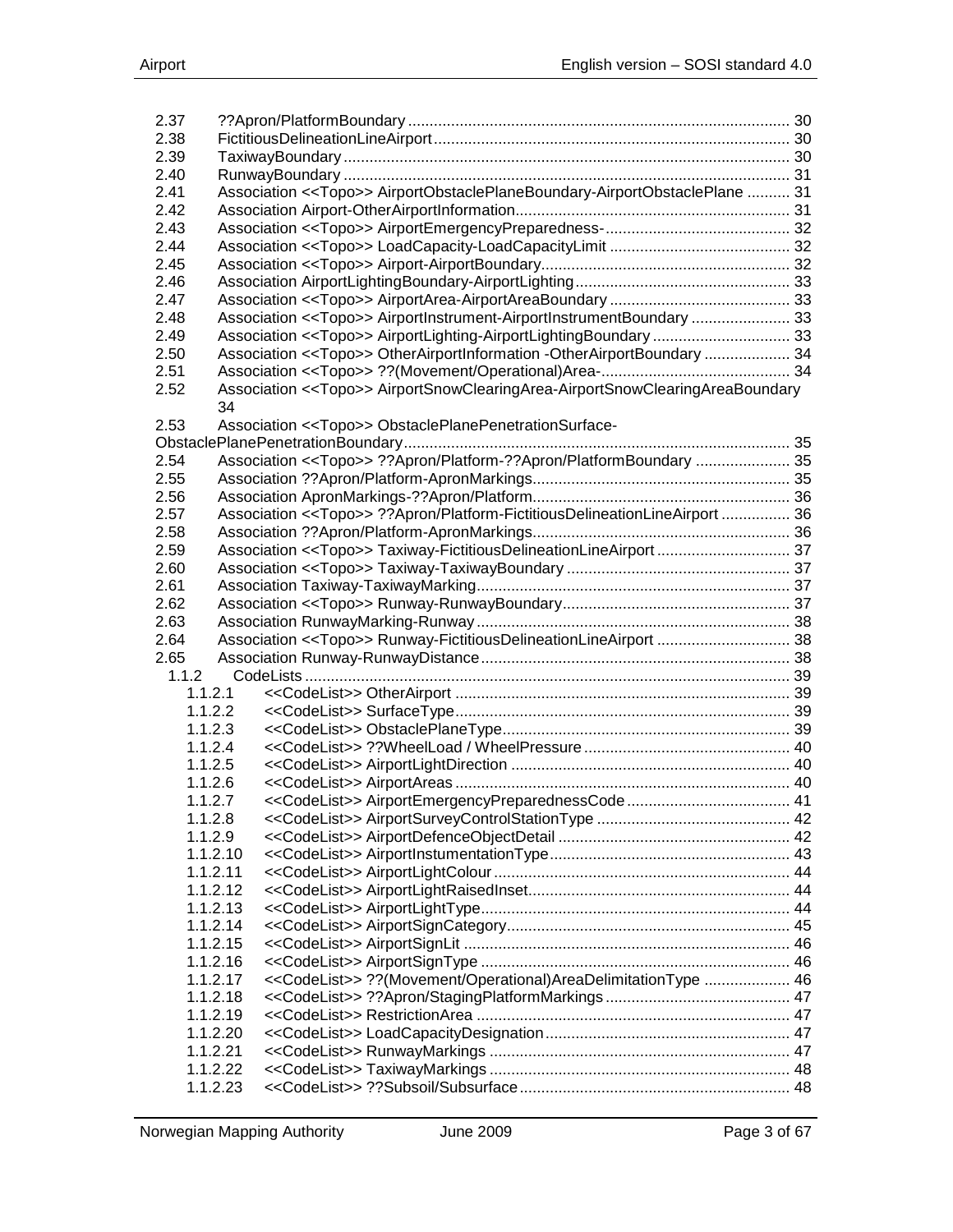| 1.1.2.24 |  |
|----------|--|
| 1.1.2.25 |  |
| 1.1.2.26 |  |
| 1.1.2.27 |  |
| 1.1.2.28 |  |
| 1.1.2.29 |  |
| 1.1.2.30 |  |
| 1.1.2.31 |  |
| 1.1.2.32 |  |
| 1.1.2.33 |  |
| 1.1.2.34 |  |
| 1.1.2.35 |  |
| 1.1.2.36 |  |
| 1.1.2.37 |  |
|          |  |

**1.1.1.1**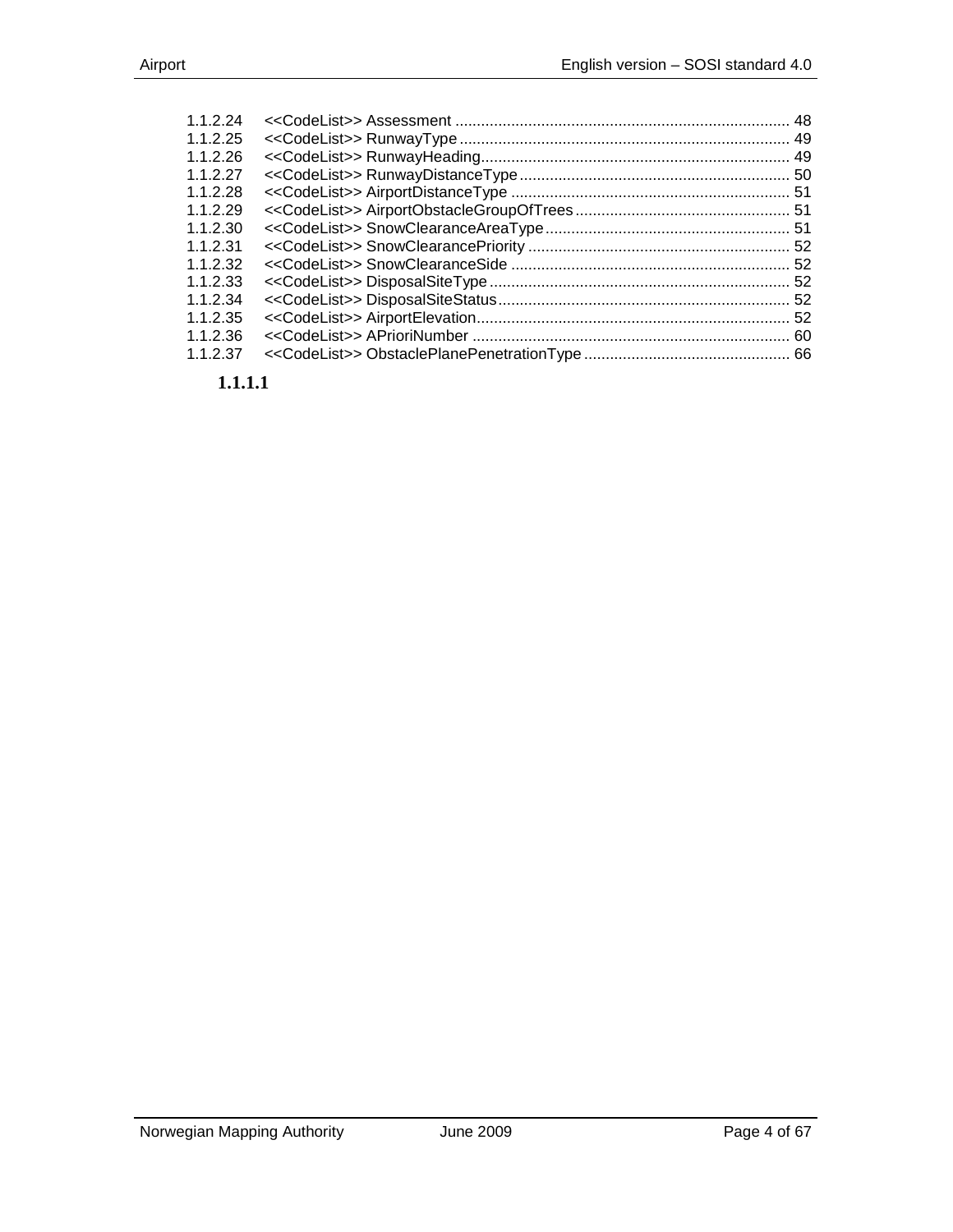## <span id="page-4-0"></span>**1. Application schema**

<span id="page-4-1"></span>

Airport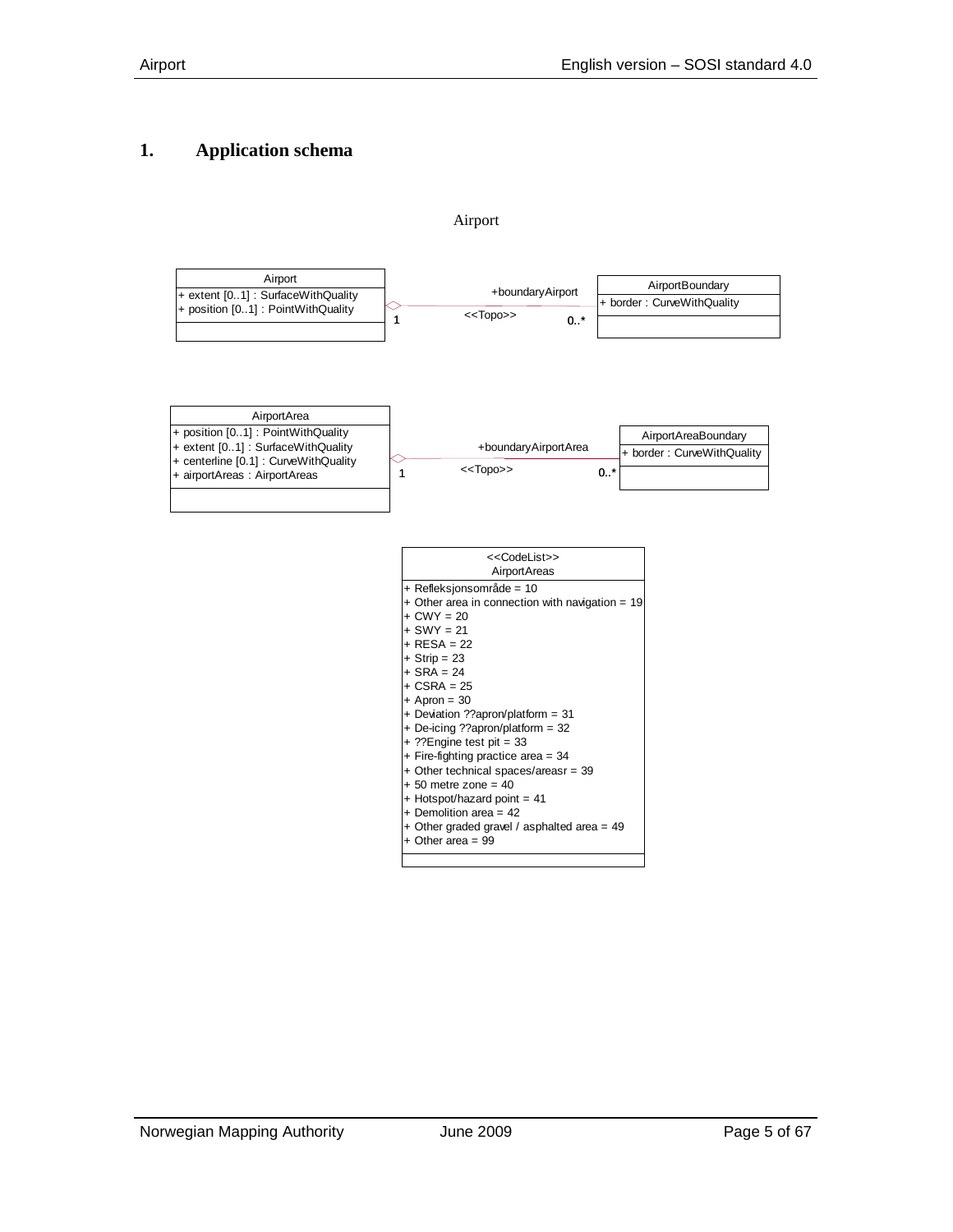#### Airport defence detail

<span id="page-5-0"></span>AirportDefenceDetail + extent [0..1] : SurfaceWithQuality + position [0..1] : PointWithQuality + airportDefenceObjectDetail : AirportDefenceObjectDetail

AirportDefenceDetailBoundary

+ border : CurveWithQuality



Airport emergency preparedness

<span id="page-5-1"></span>

| AirportEmergencyPreparedness                                                                                |                                       |    | AirportEmergencyPreparednessBoundary |
|-------------------------------------------------------------------------------------------------------------|---------------------------------------|----|--------------------------------------|
| $+$ extent $[0.1]$ : Surface With Quality                                                                   | +boundaryAirportEmergencyPreparedness | 0. | + border: CurveWithQuality           |
| + position [01] : PointWithQuality<br> + airportEmergencyPreparednessCode: AirportEmergencyPreparednessCode | $<<$ TODO $>>$                        |    |                                      |
|                                                                                                             |                                       |    |                                      |
|                                                                                                             |                                       |    |                                      |

| < <codelist>&gt;</codelist>                            |
|--------------------------------------------------------|
| AirportEmergencyPreparednessCode                       |
| + Emergency routes = 10                                |
| + Dock facility for emergency/rescue boats = 11        |
| + Aircraft accident planning area = 12                 |
| + Damage site leader command post = 20                 |
| + Meeting and gathering site for emergency squads = 21 |
| + Ambulance checkpoint = 22                            |
| + Gathering site for evacuees/survivors = 23           |
| + Gathering site for wounded = $24$                    |
| + ??Expanded/Enhanced assistance station = 25          |
| + Collection point for fatalities = 26                 |
| + Parking for emergency squads = $27$                  |
| $+$ Other stations = 29                                |
| $+$ Fire manholes = 30                                 |
| $+$ Fire hydrants = 31                                 |
| + Pump stations = $32$                                 |
| + Outboard fire valves = $33$                          |
| $+$ Fire alarm / fire alarm button = 34                |
| $+$ Fire extinguisher = 35                             |
| $+$ Rescue equipment = 36                              |
| + Aircraft wreckage = $40$                             |
| + Other fire/rescue service features = 99              |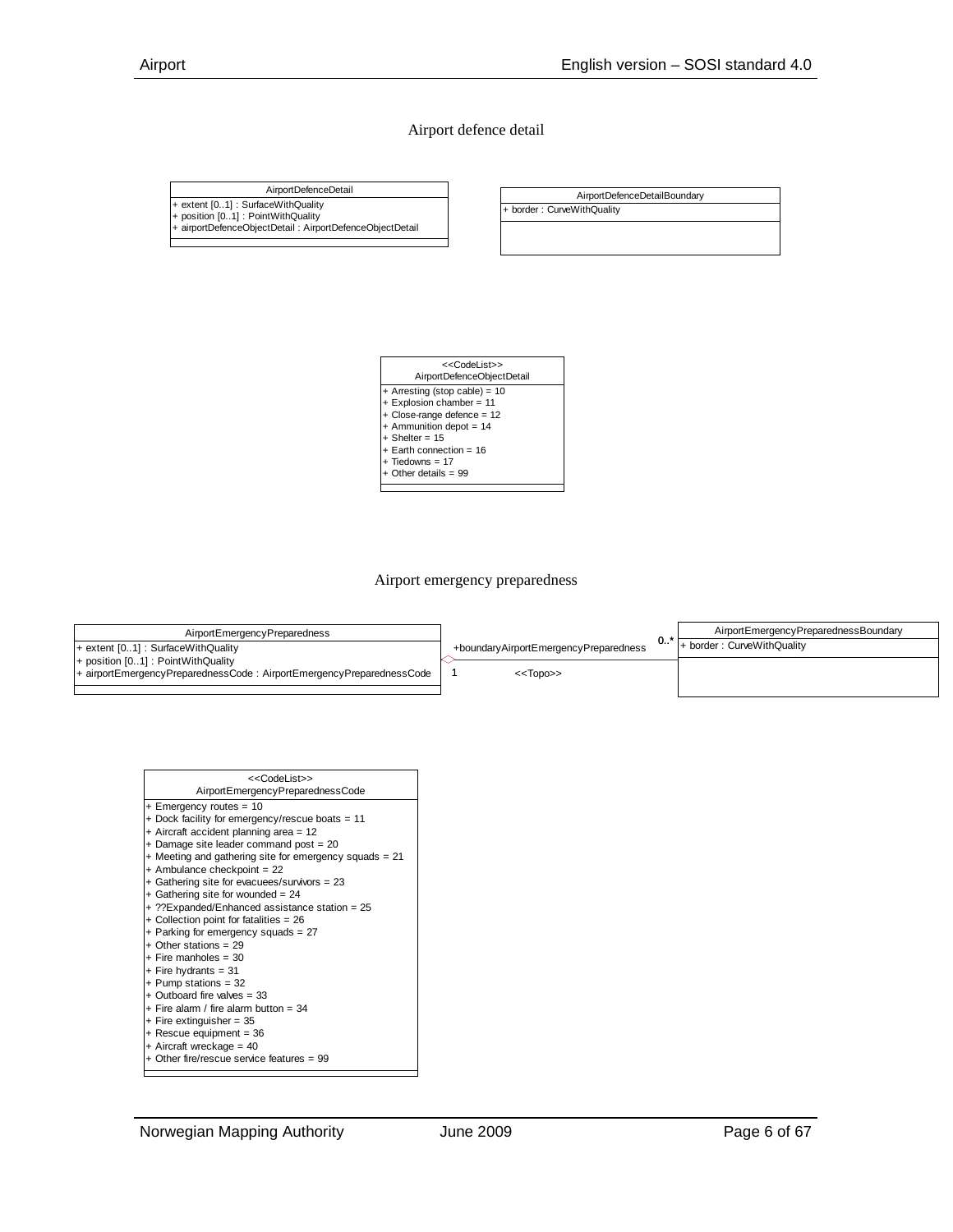#### **Airport instrument**

<span id="page-6-0"></span>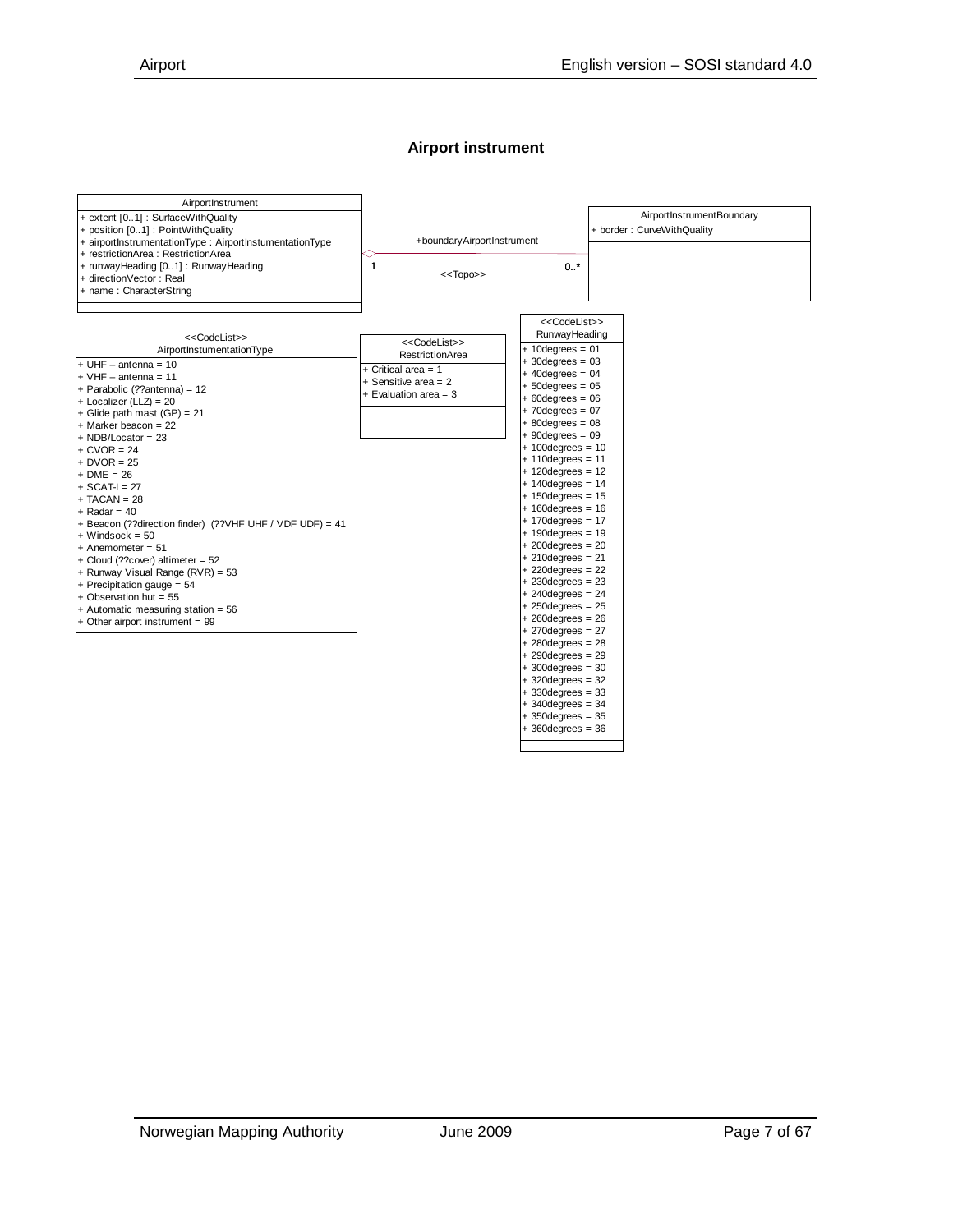#### Airport lighting

<span id="page-7-0"></span>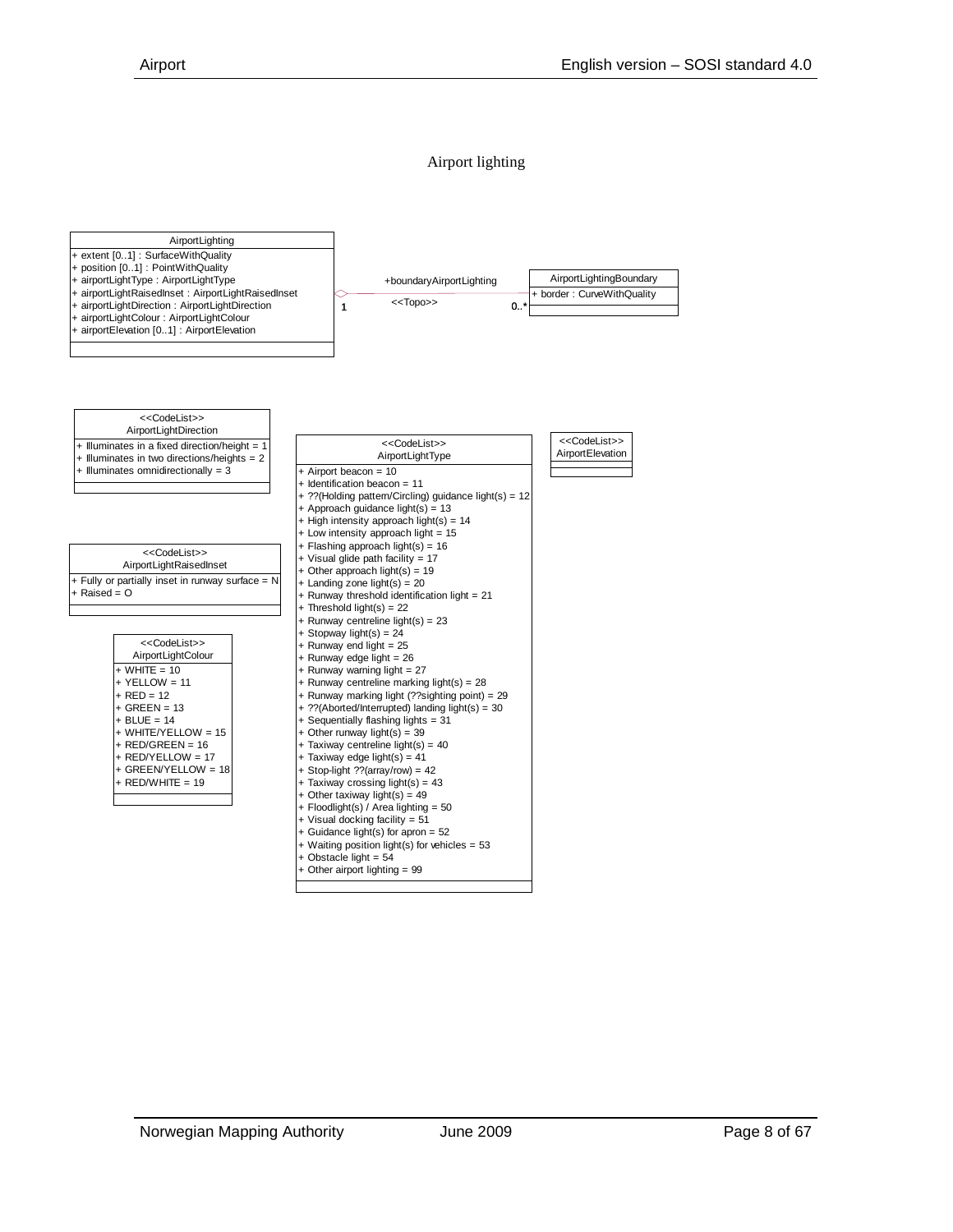#### Airport obstracle plane

<span id="page-8-0"></span>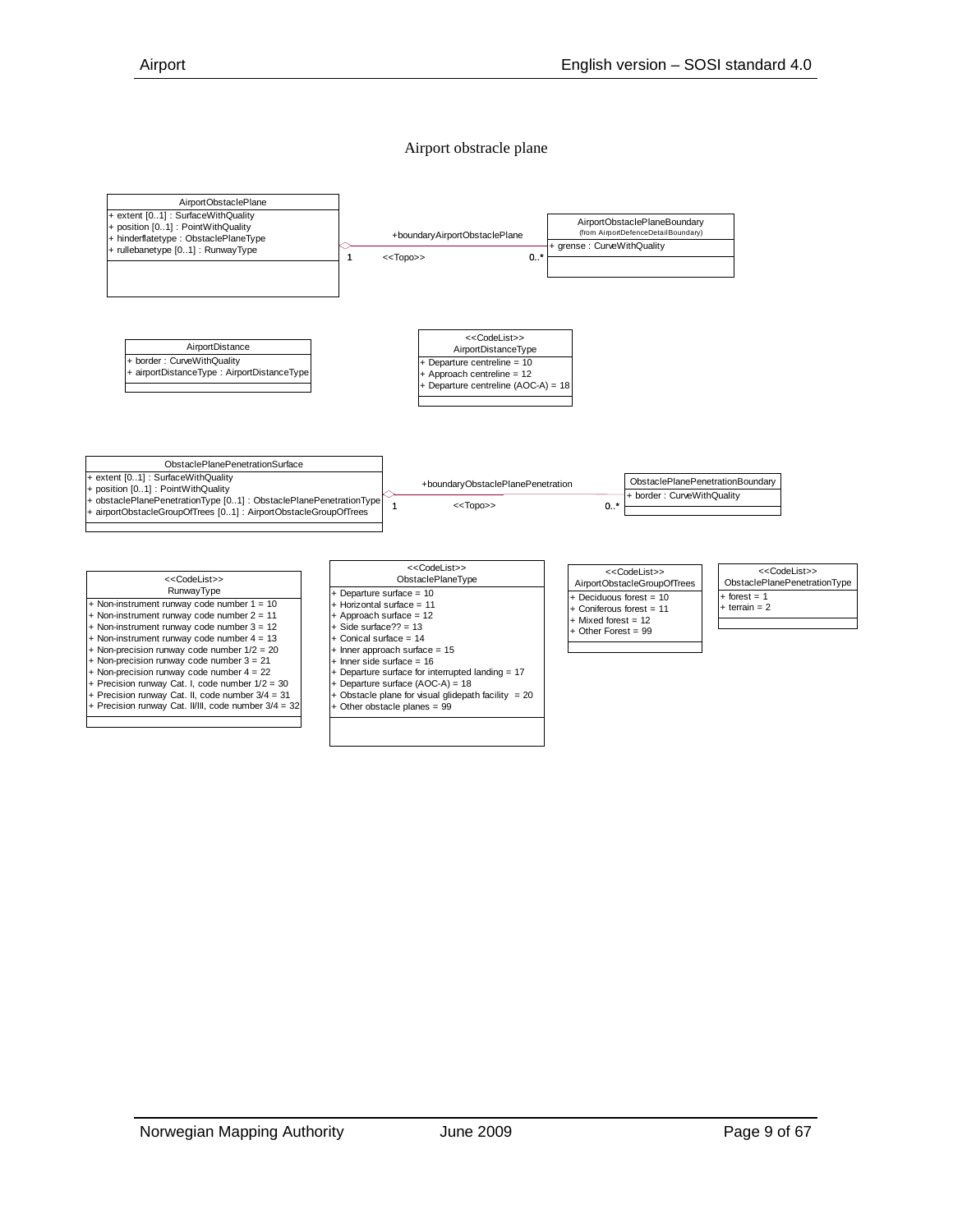#### Airport sign

AirportSign

- <span id="page-9-0"></span>+ position [0..1] : PointWithQuality
- + centerline [0.1] : CurveWithQuality
- + airportSignType : AirportSignType
- + airportSignCategory : AirportSignCategory
- + airportSignLight [0..1] : AirportSignLit



+ Other sign category = 99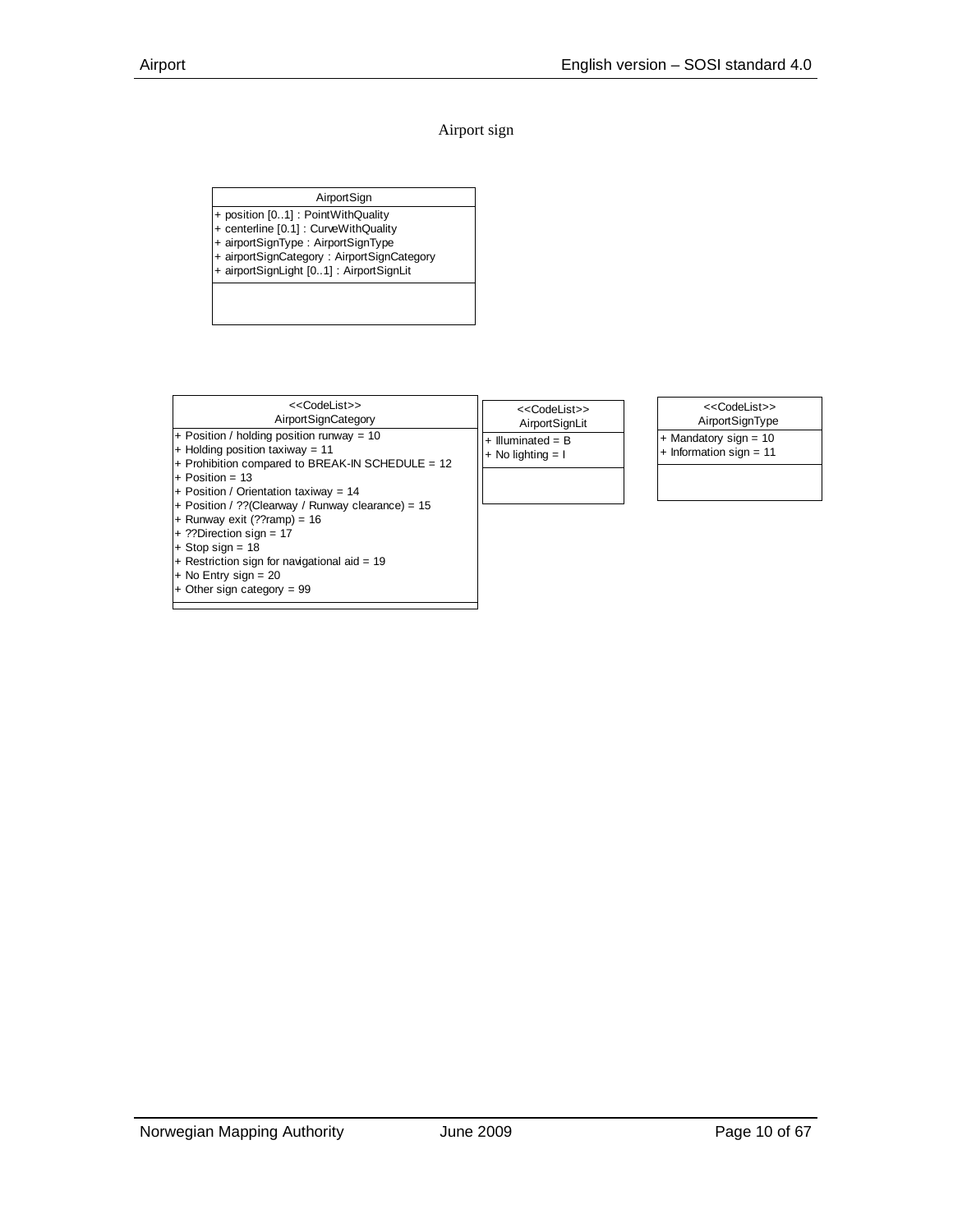#### Airport snow clearing area

<span id="page-10-0"></span>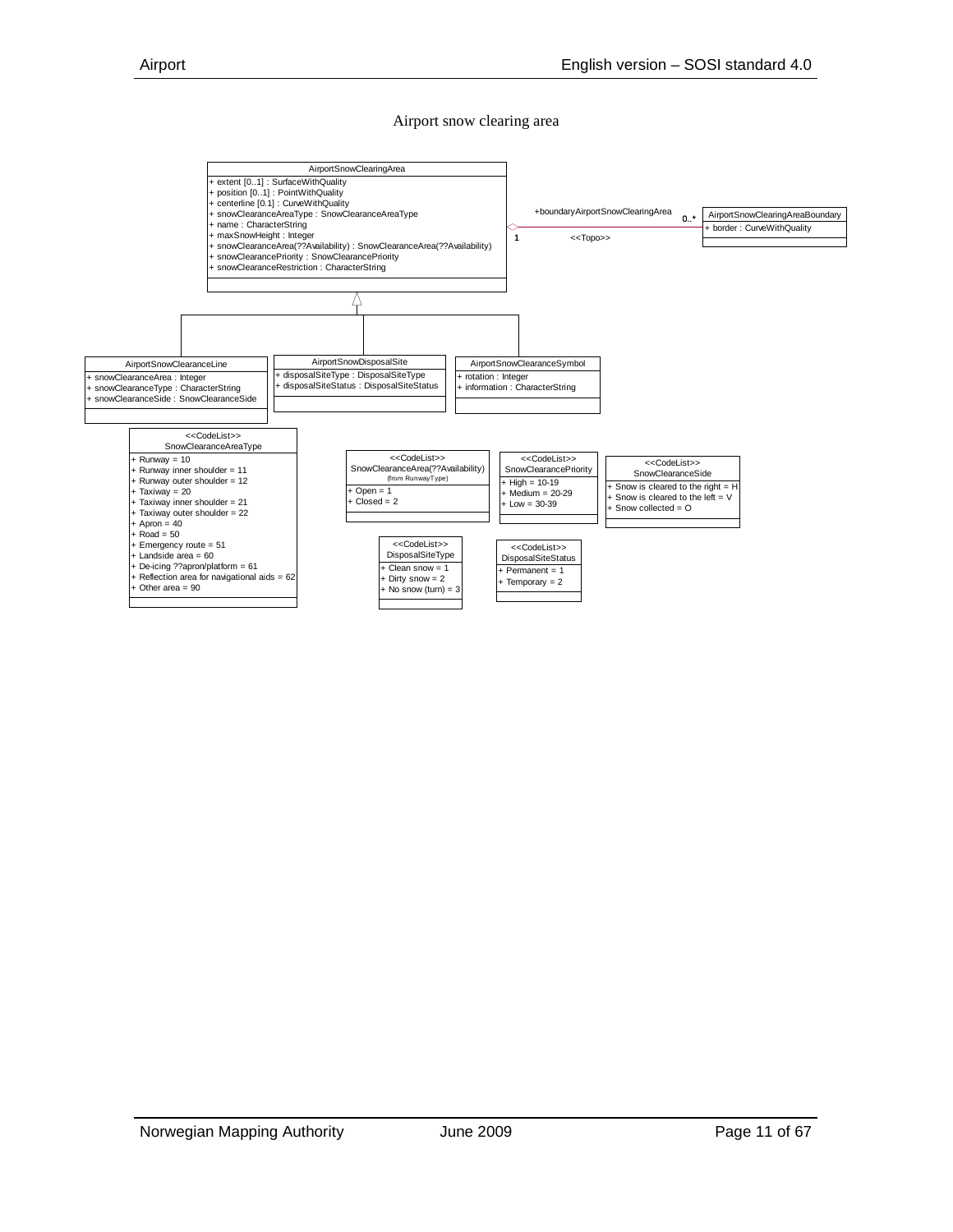Airport survey controlstation

AirportSurveyControlStation

<span id="page-11-0"></span>+ position : PointWithQuality

+ airportSurveyControlStationType : AirportSurveyControlStationType

+ name : CharacterString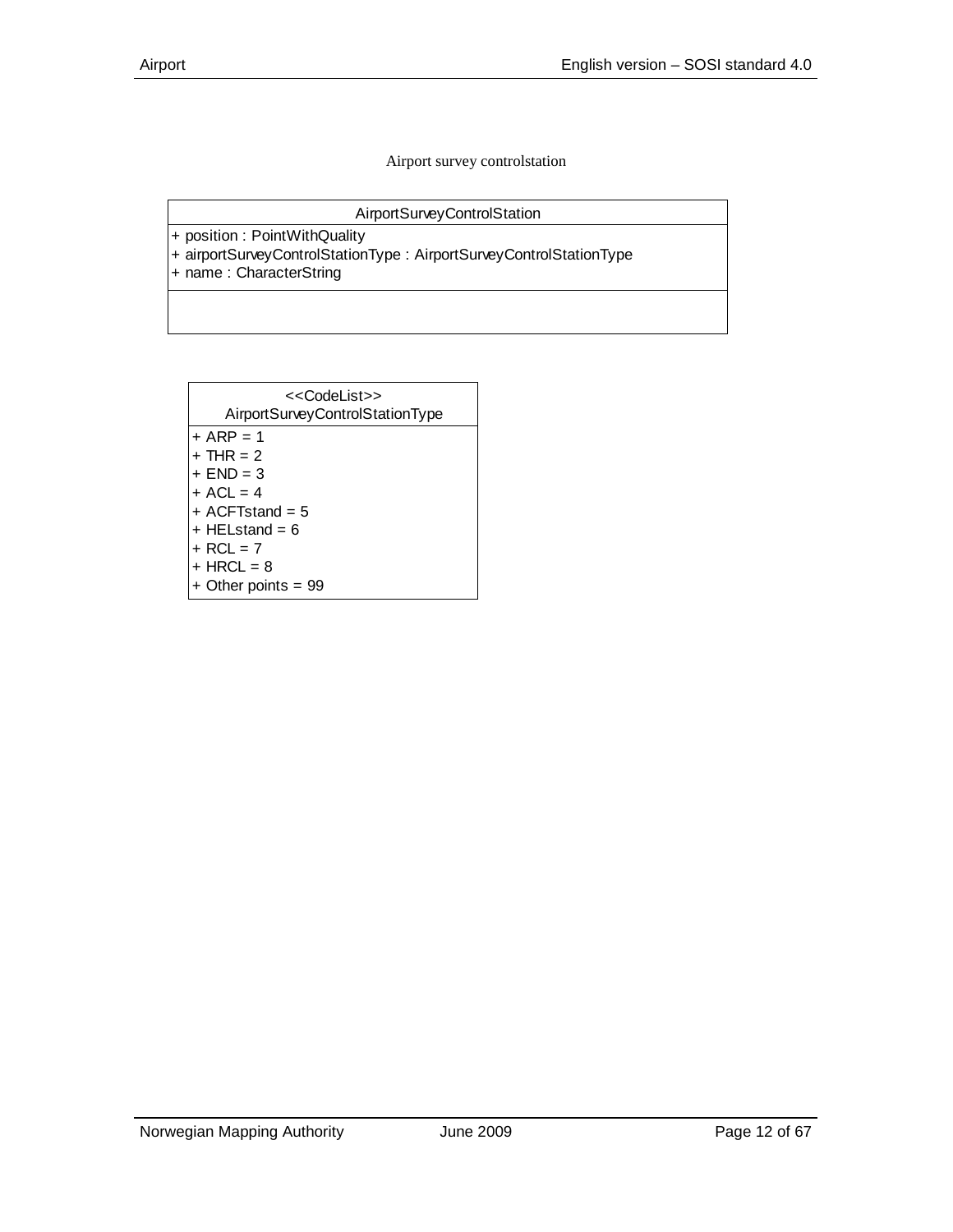

<span id="page-12-0"></span>

#### Operation area

<span id="page-12-1"></span>

| ??(Movement/Operational)Area                                                       |                           | ??(Movement/Operational)AreaDelimitation                                                                                    |  |  |
|------------------------------------------------------------------------------------|---------------------------|-----------------------------------------------------------------------------------------------------------------------------|--|--|
| $+$ extent $[0.1]$ : SurfaceWithQuality<br>$+$ position $[0.1]$ : PointWithQuality | +boundary??Area<br>$0.1*$ | + border: CurveWithQuality<br>+ ??(movement/operational)AreaDelimitationType : ??(Movement/Operational)AreaDelimitationType |  |  |
|                                                                                    | l⊲kTopo>>                 |                                                                                                                             |  |  |

| < <codelist>&gt;</codelist>                  |  |  |  |  |  |
|----------------------------------------------|--|--|--|--|--|
| ??(Movement/Operational)AreaDelimitationType |  |  |  |  |  |
| + Asphalt = 10                               |  |  |  |  |  |
| $+$ Concrete = 11                            |  |  |  |  |  |
| $+$ Gravel = 12                              |  |  |  |  |  |
| + Miscellaneous = 99                         |  |  |  |  |  |
|                                              |  |  |  |  |  |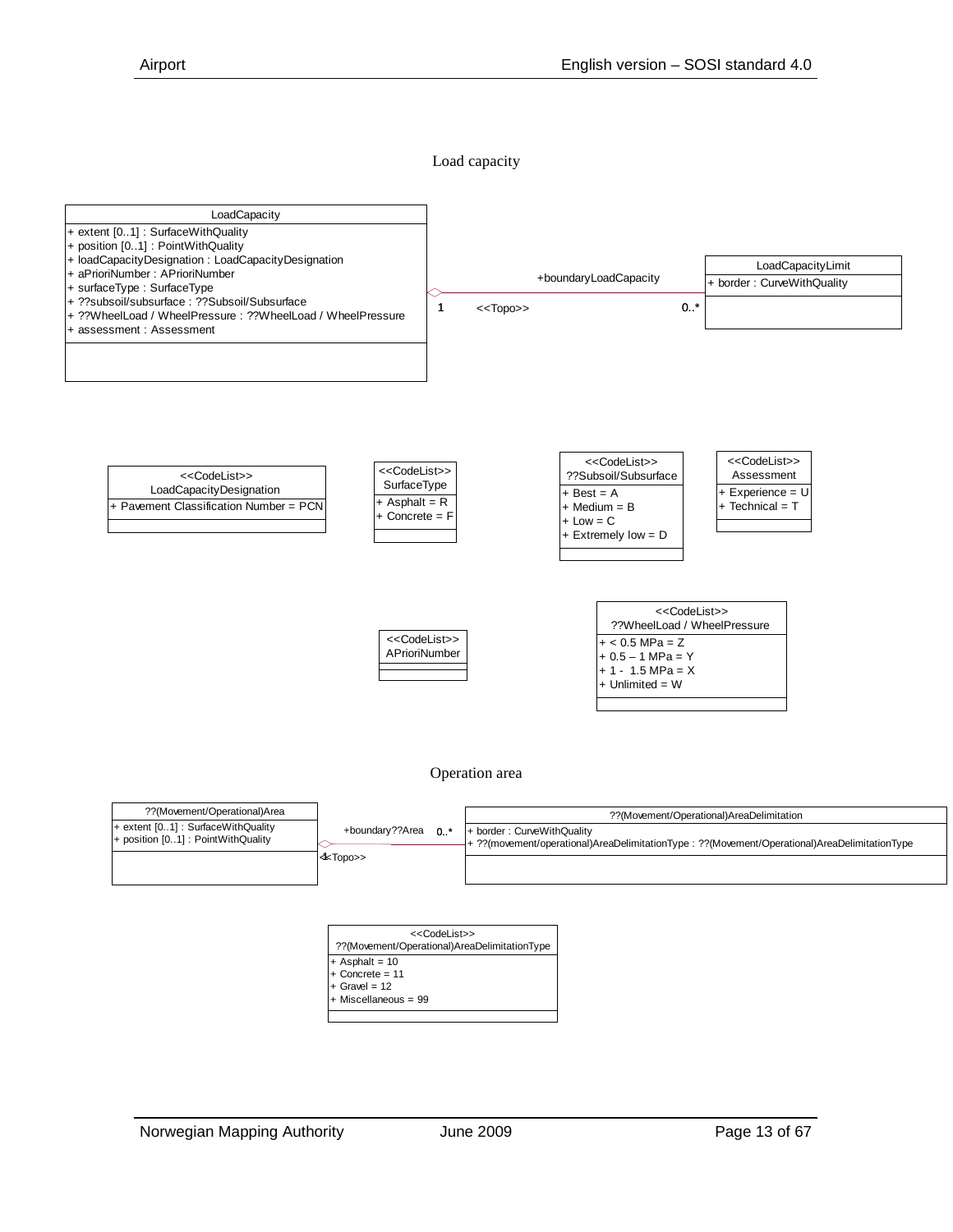#### Other airportinformation

<span id="page-13-0"></span>

Platform

<span id="page-13-1"></span>

+ Safety line = 15 Other markings =  $99$ 

+ Border between manoeuvring area and ??apron / staging platforms = 14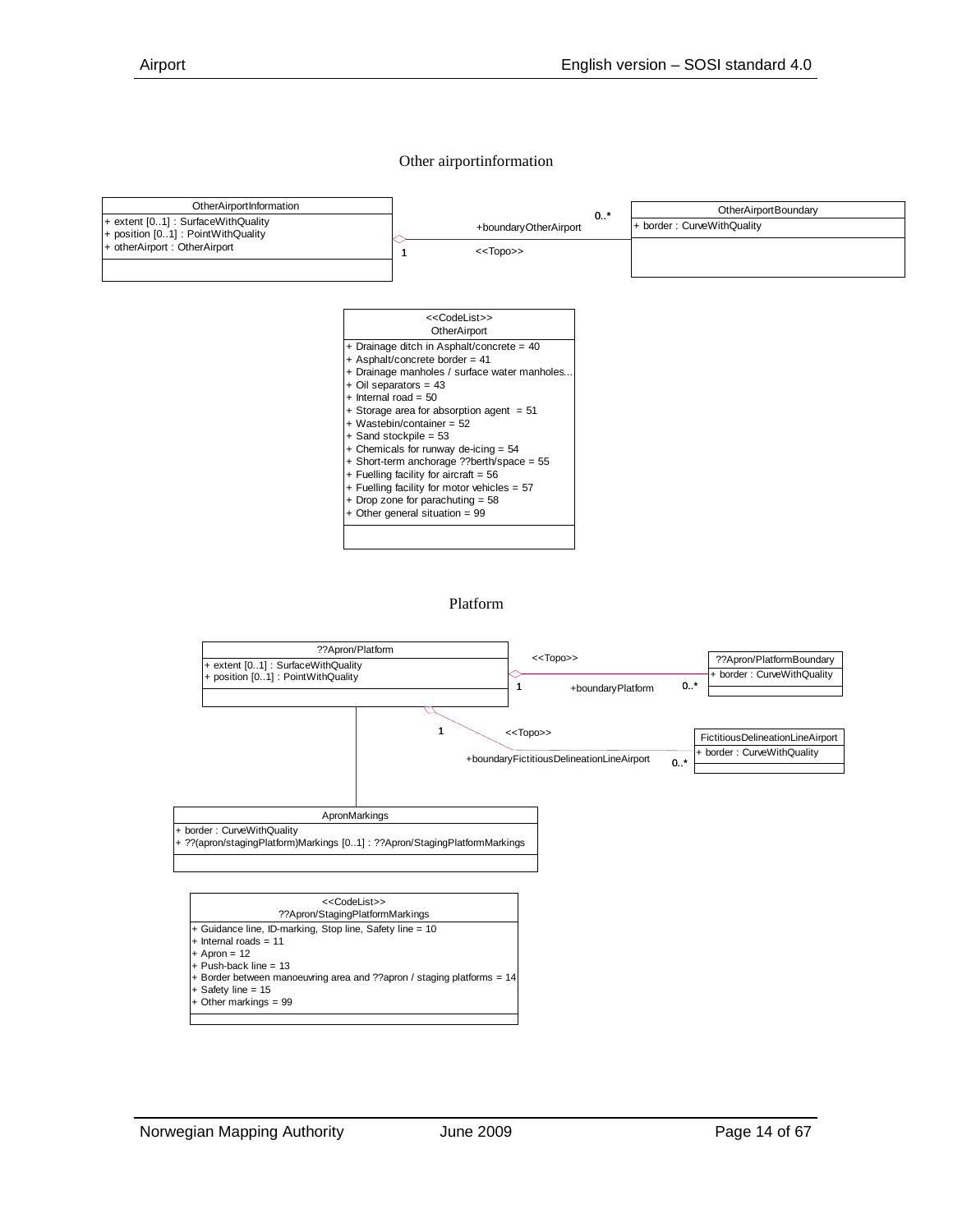Runway

<span id="page-14-0"></span>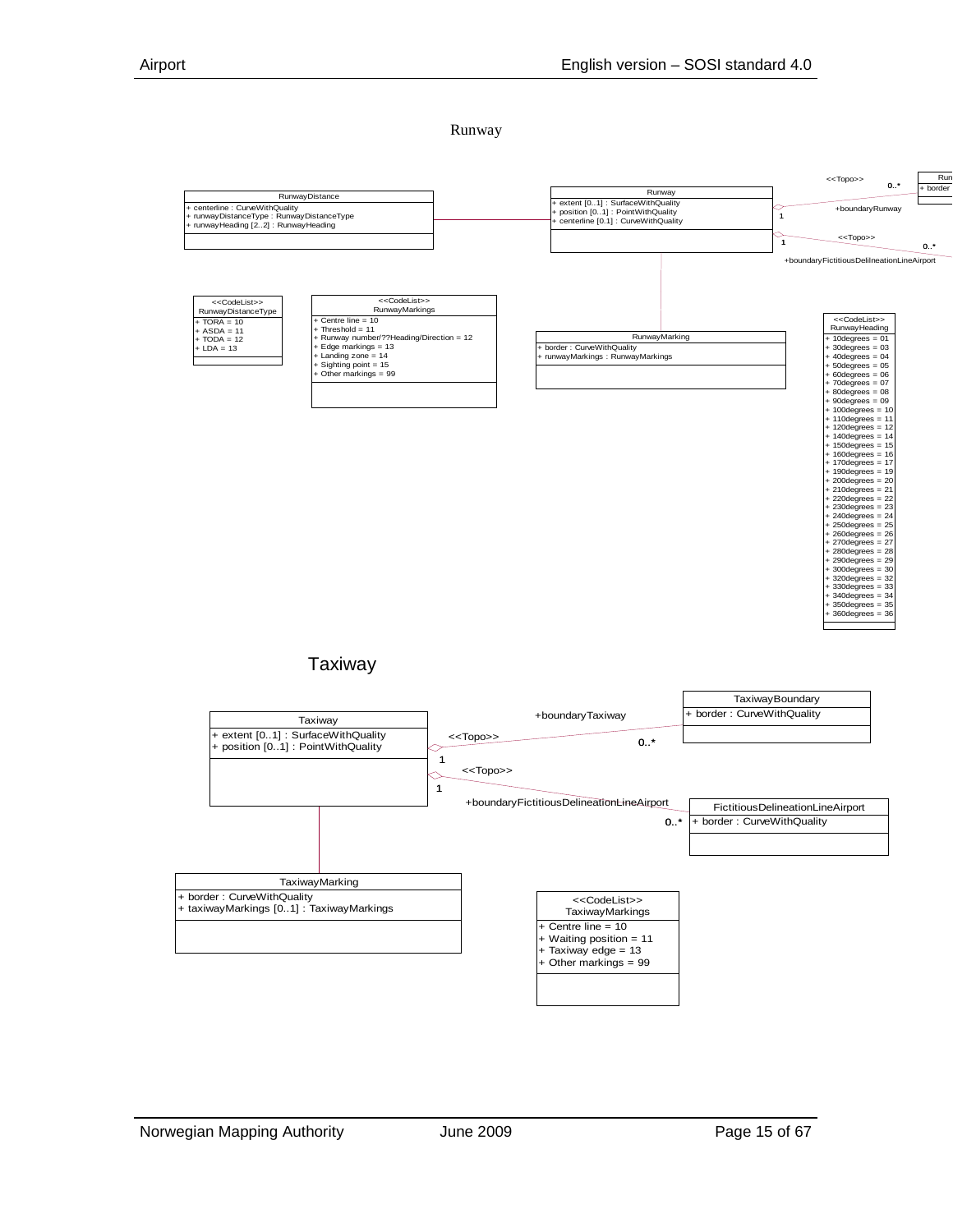# <span id="page-15-0"></span>**2. Description**

## <span id="page-15-1"></span>**2.1 Airport**

| No  | Name/<br>Role name                               | Description                                                                                                                                                                                                                                                                                   | Obligation/<br>Condition | Maximum<br>Occurrenc<br>e | Type                          | Constraint |
|-----|--------------------------------------------------|-----------------------------------------------------------------------------------------------------------------------------------------------------------------------------------------------------------------------------------------------------------------------------------------------|--------------------------|---------------------------|-------------------------------|------------|
| 1   | <b>Class</b><br>Airport                          | area on land or water (with<br>buildings, installations and<br>equipment) all or part of<br>which is used for aircraft<br>departure, landing and<br>other manoeuvring on the<br>ground. Note: For<br>practical purposes, an<br>airport fence may be used<br>as a delimitation of this<br>area |                          |                           |                               |            |
| 1.1 | extent                                           | area over which an object<br>extends                                                                                                                                                                                                                                                          | $\overline{0}$           | 1                         | <b>SurfaceWithQu</b><br>ality |            |
| 1.2 | position                                         | location where the object<br>exists                                                                                                                                                                                                                                                           | $\overline{0}$           | 1                         | PointWithQuali<br>tv          |            |
| 1.3 | Role<br>(unnamed)<br>OtherAirportInfor<br>mation |                                                                                                                                                                                                                                                                                               | 1                        | 1                         | OtherAirportInf<br>ormation   |            |
| 1.4 | Role<br>boundaryAirport                          |                                                                                                                                                                                                                                                                                               | $\Omega$                 | N                         | AirportBoundar   Aggregrati   | on         |

#### <span id="page-15-2"></span>**2.2 Runway**

| No             | Name/<br>Role name                                        | Description                                                                                           | Obligation/<br>Condition | Maximum<br>Occurrenc<br>е | Type                                | Constraint       |
|----------------|-----------------------------------------------------------|-------------------------------------------------------------------------------------------------------|--------------------------|---------------------------|-------------------------------------|------------------|
| $\overline{2}$ | Class<br>Runway                                           | delimited, rectangular area<br>at an airport on land,<br>prepared for aircraft<br>landing and takeoff |                          |                           |                                     |                  |
| 2.1            | extent                                                    | area over which an object<br>extends                                                                  | $\mathbf 0$              | 1                         | <b>SurfaceWithQu</b><br>ality       |                  |
| 2.2            | position                                                  | location where the object<br>exists                                                                   | $\mathbf 0$              | 1                         | PointWithQuali<br>tv                |                  |
| 2.3            | centerline                                                | course followed by the<br>central part of the Object                                                  | $\mathbf 0$              | 1                         | <b>CurveWithQual</b><br>itv         |                  |
| 2.4            | Role<br>boundaryRunway                                    |                                                                                                       | $\Omega$                 | N                         | RunwayBound<br>ary                  | Aggregrati<br>on |
| 2.5            | Role<br>(unnamed)<br>RunwayMarking                        |                                                                                                       | 1                        | 1                         | RunwayMarkin<br>g                   |                  |
| 2.6            | Role<br>boundaryFictitiou<br>sDelilneationLine<br>Airport |                                                                                                       | $\Omega$                 | N                         | FictitiousDeline<br>ationLineAirpor | Aggregrati<br>on |
| 2.7            | Role<br>(unnamed)                                         |                                                                                                       | 1                        | 1                         | RunwayDistan<br>ce                  |                  |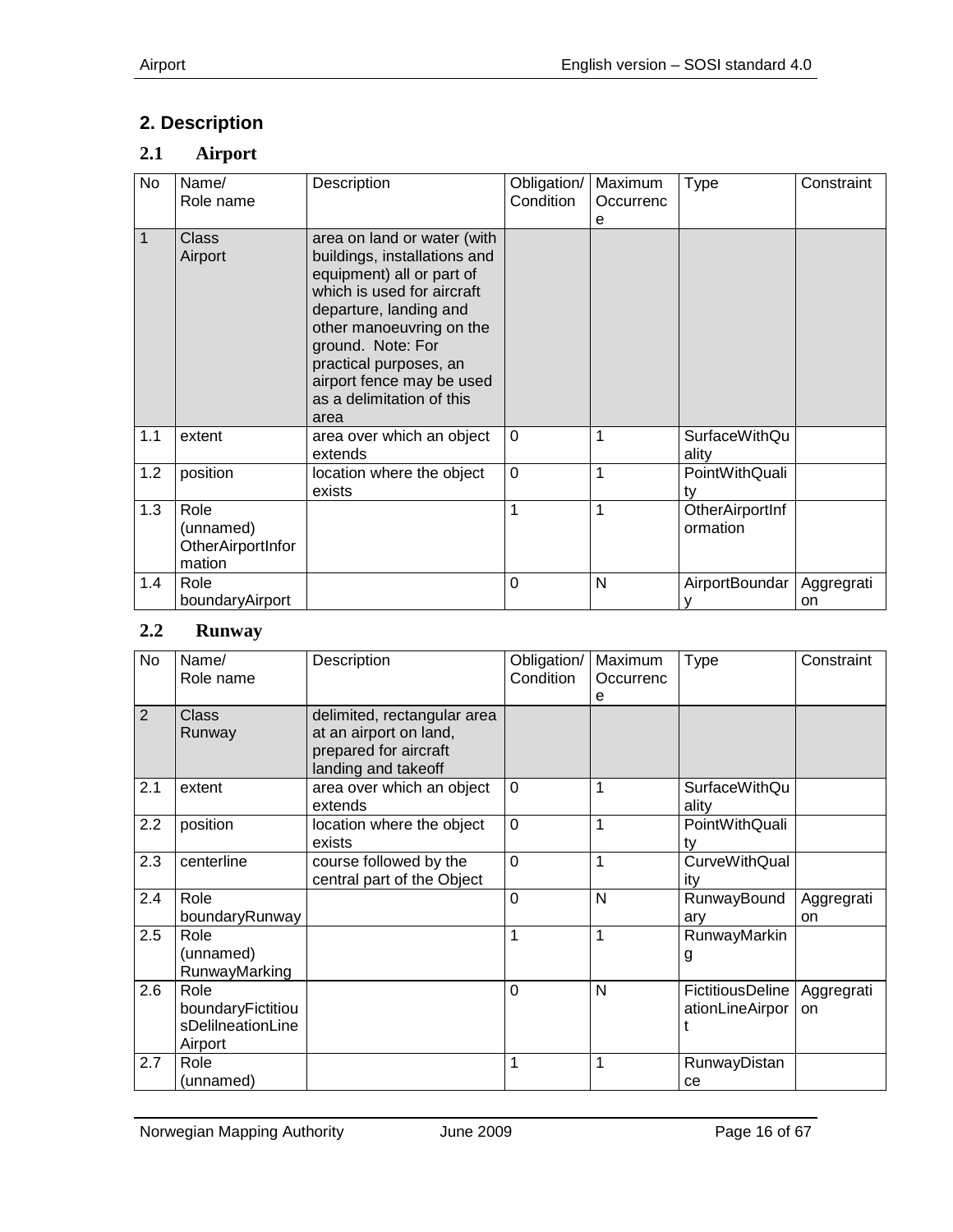| <b>Contractor</b><br>״י<br>Runwav∟.<br>нс<br>usianut<br>. |  |  |  |
|-----------------------------------------------------------|--|--|--|

#### <span id="page-16-0"></span>**2.3 RunwayDistance**

| No. | Name/<br>Role name          | Description                                                                   | Obligation/<br>Condition | Maximum<br>Occurrenc<br>е | <b>Type</b>                 | Constraint |
|-----|-----------------------------|-------------------------------------------------------------------------------|--------------------------|---------------------------|-----------------------------|------------|
| 3   | Class<br>RunwayDistance     | indicates the type of<br>published runway distance<br>for takeoff and landing |                          |                           |                             |            |
| 3.1 | centerline                  | course followed by the<br>central part of the object                          | 1                        | 1                         | <b>CurveWithQual</b><br>itv |            |
| 3.2 | runwayDistanceT<br>ype      | indicates the type of<br>published runway distance<br>for takeoff and landing | 1                        | 1                         | RunwayDistan<br>ceType      |            |
| 3.3 | runwayHeading               |                                                                               | $\overline{2}$           | 2                         | RunwayHeadin<br>g           |            |
| 3.4 | Role<br>(unnamed)<br>Runway |                                                                               | 1                        | 1                         | Runway                      |            |

## <span id="page-16-1"></span>**2.4 ??(Movement/Operational)AreaDelimitation**

| <b>No</b>               | Name/<br>Role name                                         | Description                                                                                                                                                                                                                                                                                                                                                                                                                              | Obligation/<br>Condition | Maximum<br>Occurrenc<br>e | <b>Type</b>                                                     | Constraint |
|-------------------------|------------------------------------------------------------|------------------------------------------------------------------------------------------------------------------------------------------------------------------------------------------------------------------------------------------------------------------------------------------------------------------------------------------------------------------------------------------------------------------------------------------|--------------------------|---------------------------|-----------------------------------------------------------------|------------|
| $\overline{\mathbf{4}}$ | Class<br>??(Movement/Op<br>erational) AreaDel<br>imitation | boundary of the portion of<br>the runway area on which<br>aircraft movements are<br>allowed. Coincident with<br>runway edge, but includes<br>in addition turning space at<br>the ends of the landing<br>strip. Note: This is the<br>transitional area between<br>the movement area (on<br>which aircraft operations<br>are allowed) and adjacent<br>areas, characterized by<br>the transition between<br>asphalt, gravel and<br>concrete |                          |                           |                                                                 |            |
| 4.1                     | border                                                     | course following the<br>transition between<br>different real world<br>phenomena                                                                                                                                                                                                                                                                                                                                                          | $\mathbf{1}$             | 1                         | <b>CurveWithQual</b><br>ity                                     |            |
| 4.2                     | ??(movement/op<br>erational) AreaDel<br>imitationType      | type overflate                                                                                                                                                                                                                                                                                                                                                                                                                           | $\mathbf{1}$             | 1                         | ??(Movement/<br>Operational)Ar<br>eaDelimitation<br><b>Type</b> |            |
| 4.3                     | Role<br>(unnamed)<br>??(Movement/Op<br>erational)Area      |                                                                                                                                                                                                                                                                                                                                                                                                                                          | 1                        | 1                         | ??(Movement/<br>Operational)Ar<br>ea                            |            |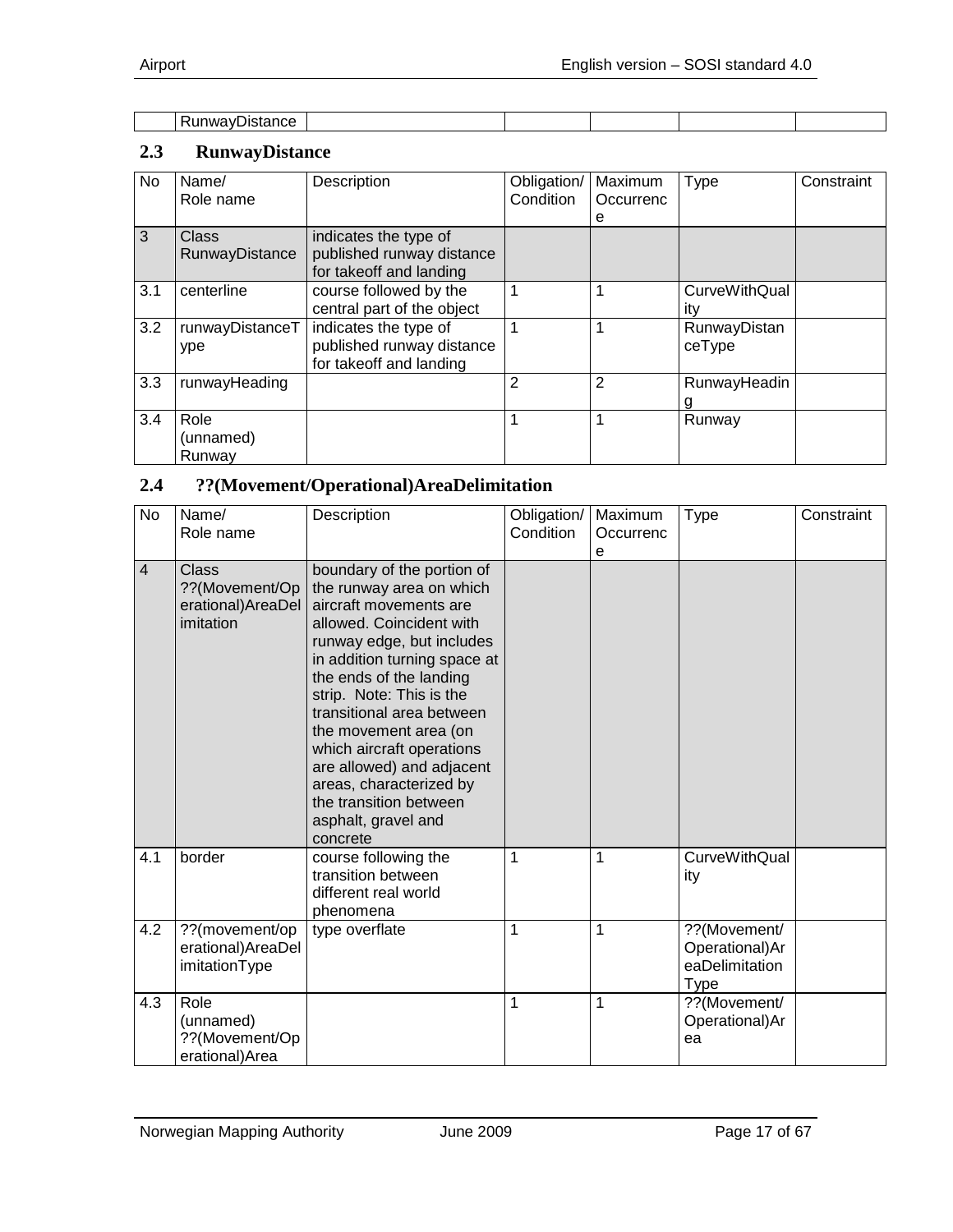# <span id="page-17-0"></span>**2.5 RunwayMarking**

| No  | Name/<br>Role name            | Description                                                                     | Obligation/<br>Condition | Maximum<br>Occurrenc<br>е | <b>Type</b>                 | Constraint |
|-----|-------------------------------|---------------------------------------------------------------------------------|--------------------------|---------------------------|-----------------------------|------------|
| 5   | Class<br><b>RunwayMarking</b> | markings (painted) in<br>connection with the<br>runway                          |                          |                           |                             |            |
| 5.1 | border                        | course following the<br>transition between<br>different real world<br>phenomena |                          |                           | <b>CurveWithQual</b><br>ity |            |
| 5.2 | runwayMarkings                | type of marking                                                                 |                          |                           | RunwayMarkin<br>gs          |            |
| 5.3 | Role<br>(unnamed)<br>Runway   |                                                                                 |                          |                           | Runway                      |            |

## <span id="page-17-1"></span>**2.6 TaxiwayMarking**

| <b>No</b>       | Name/<br>Role name           | Description                                                                     | Obligation/<br>Condition | Maximum<br>Occurrenc<br>е | <b>Type</b>          | Constraint |
|-----------------|------------------------------|---------------------------------------------------------------------------------|--------------------------|---------------------------|----------------------|------------|
| $6\phantom{1}6$ | Class<br>TaxiwayMarking      | markings (painted) in<br>connection with the<br>taxiway                         |                          |                           |                      |            |
| 6.1             | border                       | course following the<br>transition between<br>different real world<br>phenomena |                          |                           | CurveWithQual<br>ity |            |
| 6.2             | taxiwayMarkings              | codes to specify markings<br>on or in connection with<br>the taxiway            | $\Omega$                 |                           | TaxiwayMarkin<br>gs  |            |
| 6.3             | Role<br>(unnamed)<br>Taxiway |                                                                                 |                          |                           | Taxiway              |            |

#### <span id="page-17-2"></span>**2.7 ApronMarkings**

| No             | Name/<br>Role name | Description                | Obligation/<br>Condition | Maximum<br>Occurrenc | Type                 | Constraint |
|----------------|--------------------|----------------------------|--------------------------|----------------------|----------------------|------------|
|                |                    |                            |                          | е                    |                      |            |
| $\overline{7}$ | Class              | markings in connection     |                          |                      |                      |            |
|                | ApronMarkings      | with the apron             |                          |                      |                      |            |
| 7.1            | border             | course following the       |                          |                      | <b>CurveWithQual</b> |            |
|                |                    | transition between         |                          |                      | ity                  |            |
|                |                    | different real world       |                          |                      |                      |            |
|                |                    | phenomena                  |                          |                      |                      |            |
| 7.2            | ??(apron/staging   | spesifiserer oppmerking    | $\overline{0}$           |                      | ??Apron/Stagi        |            |
|                | Platform)Marking   | på eller i forbindelse med |                          |                      | ngPlatformMar        |            |
|                | s                  | oppstillingsplattform      |                          |                      | kings                |            |
| 7.3            | Role               |                            |                          |                      | ??Apron/Platfo       |            |
|                | (unnamed)          |                            |                          |                      | rm                   |            |
|                | ??Apron/Platform   |                            |                          |                      |                      |            |
| 7.4            | Role               |                            |                          |                      | ??Apron/Platfo       |            |
|                | (unnamed)          |                            |                          |                      | rm                   |            |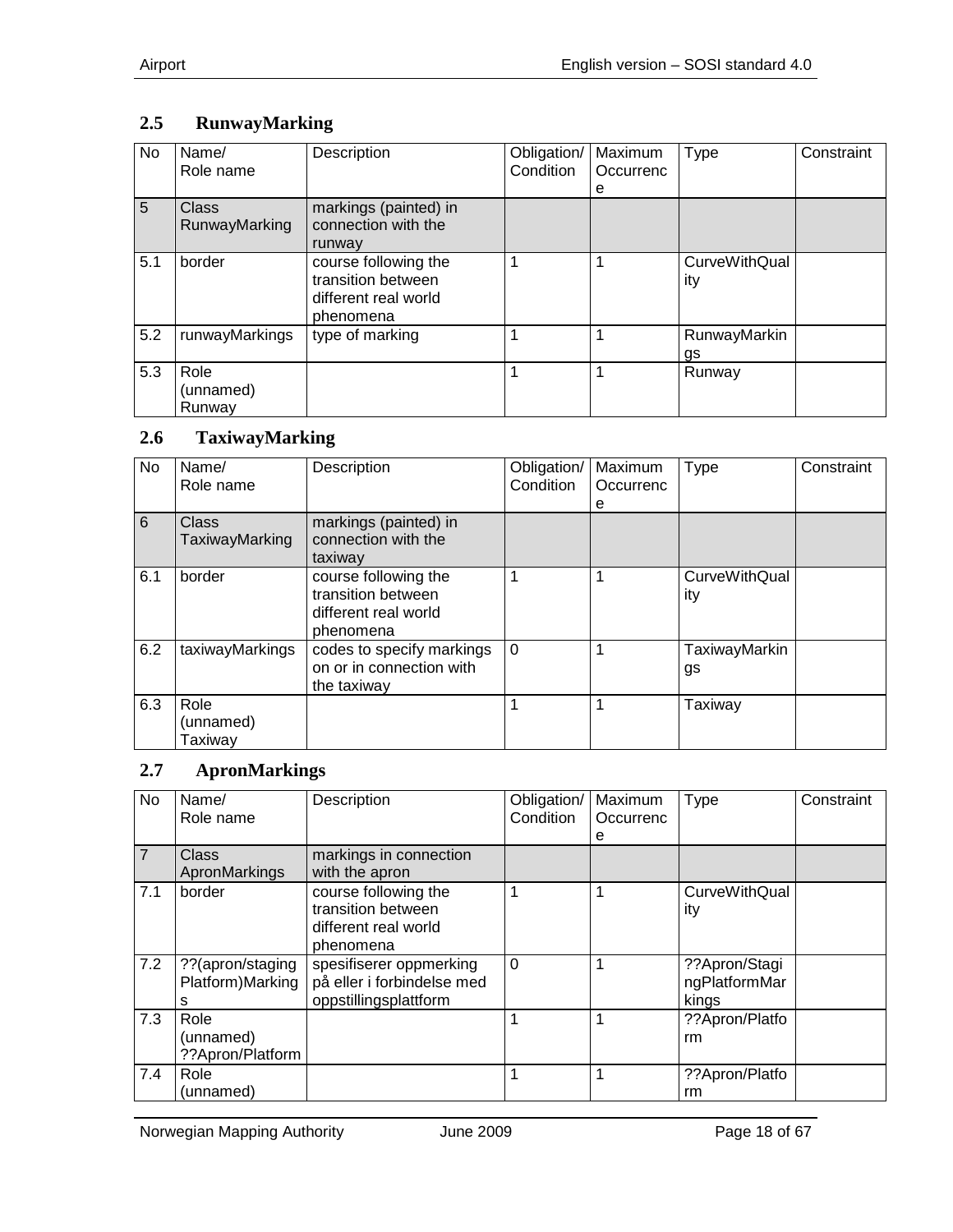| ??Apron/Platform |  |                |  |
|------------------|--|----------------|--|
| Role             |  | ??Apron/Platfo |  |
| (unnamed)        |  | rm             |  |
| ??Apron/Platform |  |                |  |

#### <span id="page-18-0"></span>**2.8 AirportLighting**

| <b>No</b> | Name/<br>Role name                               | Description                                                                                                                             | Obligation/<br>Condition | Maximum<br>Occurrenc<br>е | <b>Type</b>                   | Constraint       |
|-----------|--------------------------------------------------|-----------------------------------------------------------------------------------------------------------------------------------------|--------------------------|---------------------------|-------------------------------|------------------|
| 8         | <b>Class</b><br>AirportLighting                  | special airport lighting<br>intended for navigation<br>and indicating boundaries<br>in the dark                                         |                          |                           |                               |                  |
| 8.1       | extent                                           | area over which an object<br>extends                                                                                                    | 0                        | 1                         | <b>SurfaceWithQu</b><br>ality |                  |
| 8.2       | position                                         | location where the object<br>exists                                                                                                     | $\overline{0}$           | 1                         | PointWithQuali<br>ty          |                  |
| 8.3       | airportLightType                                 | statement of different<br>types of lighting in<br>particular for an airport,<br>and in connection with air<br>travel-related operations | 1                        | 1                         | AirportLightTyp<br>е          |                  |
| 8.4       | airportLightRaise<br>dinset                      | indicates whether the light<br>is elevated or inset                                                                                     | 1                        | 1                         | AirportLightRai<br>sedInset   |                  |
| 8.5       | airportLightDirect<br>ion                        | angir<br>retningsbestemmelse for<br><b>lyset</b>                                                                                        | 1                        | 1                         | AirportLightDir<br>ection     |                  |
| 8.6       | airportLightColou<br>r                           | indicates colour or<br>combination of colours of<br>light                                                                               | 1                        | 1                         | AirportLightCol<br>our        |                  |
| 8.7       | airportElevation                                 | orientation/degrees of<br>elevation                                                                                                     | $\overline{0}$           | 1                         | AirportElevatio<br>n          |                  |
| 8.8       | Role<br>(unnamed)<br>AirportLightingBo<br>undary |                                                                                                                                         | 1                        | 1                         | AirportLighting<br>Boundary   | Aggregrati<br>on |
| 8.9       | Role<br>boundaryAirportL<br>ighting              |                                                                                                                                         | 0                        | N                         | AirportLighting<br>Boundary   | Aggregrati<br>on |

# <span id="page-18-1"></span>**2.9 AirportLightingBoundary**

| No  | Name/                                       | Description                                                                                     | Obligation/ | Maximum   | <b>Type</b>                 | Constraint |
|-----|---------------------------------------------|-------------------------------------------------------------------------------------------------|-------------|-----------|-----------------------------|------------|
|     | Role name                                   |                                                                                                 | Condition   | Occurrenc |                             |            |
|     |                                             |                                                                                                 |             | е         |                             |            |
| 9   | <b>Class</b><br>AirportLightingBo<br>undary | special airport lighting<br>intended for navigation<br>and indicating boundaries<br>in the dark |             |           |                             |            |
| 9.1 | border                                      | course following the<br>transition between<br>different real world<br>phenomena                 |             |           | <b>CurveWithQual</b><br>ity |            |
| 9.2 | Role                                        |                                                                                                 |             |           | AirportLighting             |            |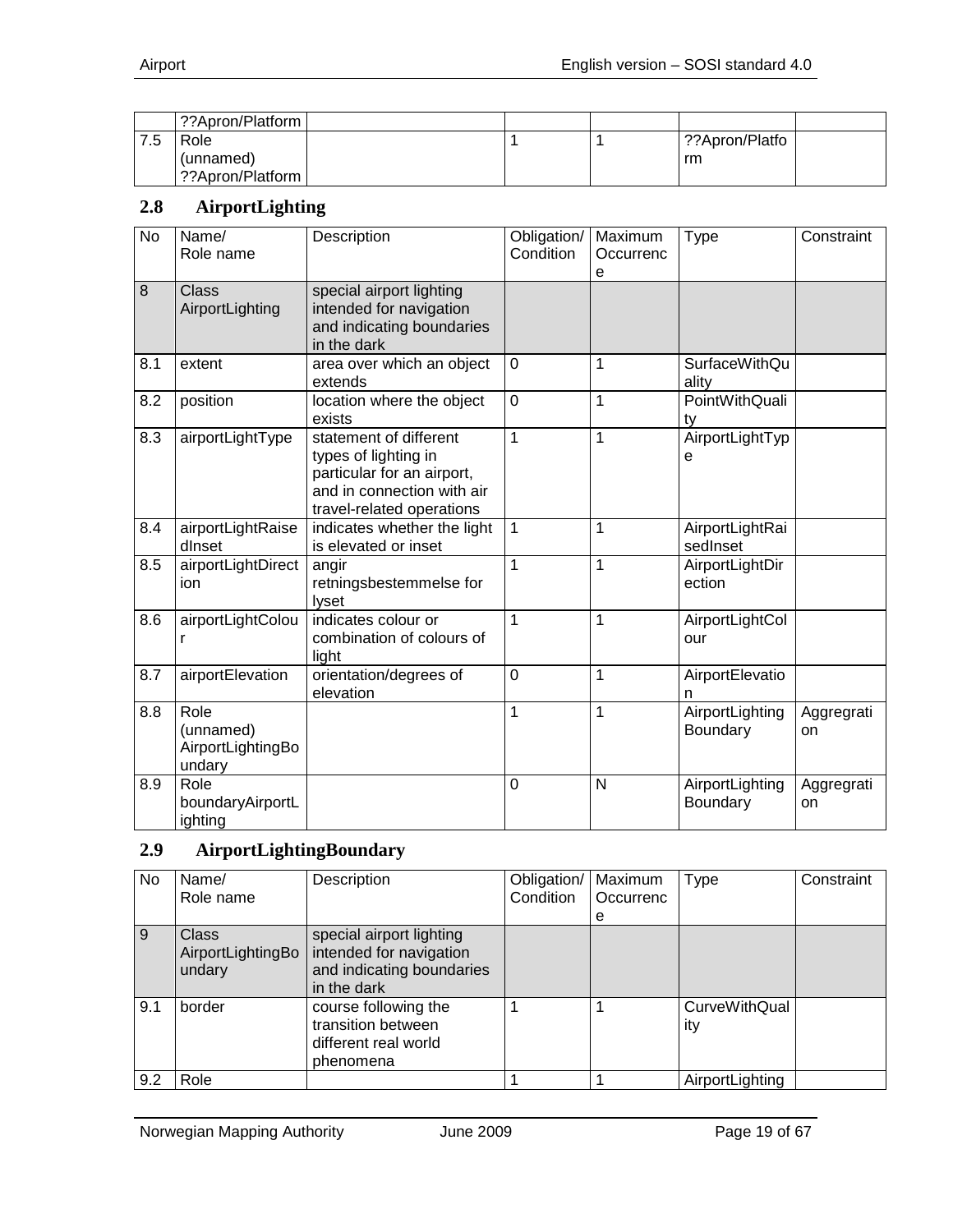|     | (unnamed)<br>AirportLighting |  |                 |  |
|-----|------------------------------|--|-----------------|--|
| 9.3 | Role                         |  | AirportLighting |  |
|     | (unnamed)                    |  |                 |  |
|     | AirportLighting              |  |                 |  |

#### <span id="page-19-0"></span>**2.10 AirportSign**

| No       | Name/<br>Role name      | Description                                                           | Obligation/<br>Condition | Maximum<br>Occurrenc<br>е | Type                        | Constraint |
|----------|-------------------------|-----------------------------------------------------------------------|--------------------------|---------------------------|-----------------------------|------------|
| 10       | Class<br>AirportSign    | special airport sign to be<br>used by pilots and for<br>other traffic |                          |                           |                             |            |
| 10.      | position                | location where the object<br>exists                                   | $\Omega$                 |                           | PointWithQuali              |            |
| 10.<br>2 | centerline              | course followed by the<br>central part of the Object                  | $\overline{0}$           |                           | <b>CurveWithQual</b><br>itv |            |
| 10.<br>3 | airportSignType         | type of sign group                                                    | 1                        | 1                         | AirportSignTyp<br>е         |            |
| 10.<br>4 | airportSignCateg<br>ory |                                                                       | 1                        | 1                         | AirportSignCat<br>egory     |            |
| 10.<br>5 | airportSignLight        | indicates whether or not<br>the sign is lit                           | $\Omega$                 | 1                         | AirportSignLit              |            |

## <span id="page-19-1"></span>**2.11 AirportDefenceDetail**

| No       | Name/<br>Role name                | Description                                                                                                                  | Obligation/<br>Condition | Maximum<br>Occurrenc<br>е | <b>Type</b>                    | Constraint |
|----------|-----------------------------------|------------------------------------------------------------------------------------------------------------------------------|--------------------------|---------------------------|--------------------------------|------------|
| 11       | Class<br>AirportDefenceD<br>etail | buildings and technical<br>installations, as well as<br>areas which are used in<br>the short-range defence of<br>the airport |                          |                           |                                |            |
| 11.      | extent                            | area over which an object<br>extends                                                                                         | $\Omega$                 |                           | <b>SurfaceWithQu</b><br>ality  |            |
| 11.<br>2 | position                          | location where the object<br>exists                                                                                          | $\Omega$                 |                           | PointWithQuali                 |            |
| 11.<br>3 | airportDefenceO<br>bjectDetail    | codes which describe<br>defence-related objects in<br>more detail                                                            |                          |                           | AirportDefence<br>ObjectDetail |            |

#### <span id="page-19-2"></span>**2.12 AirportDefenceDetailBoundary**

| No. | Name/<br>Role name                               | Description                                                                                                                  | Obligation/   Maximum<br>Condition | Occurrenc<br>e | Type                        | Constraint |
|-----|--------------------------------------------------|------------------------------------------------------------------------------------------------------------------------------|------------------------------------|----------------|-----------------------------|------------|
| 12  | <b>Class</b><br>AirportDefenceD<br>etailBoundary | buildings and technical<br>installations, as well as<br>areas which are used in<br>the short-range defence of<br>the airport |                                    |                |                             |            |
| 12. | border                                           | course following the<br>transition between<br>different real world                                                           |                                    |                | <b>CurveWithQual</b><br>ity |            |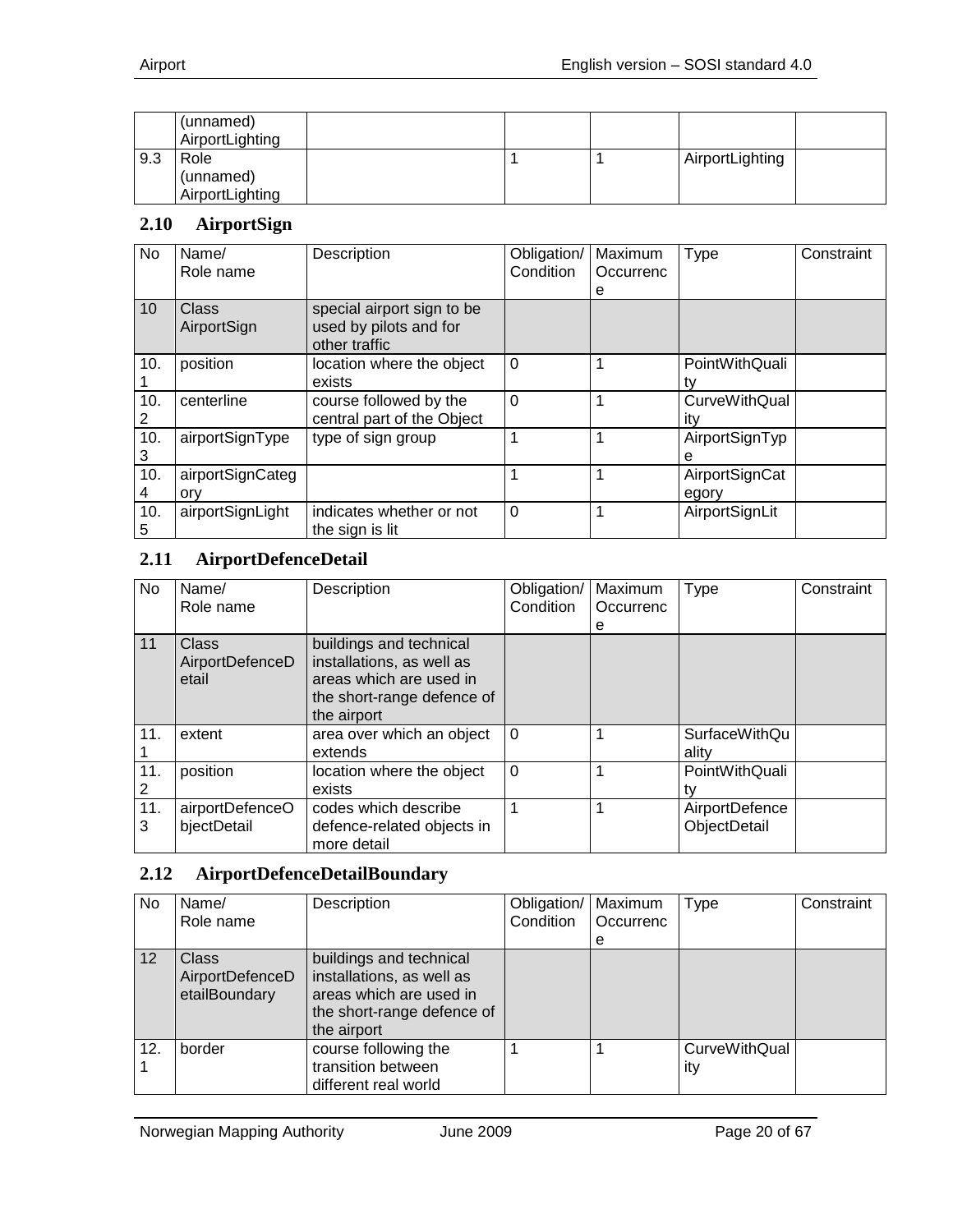|  | .<br>________ |  |  |
|--|---------------|--|--|

## <span id="page-20-0"></span>**2.13 AirportEmergencyPreparedness**

| No       | Name/<br>Role name                                   | Description                                                                                                          | Obligation/<br>Condition | Maximum<br>Occurrenc<br>е | <b>Type</b>                                  | Constraint       |
|----------|------------------------------------------------------|----------------------------------------------------------------------------------------------------------------------|--------------------------|---------------------------|----------------------------------------------|------------------|
| 13       | <b>Class</b><br>AirportEmergenc<br>yPreparedness     | technical building facilities<br>and areas which are used<br>for fire-fighting and rescue<br>services at the airport |                          |                           |                                              |                  |
| 13.      | extent                                               | area over which an object<br>extends                                                                                 | $\Omega$                 |                           | <b>SurfaceWithQu</b><br>ality                |                  |
| 13.<br>2 | position                                             | location where the object<br>exists                                                                                  | $\Omega$                 |                           | PointWithQuali<br>ty                         |                  |
| 13.<br>3 | airportEmergenc<br>yPreparednessC<br>ode             | koder til bruk ved<br>beredskap ved en lufthavn                                                                      |                          |                           | AirportEmerge<br>ncyPreparedne<br>ssCode     |                  |
| 13.<br>4 | Role<br>boundaryAirportE<br>mergencyPrepar<br>edness |                                                                                                                      | 0                        | N                         | AirportEmerge<br>ncyPreparedne<br>ssBoundary | Aggregrati<br>on |

## <span id="page-20-1"></span>**2.14 AirportEmergencyPreparednessBoundary**

| No       | Name/<br>Role name                                    | Description                                                                                                          | Obligation/<br>Condition | Maximum<br>Occurrenc<br>е | Type                                 | Constraint |
|----------|-------------------------------------------------------|----------------------------------------------------------------------------------------------------------------------|--------------------------|---------------------------|--------------------------------------|------------|
| 14       | Class<br>AirportEmergenc<br>yPreparednessB<br>oundary | technical building facilities<br>and areas which are used<br>for fire-fighting and rescue<br>services at the airport |                          |                           |                                      |            |
| 14.      | border                                                | course following the<br>transition between<br>different real world<br>phenomena                                      |                          |                           | <b>CurveWithQual</b><br>ity          |            |
| 14.<br>2 | Role<br>(unnamed)<br>AirportEmergenc<br>yPreparedness |                                                                                                                      |                          |                           | AirportEmerge<br>ncyPreparedne<br>SS |            |

#### <span id="page-20-2"></span>**2.15 AirportSurveyControlStation**

| No. | Name/                                           | Description                                                                                                                                                                                                                                                                | Obligation/ | Maximum   | Type | Constraint |
|-----|-------------------------------------------------|----------------------------------------------------------------------------------------------------------------------------------------------------------------------------------------------------------------------------------------------------------------------------|-------------|-----------|------|------------|
|     | Role name                                       |                                                                                                                                                                                                                                                                            | Condition   | Occurrenc |      |            |
|     |                                                 |                                                                                                                                                                                                                                                                            |             | е         |      |            |
| 15  | <b>Class</b><br>AirportSurveyCo<br>ntrolStation | surveyControlStation<br>which is included in the<br>management of the<br>airport. Note: Defines<br>location of the airport,<br>runway length, positions<br>and lengths at the airport,<br>etc.; used in the calibration<br>of the airplanesXzX<br>navigational instruments |             |           |      |            |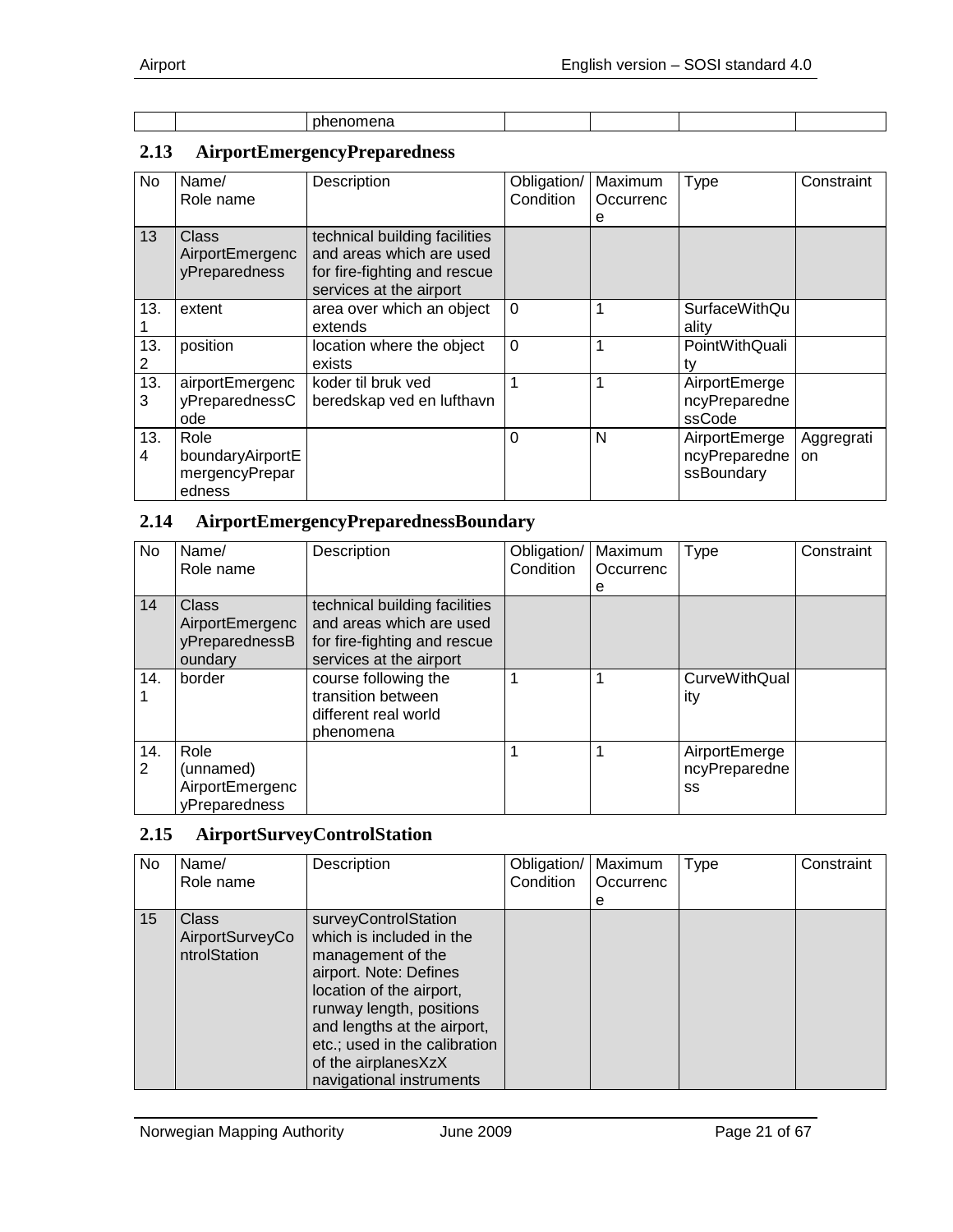| 15.       | position        | location where the object                   |  | PointWithQuali  |
|-----------|-----------------|---------------------------------------------|--|-----------------|
|           |                 | exists                                      |  |                 |
| 15.       |                 | airportSurveyCon   indicates type of survey |  | AirportSurveyC  |
| $\cdot$ 2 | trolStationType | control station                             |  | ontrolStationTy |
|           |                 |                                             |  | рe              |
| 15.       | name            | survey control station                      |  | CharacterStrin  |
|           |                 | name/identity, if any                       |  |                 |

#### <span id="page-21-0"></span>**2.16 AirportObstaclePlane**

| No       | Name/<br>Role name                                    | Description                                                                                                                                                                                       | Obligation/<br>Condition | Maximum<br>Occurrenc<br>e | <b>Type</b>                          | Constraint       |
|----------|-------------------------------------------------------|---------------------------------------------------------------------------------------------------------------------------------------------------------------------------------------------------|--------------------------|---------------------------|--------------------------------------|------------------|
| 16       | Class<br>AirportObstaclePl<br>ane                     | area which according to<br>international regulations is<br>considered obstacle-free<br>(i.e., that flying through in<br>this plane will not result in<br>collision with objects on<br>the ground) |                          |                           |                                      |                  |
| 16.      | extent                                                | area over which an object<br>extends                                                                                                                                                              | $\mathbf 0$              | 1                         | <b>SurfaceWithQu</b><br>ality        |                  |
| 16.<br>2 | position                                              | location where the object<br>exists                                                                                                                                                               | $\overline{0}$           | 1                         | PointWithQuali<br>ty                 |                  |
| 16.<br>3 | hinderflatetype                                       | aktuelle typer hinderflater                                                                                                                                                                       | $\mathbf{1}$             | $\mathbf 1$               | <b>ObstaclePlane</b><br>Type         |                  |
| 16.<br>4 | rullebanetype                                         | beskrivelse vedrørende<br>koding av hinderflater                                                                                                                                                  | $\Omega$                 | 1                         | RunwayType                           |                  |
| 16.<br>5 | Role<br>(unnamed)<br>AirportObstaclePl<br>aneBoundary |                                                                                                                                                                                                   | $\overline{0}$           | N                         | AirportObstacl<br>ePlaneBounda<br>ry | Aggregrati<br>on |

#### <span id="page-21-1"></span>**2.17 AirportInstrument**

| No       | Name/<br>Role name             | Description                                                                                                        | Obligation/<br>Condition | Maximum<br>Occurrenc | <b>Type</b>                   | Constraint |
|----------|--------------------------------|--------------------------------------------------------------------------------------------------------------------|--------------------------|----------------------|-------------------------------|------------|
| 17       | Class<br>AirportInstrument     | measuring and direction-<br>finding equipment for<br>positioning,<br>communications and<br>meteorological purposes |                          | е                    |                               |            |
| 17.      | extent                         | area over which an object<br>extends                                                                               | $\Omega$                 | 1                    | <b>SurfaceWithQu</b><br>ality |            |
| 17.      | position                       | location where the object<br>exists                                                                                | $\mathbf 0$              | 1                    | PointWithQuali<br>tv          |            |
| 17.<br>3 | airportInstrument<br>ationType | spesifiserer<br>lufthavninstrumenteringen                                                                          | 1                        | 1                    | AirportInstume<br>ntationType |            |
| 17.<br>4 | restrictionArea                | type of area with object of<br>restrictions                                                                        | $\mathbf{1}$             | 1                    | RestrictionAre<br>a           |            |
| 17.<br>5 | runwayHeading                  | orientation in 10 degree<br>intervals                                                                              | $\mathbf 0$              | 1                    | RunwayHeadin                  |            |
| 17.<br>6 | directionVector                | generelt element med<br>angivelse av retning                                                                       | $\mathbf 1$              | 1                    | Real                          |            |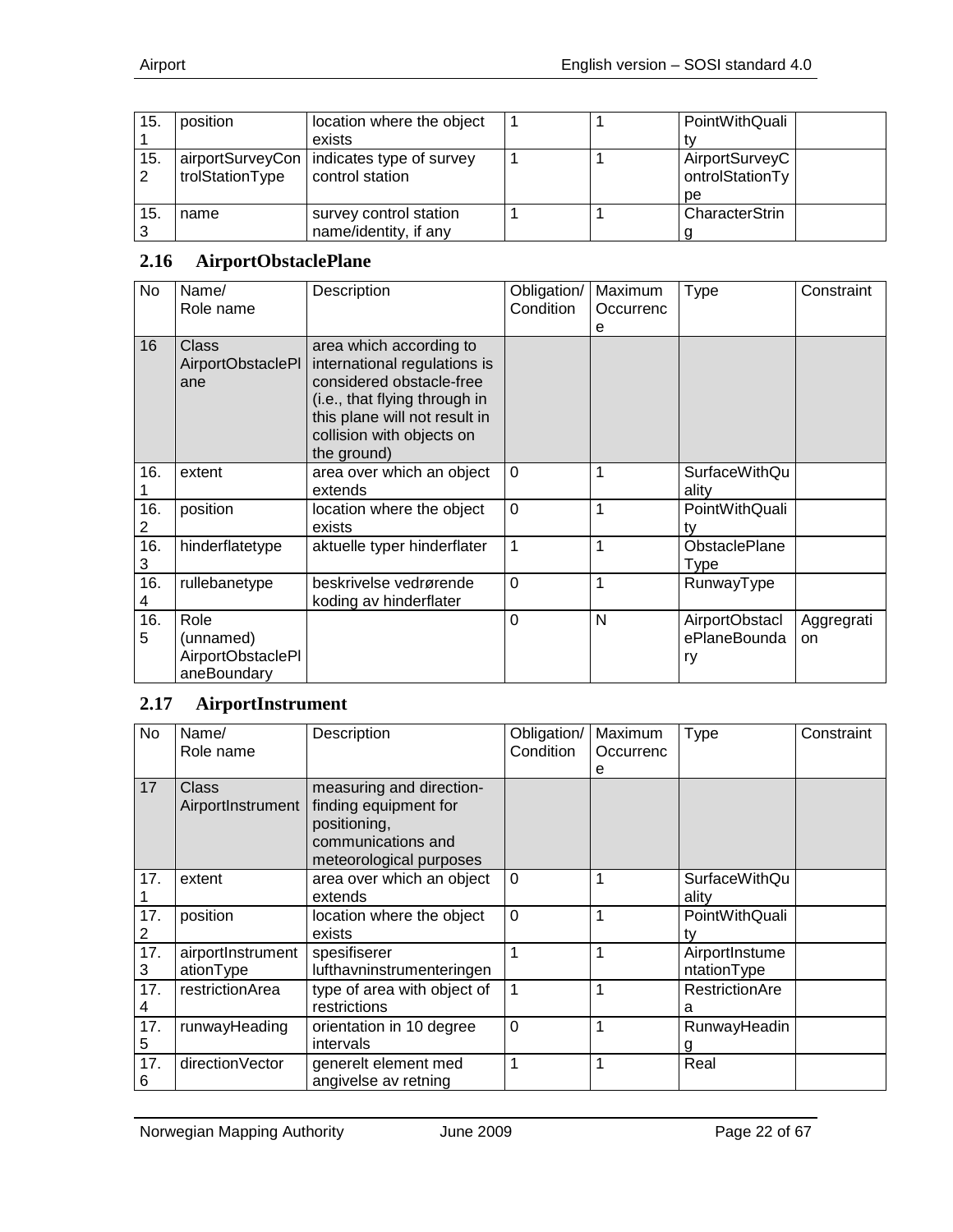| name             | word by which someone or   1 |   | CharacterStrin |            |
|------------------|------------------------------|---|----------------|------------|
|                  | something is named           |   |                |            |
| Role             |                              | N | AirportInstrum | Aggregrati |
| boundaryAirportl |                              |   | entBoundary    | on         |
| nstrument        |                              |   |                |            |

#### <span id="page-22-0"></span>**2.18 AirportInstrumentBoundary**

| No       | Name/<br>Role name                            | Description                                                                                                                       | Obligation/<br>Condition | Maximum<br>Occurrenc<br>е | Type                        | Constraint |
|----------|-----------------------------------------------|-----------------------------------------------------------------------------------------------------------------------------------|--------------------------|---------------------------|-----------------------------|------------|
| 18       | Class<br>AirportInstrument<br><b>Boundary</b> | delimitation of measuring<br>and direction-finding<br>equipment for positioning,<br>communications and<br>meteorological purposes |                          |                           |                             |            |
| 18.      | border                                        | course following the<br>transition between<br>different real world<br>phenomena                                                   |                          |                           | <b>CurveWithQual</b><br>ity |            |
| 18.<br>2 | Role<br>(unnamed)<br>AirportInstrument        |                                                                                                                                   |                          |                           | AirportInstrum<br>ent       |            |

## <span id="page-22-1"></span>**2.19 LoadCapacity**

| No       | Name/<br>Role name               | Description                                                                                  | Obligation/<br>Condition | Maximum<br>Occurrenc<br>e | <b>Type</b>                        | Constraint       |
|----------|----------------------------------|----------------------------------------------------------------------------------------------|--------------------------|---------------------------|------------------------------------|------------------|
| 19       | Class<br>LoadCapacity            | statement of how much<br>ground pressure from<br>aircraft the runway<br>surfaces can sustain |                          |                           |                                    |                  |
| 19.      | extent                           | area over which an object<br>extends                                                         | $\Omega$                 | 1                         | <b>SurfaceWithQu</b><br>ality      |                  |
| 19.<br>2 | position                         | location where the object<br>exists                                                          | $\overline{0}$           | 1                         | PointWithQuali<br>ty               |                  |
| 19.<br>3 | loadCapacityDesi<br>gnation      | method for statement of<br>load capacity                                                     | $\mathbf{1}$             | 1                         | LoadCapacity<br>Designation        |                  |
| 19.<br>4 | aPrioriNumber                    | statement of load capacity<br>based upon an a priori<br>number                               | $\mathbf{1}$             | 1                         | APrioriNumber                      |                  |
| 19.<br>5 | surfaceType                      | type of surface                                                                              | 1                        | 1                         | SurfaceType                        |                  |
| 19.<br>6 | ??subsoil/subsurf<br>ace         | indicates the strength of<br>the ??subsoil/subsurface                                        | $\mathbf{1}$             | 1                         | ??Subsoil/Sub<br>surface           |                  |
| 19.<br>7 | ??WheelLoad/W<br>heelPressure    | indicates highest wheel<br>??load/pressure allowed                                           | $\mathbf{1}$             | $\overline{1}$            | ??WheelLoad /<br>WheelPressur<br>e |                  |
| 19.<br>8 | assessment                       | indicates method used for<br>assessment                                                      | $\mathbf{1}$             | 1                         | Assessment                         |                  |
| 19.<br>9 | Role<br>boundaryLoadCa<br>pacity |                                                                                              | $\overline{0}$           | N                         | LoadCapacityL<br>imit              | Aggregrati<br>on |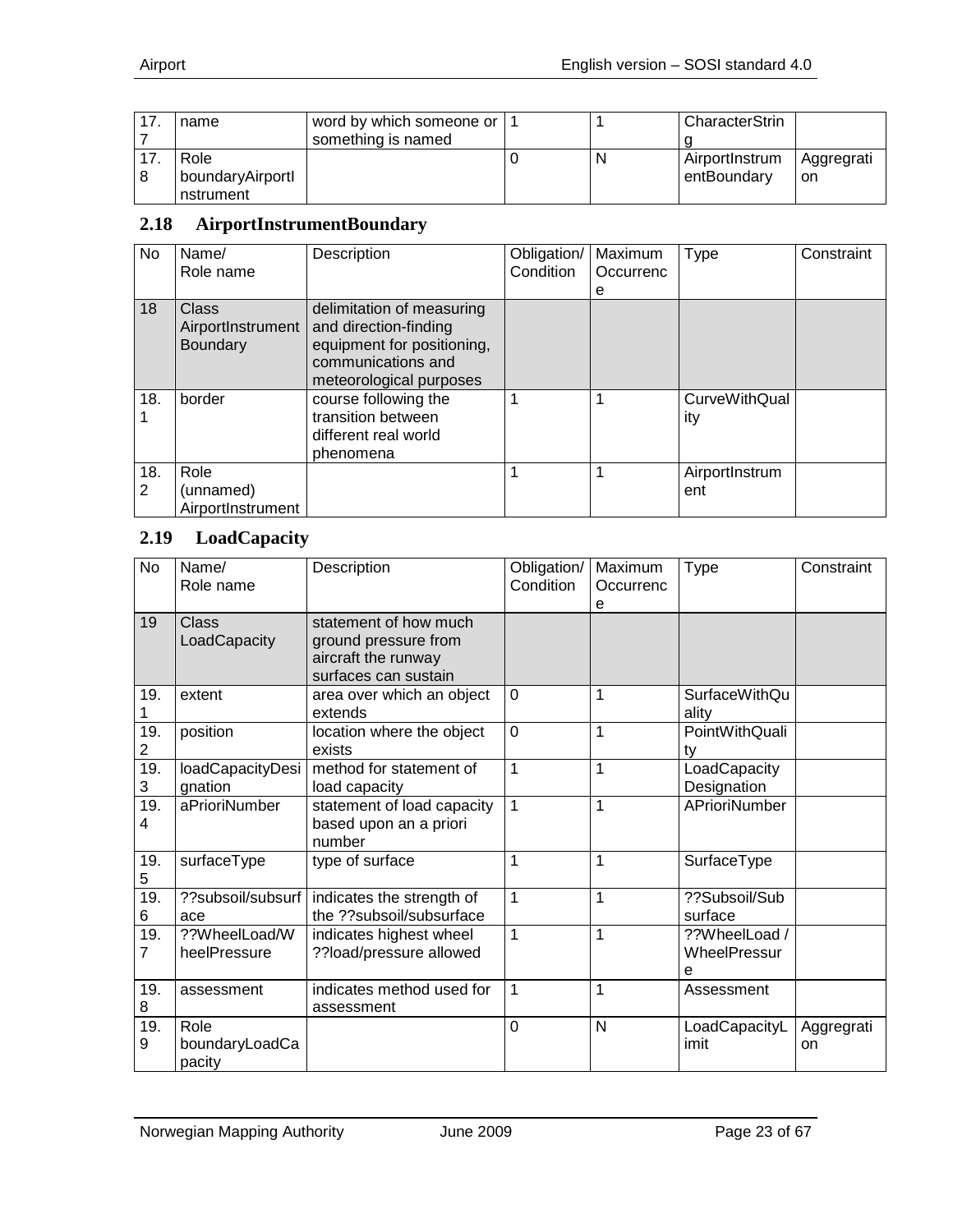# <span id="page-23-0"></span>**2.20 LoadCapacityLimit**

| No       | Name/<br>Role name                | Description                                                                     | Obligation/<br>Condition | Maximum<br>Occurrenc | Type                        | Constraint |
|----------|-----------------------------------|---------------------------------------------------------------------------------|--------------------------|----------------------|-----------------------------|------------|
|          |                                   |                                                                                 |                          | е                    |                             |            |
| 20       | <b>Class</b><br>LoadCapacityLim   | limitation on load capacity                                                     |                          |                      |                             |            |
| 20.      | border                            | course following the<br>transition between<br>different real world<br>phenomena |                          |                      | <b>CurveWithQual</b><br>ity |            |
| 20.<br>2 | Role<br>(unnamed)<br>LoadCapacity |                                                                                 |                          |                      | LoadCapacity                |            |

#### <span id="page-23-1"></span>**2.21 AirportArea**

| No       | Name/<br>Role name              | Description                                                                             | Obligation/<br>Condition | Maximum<br>Occurrenc<br>е | Type                          | Constraint       |
|----------|---------------------------------|-----------------------------------------------------------------------------------------|--------------------------|---------------------------|-------------------------------|------------------|
| 21       | Class<br>AirportArea            | technical areas and<br>announced areas which<br>are not assigned to other<br>categories |                          |                           |                               |                  |
| 21.      | position                        | location where the object<br>exists                                                     | $\Omega$                 |                           | PointWithQuali<br>tv          |                  |
| 21.      | extent                          | area over which an object<br>extends                                                    | 0                        |                           | <b>SurfaceWithQu</b><br>ality |                  |
| 21.<br>3 | centerline                      | course followed by the<br>central part of the Object                                    | $\Omega$                 |                           | <b>CurveWithQual</b><br>ity   |                  |
| 21.<br>4 | airportAreas                    | areas at the airport with<br>special attributes                                         | 1                        |                           | AirportAreas                  |                  |
| 21.<br>5 | Role<br>boundaryAirportA<br>rea |                                                                                         | 0                        | N                         | AirportAreaBo<br>undary       | Aggregrati<br>on |

#### <span id="page-23-2"></span>**2.22 OtherAirportInformation**

| <b>No</b>             | Name/<br>Role name                   | Description                                                                                  | Obligation/<br>Condition | Maximum<br>Occurrenc<br>е | <b>Type</b>                   | Constraint |
|-----------------------|--------------------------------------|----------------------------------------------------------------------------------------------|--------------------------|---------------------------|-------------------------------|------------|
| 22                    | Class<br>OtherAirportInfor<br>mation | miscellaneous category for<br>other airport information                                      |                          |                           |                               |            |
| 22.                   | extent                               | area over which an object<br>extends                                                         | $\Omega$                 |                           | <b>SurfaceWithQu</b><br>ality |            |
| 22.                   | position                             | location where the object<br>exists                                                          | $\Omega$                 |                           | PointWithQuali<br>tv          |            |
| 22.<br>3              | otherAirport                         | here there is space to add<br>elements which do not<br>come in under the other<br>categories | 1                        |                           | OtherAirport                  |            |
| 22.<br>$\overline{4}$ | Role<br>(unnamed)<br>Airport         |                                                                                              |                          |                           | Airport                       |            |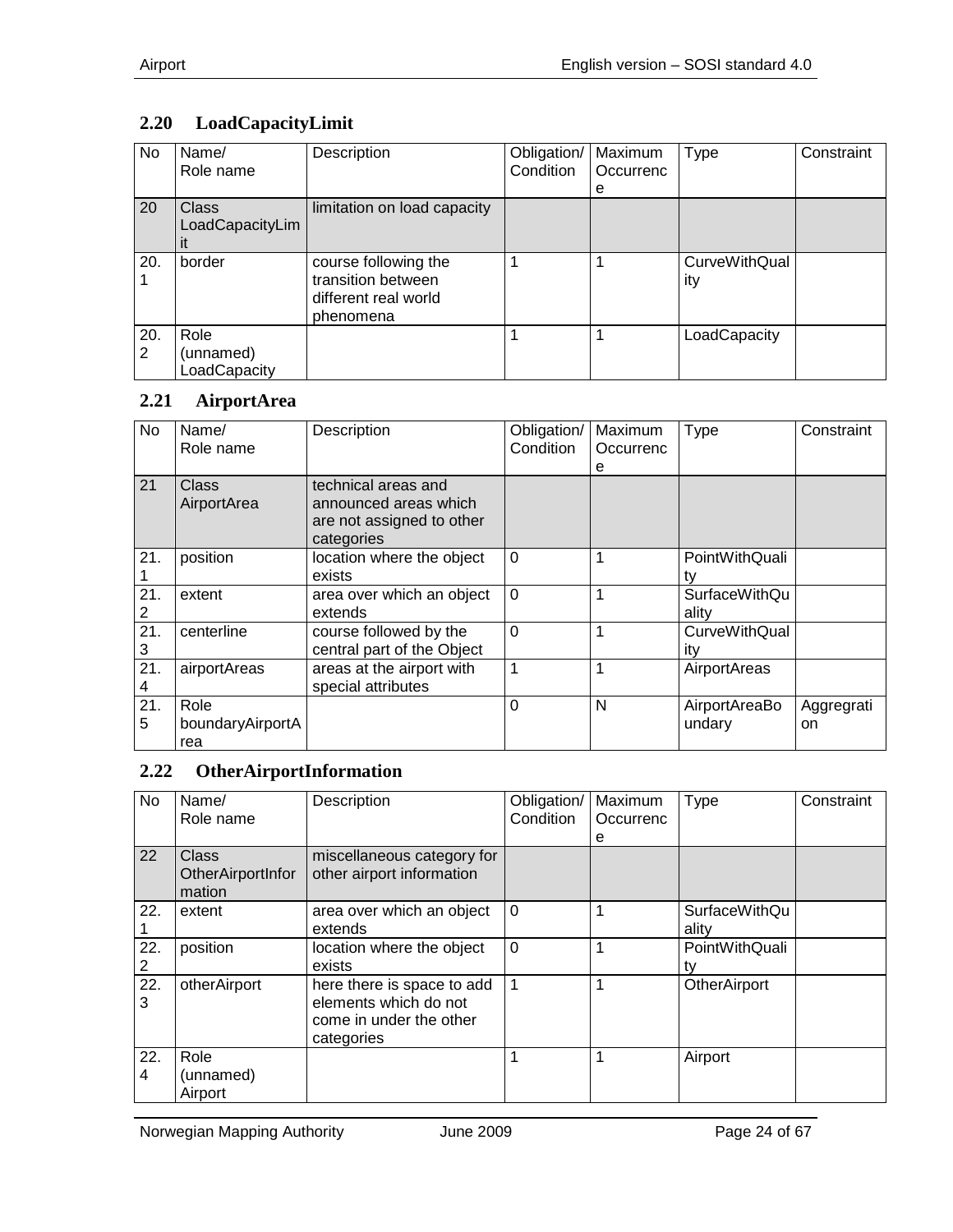| ററ<br><i>__</i> . | Role            |  | в | OtherAirportBo | Aggregrati |
|-------------------|-----------------|--|---|----------------|------------|
|                   | boundaryOtherAi |  |   | undarv         | on         |
|                   | rport           |  |   |                |            |

#### <span id="page-24-0"></span>**2.23 OtherAirportBoundary**

| No       | Name/<br>Role name                               | Description                                                                     | Obligation/<br>Condition | Maximum<br>Occurrenc<br>е | Type                        | Constraint |
|----------|--------------------------------------------------|---------------------------------------------------------------------------------|--------------------------|---------------------------|-----------------------------|------------|
| 23       | <b>Class</b><br>OtherAirportBoun<br>dary         | delimitation of category for<br>other miscellaneous<br>airport information      |                          |                           |                             |            |
| 23.      | border                                           | course following the<br>transition between<br>different real world<br>phenomena | 1                        | 1                         | CurveWithQual<br>ity        |            |
| 23.<br>2 | Role<br>(unnamed)<br>OtherAirportInfor<br>mation |                                                                                 |                          |                           | OtherAirportInf<br>ormation |            |

#### <span id="page-24-1"></span>**2.24 Taxiway**

| No       | Name/<br>Role name                                       | Description                                                                                                                                               | Obligation/<br>Condition | Maximum<br>Occurrenc<br>e | <b>Type</b>                                      | Constraint       |
|----------|----------------------------------------------------------|-----------------------------------------------------------------------------------------------------------------------------------------------------------|--------------------------|---------------------------|--------------------------------------------------|------------------|
| 24       | Class<br>Taxiway                                         | course or route at an<br>airport, established for use<br>by taxiing aircraft in order<br>to function as a link<br>between various parts of<br>the airport |                          |                           |                                                  |                  |
| 24.      | extent                                                   | area over which an object<br>extends                                                                                                                      | $\overline{0}$           | 1                         | SurfaceWithQu<br>ality                           |                  |
| 24.<br>2 | position                                                 | location where the object<br>exists                                                                                                                       | $\mathbf 0$              | 1                         | PointWithQuali<br>tv                             |                  |
| 24.<br>3 | Role<br>boundaryFictitiou<br>sDelineationLine<br>Airport |                                                                                                                                                           | $\overline{0}$           | N                         | FictitiousDeline   Aggregrati<br>ationLineAirpor | on               |
| 24.<br>4 | Role<br>boundaryTaxiwa                                   |                                                                                                                                                           | $\Omega$                 | N                         | TaxiwayBound<br>ary                              | Aggregrati<br>on |
| 24.<br>5 | Role<br>(unnamed)<br>TaxiwayMarking                      |                                                                                                                                                           | 1                        | 1                         | TaxiwayMarkin<br>g                               |                  |

## <span id="page-24-2"></span>**2.25 AirportBoundary**

| No | Name/<br>Role name       | Description                                                                                                 | Obligation/   Maximum | Condition   Occurrenc<br>e | Type | Constraint |
|----|--------------------------|-------------------------------------------------------------------------------------------------------------|-----------------------|----------------------------|------|------------|
| 25 | Class<br>AirportBoundary | delimitation of area on<br>land or water (with<br>buildings, installations and<br>equipment) all or part of |                       |                            |      |            |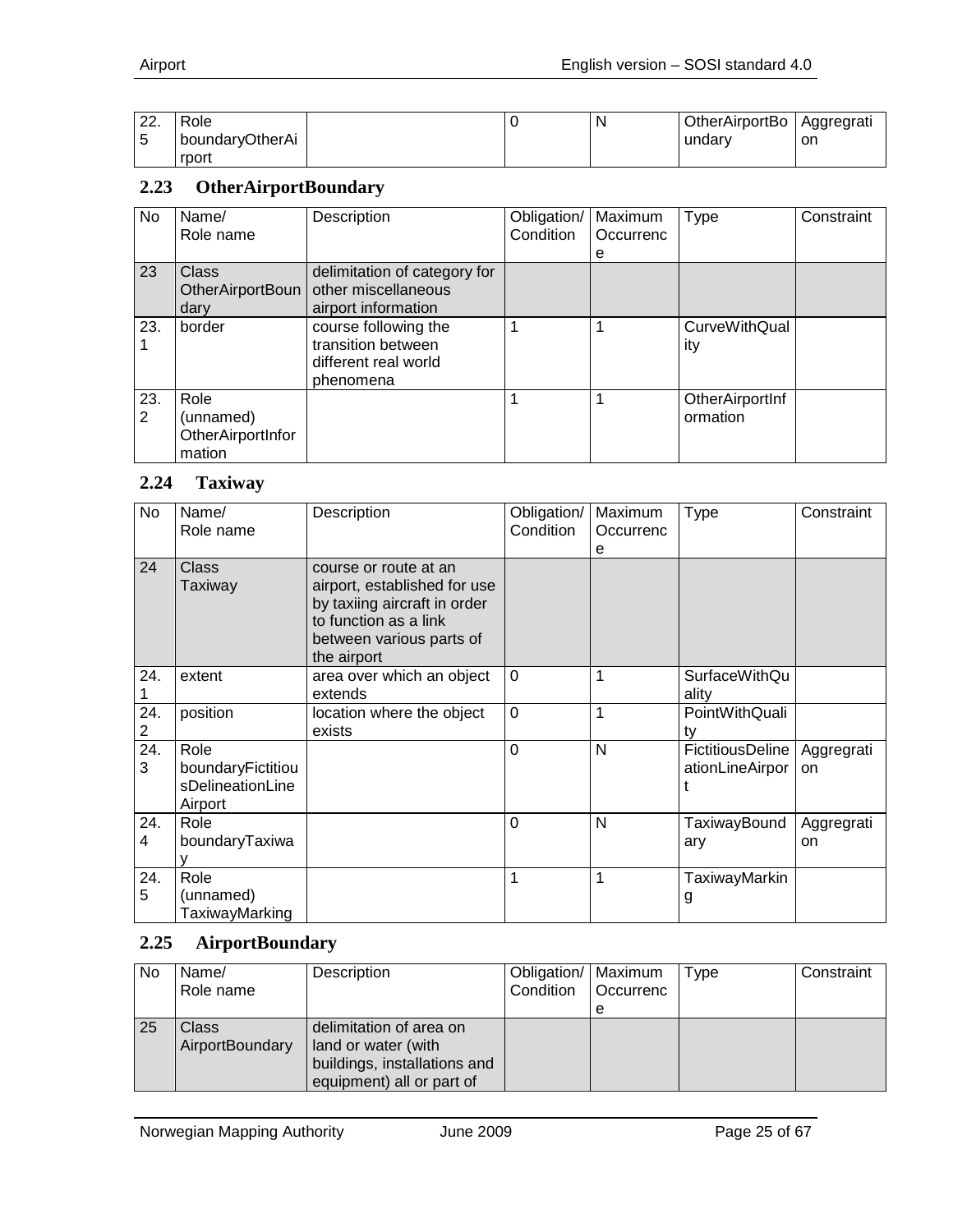|          |                              | which is used for aircraft<br>departure, landing and<br>other manoeuvring on the<br>ground. Note: For<br>practical purposes, an<br>airport fence may be used<br>as a boundary |  |                             |  |
|----------|------------------------------|-------------------------------------------------------------------------------------------------------------------------------------------------------------------------------|--|-----------------------------|--|
| 25.      | border                       | course following the<br>transition between<br>different real world<br>phenomena                                                                                               |  | <b>CurveWithQual</b><br>ity |  |
| 25.<br>2 | Role<br>(unnamed)<br>Airport |                                                                                                                                                                               |  | Airport                     |  |

#### <span id="page-25-0"></span>**2.26 ??Apron/Platform**

| No                    | Name/<br>Role name                                       | Description                                                                               | Obligation/<br>Condition | Maximum<br>Occurrenc<br>е | <b>Type</b>                         | Constraint       |
|-----------------------|----------------------------------------------------------|-------------------------------------------------------------------------------------------|--------------------------|---------------------------|-------------------------------------|------------------|
| 26                    | Class<br>??Apron/Platform                                | the area which is intended<br>for loading, parking and<br>maintenance work on<br>aircraft |                          |                           |                                     |                  |
| 26.                   | extent                                                   | area over which an object<br>extends                                                      | $\mathbf 0$              | 1                         | <b>SurfaceWithQu</b><br>ality       |                  |
| 26.<br>$\overline{c}$ | position                                                 | location where the object<br>exists                                                       | $\overline{0}$           | 1                         | PointWithQuali<br>ty                |                  |
| 26.<br>3              | Role<br>boundaryPlatfor<br>m                             |                                                                                           | $\overline{0}$           | N                         | ??Apron/Platfo<br>rmBoundary        | Aggregrati<br>on |
| 26.<br>4              | Role<br>(unnamed)<br>ApronMarkings                       |                                                                                           | 1                        | 1                         | ApronMarkings                       |                  |
| 26.<br>5              | Role<br>(unnamed)<br>ApronMarkings                       |                                                                                           | 1                        | 1                         | ApronMarkings                       |                  |
| 26.<br>6              | Role<br>boundaryFictitiou<br>sDelineationLine<br>Airport |                                                                                           | $\overline{0}$           | N                         | FictitiousDeline<br>ationLineAirpor | Aggregrati<br>on |
| 26.<br>$\overline{7}$ | Role<br>(unnamed)<br>ApronMarkings                       |                                                                                           | 1                        | 1                         | ApronMarkings                       |                  |

## <span id="page-25-1"></span>**2.27 AirportDistance**

| No  | Name/<br>Role name       | Description                                                        | Obligation/   Maximum<br>Condition | Occurrenc<br>e | Type                        | Constraint |
|-----|--------------------------|--------------------------------------------------------------------|------------------------------------|----------------|-----------------------------|------------|
| 127 | Class<br>AirportDistance | approach and departure<br>flying distance                          |                                    |                |                             |            |
| 27. | border                   | course following the<br>transition between<br>different real world |                                    |                | <b>CurveWithQual</b><br>ity |            |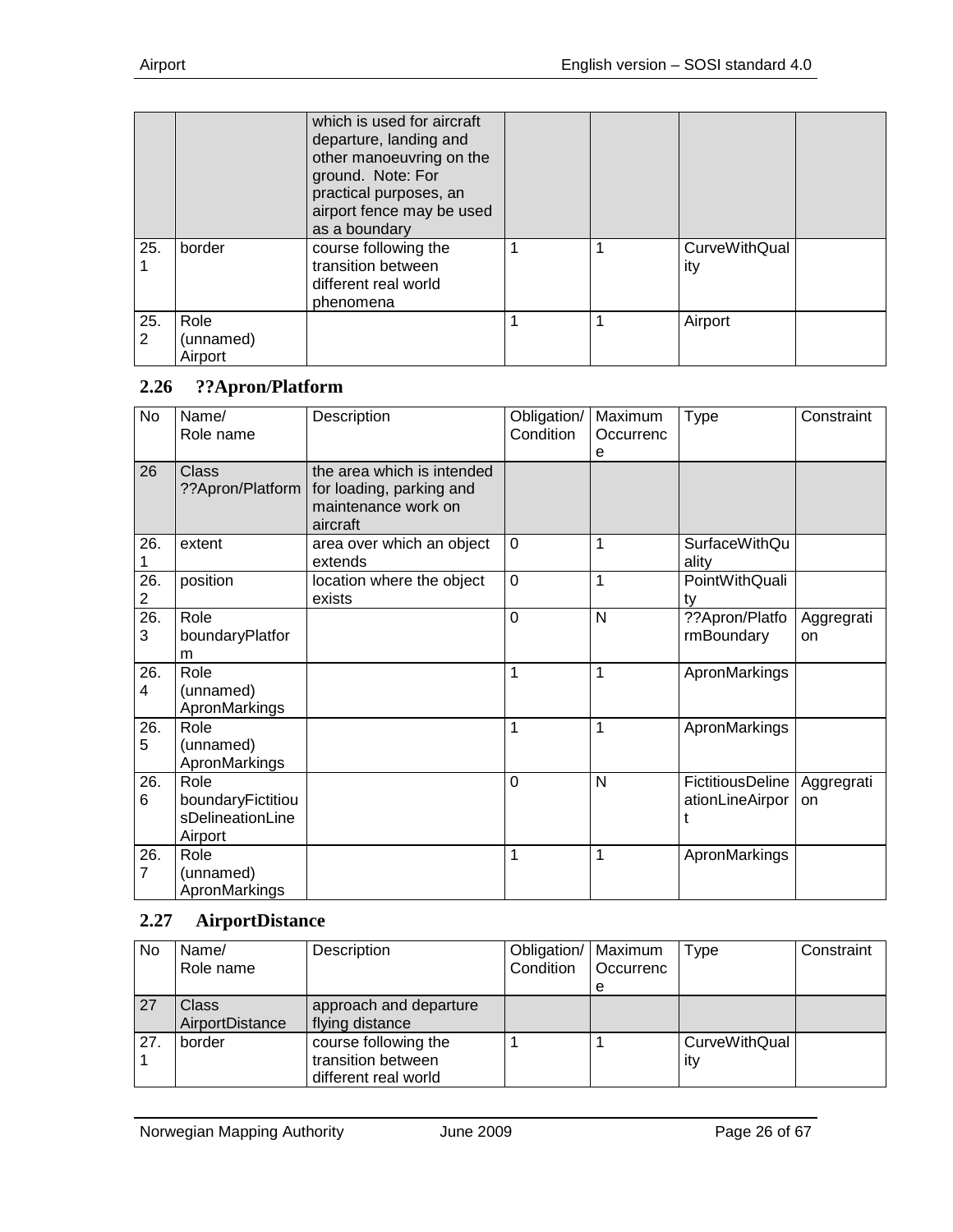|                       |                  | phenomena                |  |                   |  |
|-----------------------|------------------|--------------------------|--|-------------------|--|
| $\sim$<br><u> 21.</u> | airportDistanceT | indicates type of centre |  | AirportDistanc    |  |
| ⌒<br>▃                | <b>vpe</b>       | line                     |  | <b>vpe</b><br>e l |  |

#### <span id="page-26-0"></span>**2.28 AirportAreaBoundary**

| No       | Name/<br>Role name               | Description                                                                                                | Obligation/<br>Condition | Maximum<br>Occurrenc<br>е | Type                        | Constraint |
|----------|----------------------------------|------------------------------------------------------------------------------------------------------------|--------------------------|---------------------------|-----------------------------|------------|
| 28       | Class<br>AirportAreaBoun<br>dary | delimitation of technical<br>areas and announced<br>areas which are not<br>assigned to other<br>categories |                          |                           |                             |            |
| 28.      | border                           | course following the<br>transition between<br>different real world<br>phenomena                            |                          |                           | <b>CurveWithQual</b><br>ity |            |
| 28.<br>2 | Role<br>(unnamed)<br>AirportArea |                                                                                                            |                          |                           | AirportArea                 |            |

#### <span id="page-26-1"></span>**2.29 ObstaclePlanePenetrationSurface**

| No       | Name/<br>Role name                                  | Description                             | Obligation/<br>Condition | Maximum<br>Occurrenc<br>е | <b>Type</b>                                 | Constraint       |
|----------|-----------------------------------------------------|-----------------------------------------|--------------------------|---------------------------|---------------------------------------------|------------------|
| 29       | <b>Class</b><br>ObstaclePlanePe<br>netrationSurface | area which penetrates<br>obstacle plane |                          |                           |                                             |                  |
| 29.      | extent                                              | area over which an object<br>extends    | $\Omega$                 | 1                         | SurfaceWithQu<br>ality                      |                  |
| 29.<br>2 | position                                            | location where the object<br>exists     | $\overline{0}$           | 1                         | PointWithQuali<br>tv                        |                  |
| 29.<br>3 | obstaclePlanePe<br>netrationType                    |                                         | $\Omega$                 | 1                         | <b>ObstaclePlane</b><br>PenetrationTyp<br>е |                  |
| 29.<br>4 | airportObstacleG<br>roupOfTrees                     |                                         | $\Omega$                 | 1                         | AirportObstacl<br>eGroupOfTree<br>s         |                  |
| 29.<br>5 | Role<br>boundaryObstacl<br>ePlanePenetratio<br>n    |                                         | $\Omega$                 | N                         | ObstaclePlane<br>PenetrationBo<br>undary    | Aggregrati<br>on |

#### <span id="page-26-2"></span>**2.30 ??(Movement/Operational)Area**

| <b>No</b> | Name/<br>Role name                                 | Description                                                                                                                                                       | Obligation/   Maximum<br>Condition | Occurrenc<br>е | <b>Type</b> | Constraint |
|-----------|----------------------------------------------------|-------------------------------------------------------------------------------------------------------------------------------------------------------------------|------------------------------------|----------------|-------------|------------|
| 30        | <b>Class</b><br>??(Movement/Op  <br>erational)Area | the portion of the runway<br>area on which aircraft<br>movements are allowed.<br>Coincident with runway,<br>but includes in addition<br>turning space at the ends |                                    |                |             |            |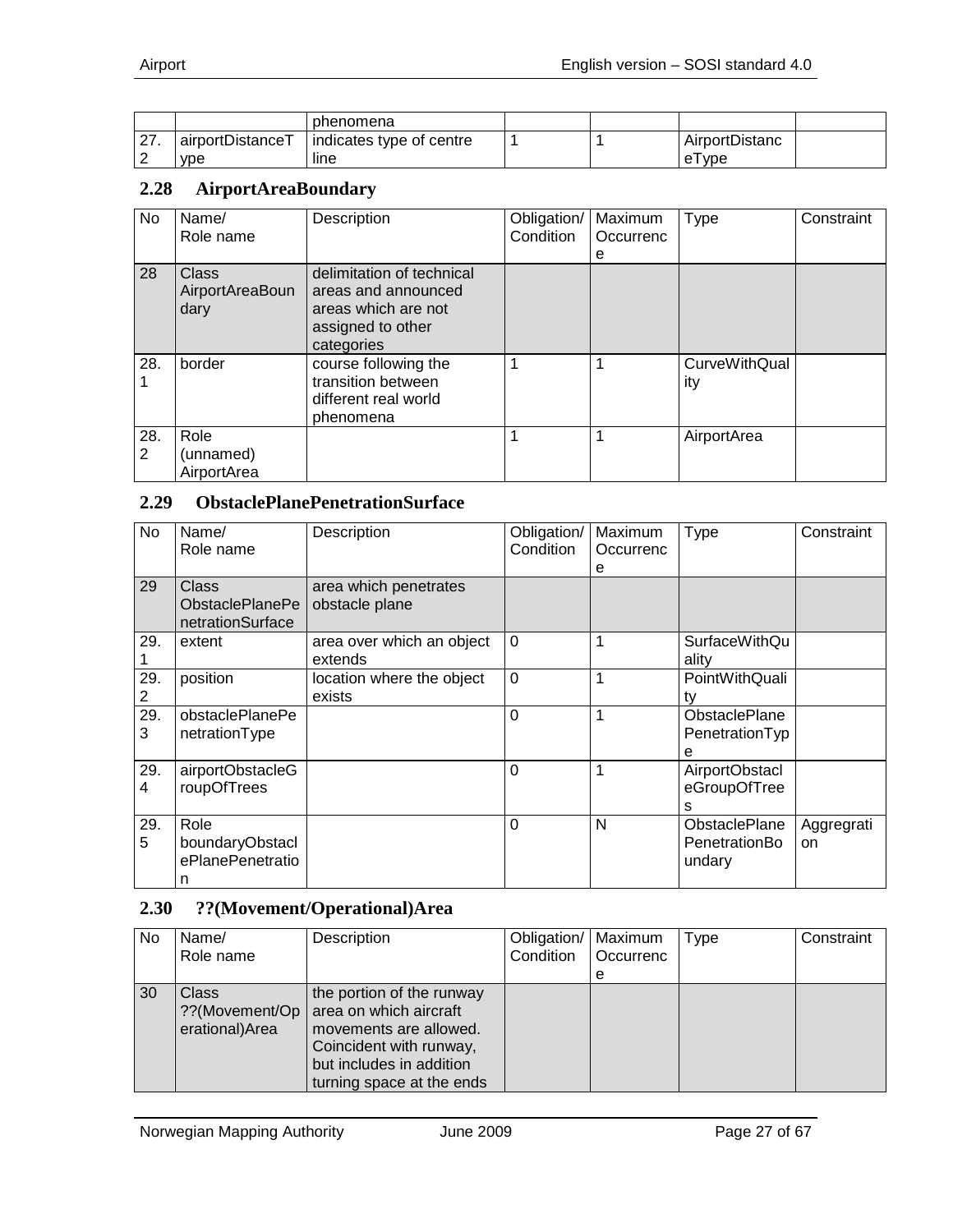|     |                | of the landing strip      |    |   |                      |               |
|-----|----------------|---------------------------|----|---|----------------------|---------------|
| 30. | extent         | area over which an object | ۱0 |   | <b>SurfaceWithQu</b> |               |
|     |                | extends                   |    |   | ality                |               |
| 30. | position       | location where the object |    |   | PointWithQuali       |               |
|     |                | exists                    |    |   |                      |               |
| 30. | Role           |                           |    | N | ??(Movement/         | Aggregrati    |
| 3   | boundary??Area |                           |    |   | Operational)Ar       | <sub>on</sub> |
|     |                |                           |    |   | eaDelimitation       |               |

#### <span id="page-27-0"></span>**2.31 AirportSnowClearingArea**

| No                     | Name/<br>Role name                          | Description                                                      | Obligation/<br>Condition | Maximum<br>Occurrenc<br>е | <b>Type</b>                               | Constraint       |
|------------------------|---------------------------------------------|------------------------------------------------------------------|--------------------------|---------------------------|-------------------------------------------|------------------|
| 31                     | <b>Class</b><br>AirportSnowClea<br>ringArea | description of areas from<br>which snow must be<br>cleared       |                          |                           |                                           |                  |
| 31.                    | extent                                      | area over which an object<br>extends                             | $\mathbf 0$              | 1                         | <b>SurfaceWithQu</b><br>ality             |                  |
| 31.<br>2               | position                                    | location where the object<br>exists                              | $\mathbf 0$              | 1                         | PointWithQuali<br>ty                      |                  |
| $\overline{31}$ .<br>3 | centerline                                  | course followed by the<br>central part of the Object             | 0                        | 1                         | <b>CurveWithQual</b><br>ity               |                  |
| $\overline{31}$ .<br>4 | snowClearanceA<br>reaType                   | type of area                                                     | 1                        | 1                         | SnowClearanc<br>eAreaType                 |                  |
| 31.<br>5               | name                                        | name of area                                                     | 1                        | 1                         | CharacterStrin<br>g                       |                  |
| $\overline{31}$ .<br>6 | maxSnowHeight                               | statement of greatest<br>allowed snow depth                      | 1                        | 1                         | Integer                                   |                  |
| $\overline{31}$ .<br>7 | snowClearanceA<br>rea(??Availability        | indicates whether or not<br>an area is to be cleared of<br>snow  | 1                        | 1                         | SnowClearanc<br>eArea(??Avail<br>ability) |                  |
| 31.<br>8               | snowClearanceP<br>riority                   | indicates the priority of the<br>various snow clearance<br>areas | 1                        | 1                         | SnowClearanc<br>ePriority                 |                  |
| 31.<br>9               | snowClearanceR<br>estriction                | area on which snow must<br>not be deposited                      | $\mathbf{1}$             | 1                         | CharacterStrin<br>g                       |                  |
| 31.<br>10              | Role<br>boundaryAirportS<br>nowClearingArea |                                                                  | 0                        | N                         | AirportSnowCl<br>earingAreaBou<br>ndary   | Aggregrati<br>on |

#### <span id="page-27-1"></span>**2.32 AirportSnowClearanceLine**

| No  | Name/<br>Role name                           | Description                                                        | Obligation/<br>Condition | Maximum<br>Occurrenc | <b>Type</b>    | Constraint                                    |
|-----|----------------------------------------------|--------------------------------------------------------------------|--------------------------|----------------------|----------------|-----------------------------------------------|
|     |                                              |                                                                    |                          | е                    |                |                                               |
| 32  | <b>Class</b><br>AirportSnowClea<br>ranceLine | indication of lines along<br>which snowploughs are to<br>be driven |                          |                      |                | Subtype of<br>AirportSno<br>wClearing<br>Area |
| 32. | snowClearanceA<br>rea                        | indicates whether or not<br>an area is to be cleared of<br>snow    |                          |                      | Integer        |                                               |
| 32. | snowClearanceT                               | type of area                                                       |                          |                      | CharacterStrin |                                               |
| 2   | ype                                          |                                                                    |                          |                      |                |                                               |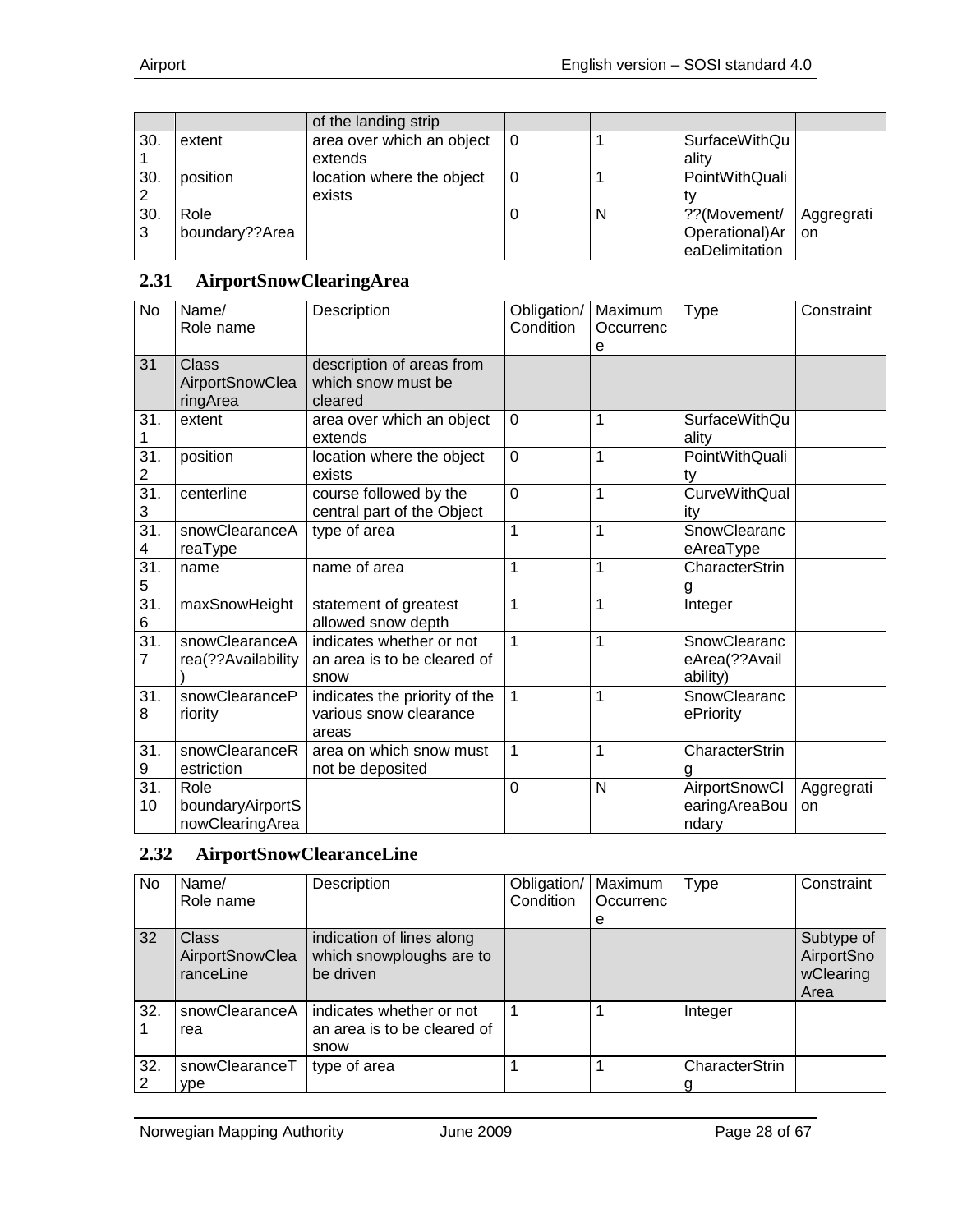| ാറ<br>.ءت |    | I snowClearanceSi   the side to which the snow |  | SnowClearanc |  |
|-----------|----|------------------------------------------------|--|--------------|--|
|           | de | is to be cleared.                              |  | eSide        |  |
|           |    | alternatively for collection                   |  |              |  |

#### <span id="page-28-0"></span>**2.33 AirportSnowDisposalSite**

| No  | Name/                                | Description                | Obligation/ | Maximum   | Type                  | Constraint                                    |
|-----|--------------------------------------|----------------------------|-------------|-----------|-----------------------|-----------------------------------------------|
|     | Role name                            |                            | Condition   | Occurrenc |                       |                                               |
|     |                                      |                            |             | е         |                       |                                               |
| 33  | Class<br>AirportSnowDisp<br>osalSite | area for depositing snow   |             |           |                       | Subtype of<br>AirportSno<br>wClearing<br>Area |
| 33. | disposalSiteType                     | angir om snø er forurenset |             |           | DisposalSiteTy        |                                               |
|     |                                      | eller ikke                 |             |           | рe                    |                                               |
| 33. | disposalSiteStatu                    | angir om et deponi er      |             |           | <b>DisposalSiteSt</b> |                                               |
|     | s                                    | permanent eller ikke       |             |           | atus                  |                                               |

#### <span id="page-28-1"></span>**2.34 AirportSnowClearanceSymbol**

| No  | Name/                                          | Description                                           | Obligation/ | Maximum   | Type           | Constraint                                    |
|-----|------------------------------------------------|-------------------------------------------------------|-------------|-----------|----------------|-----------------------------------------------|
|     | Role name                                      |                                                       | Condition   | Occurrenc |                |                                               |
|     |                                                |                                                       |             | е         |                |                                               |
| 34  | <b>Class</b><br>AirportSnowClea<br>ranceSymbol | indication of lines which<br>mark clearance direction |             |           |                | Subtype of<br>AirportSno<br>wClearing<br>Area |
| 34. | rotation                                       | orientation in grades<br>(centesimal degrees)         |             |           | Integer        |                                               |
| 34. | information                                    | general text                                          |             |           | CharacterStrin |                                               |

## <span id="page-28-2"></span>**2.35 AirportSnowClearingAreaBoundary**

| No       | Name/<br>Role name                               | Description                                                                     | Obligation/<br>Condition | Maximum<br>Occurrenc<br>е | <b>Type</b>                        | Constraint |
|----------|--------------------------------------------------|---------------------------------------------------------------------------------|--------------------------|---------------------------|------------------------------------|------------|
| 35       | Class<br>AirportSnowClea<br>ringAreaBoundar      | border which<br>encompasses the areas<br>from which snow must be<br>cleared     |                          |                           |                                    |            |
| 35.      | border                                           | course following the<br>transition between<br>different real world<br>phenomena | 1                        |                           | <b>CurveWithQual</b><br>ity        |            |
| 35.<br>2 | Role<br>(unnamed)<br>AirportSnowClea<br>ringArea |                                                                                 |                          |                           | <b>AirportSnowCl</b><br>earingArea |            |

#### <span id="page-28-3"></span>**2.36 ObstaclePlanePenetrationBoundary**

| <b>No</b> | Name/<br>Role name       | Description | Obligation/   Maximum<br>Condition | <b>Occurrenc</b><br>е | Tvpe | Constraint |
|-----------|--------------------------|-------------|------------------------------------|-----------------------|------|------------|
| 36        | Class<br>ObstaclePlanePe |             |                                    |                       |      |            |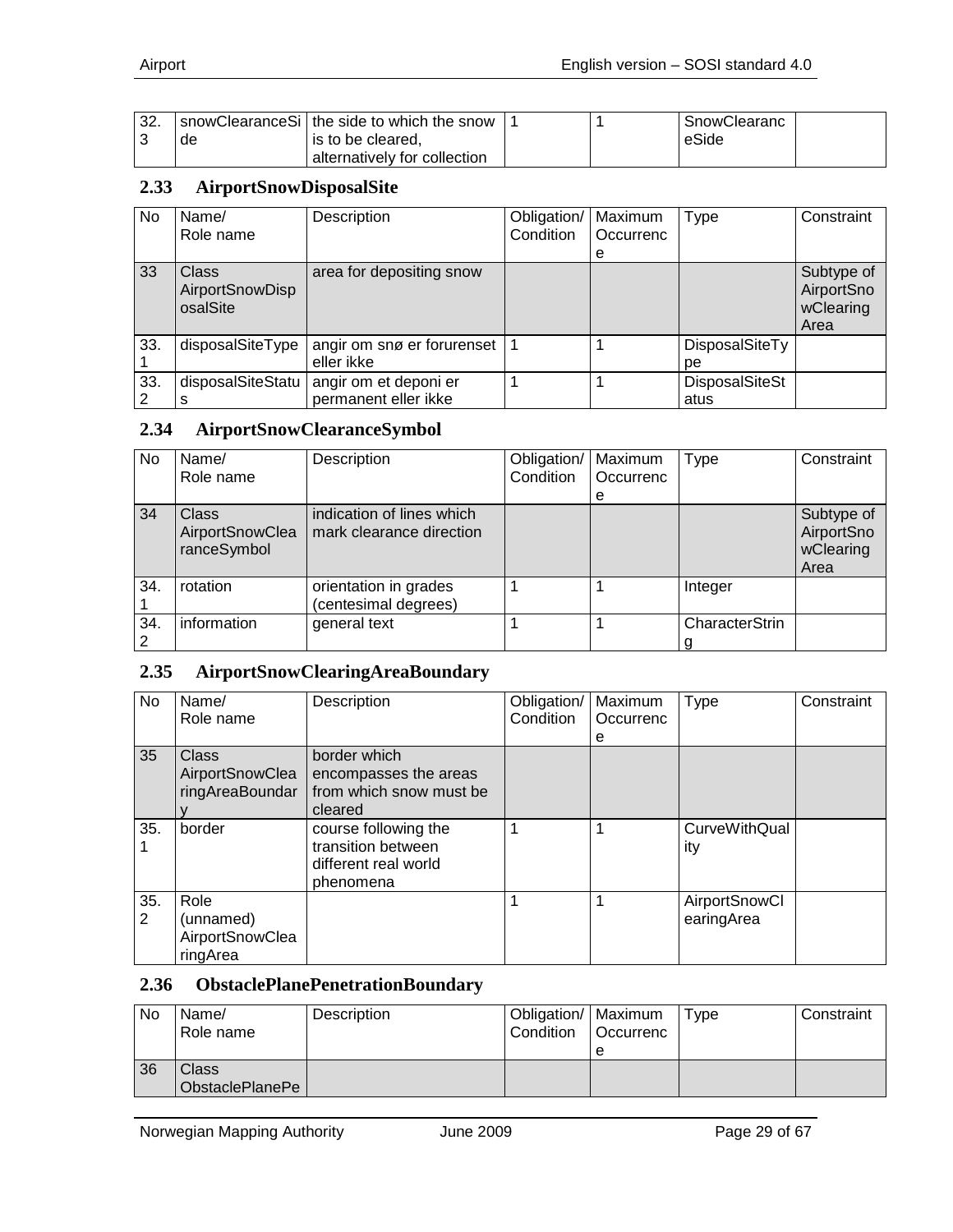|     | netrationBoundar       |                      |  |                      |  |
|-----|------------------------|----------------------|--|----------------------|--|
|     |                        |                      |  |                      |  |
| 36. | border                 | course following the |  | CurveWithQual        |  |
|     |                        | transition between   |  | ity                  |  |
|     |                        | different real world |  |                      |  |
|     |                        | phenomena            |  |                      |  |
| 36. | Role                   |                      |  | <b>ObstaclePlane</b> |  |
| 2   | (unnamed)              |                      |  | PenetrationSur       |  |
|     | <b>ObstaclePlanePe</b> |                      |  | face                 |  |
|     | netrationSurface       |                      |  |                      |  |

#### <span id="page-29-0"></span>**2.37 ??Apron/PlatformBoundary**

| No  | Name/            | Description          | Obligation/ | Maximum   | <b>Type</b>    | Constraint |
|-----|------------------|----------------------|-------------|-----------|----------------|------------|
|     | Role name        |                      | Condition   | Occurrenc |                |            |
|     |                  |                      |             | е         |                |            |
| 37  | Class            | delimitation of the  |             |           |                |            |
|     | ??Apron/Platform | ??apron/platform     |             |           |                |            |
|     | <b>Boundary</b>  |                      |             |           |                |            |
| 37. | border           | course following the |             |           | CurveWithQual  |            |
|     |                  | transition between   |             |           | ity            |            |
|     |                  | different real world |             |           |                |            |
|     |                  | phenomena            |             |           |                |            |
| 37. | Role             |                      |             |           | ??Apron/Platfo |            |
| 2   | (unnamed)        |                      |             |           | rm             |            |
|     | ??Apron/Platform |                      |             |           |                |            |

#### <span id="page-29-1"></span>**2.38 FictitiousDelineationLineAirport**

| No       | Name/<br>Role name                                   | Description                                                                     | Obligation/<br>Condition | Maximum<br>Occurrenc<br>е | <b>Type</b>          | Constraint |
|----------|------------------------------------------------------|---------------------------------------------------------------------------------|--------------------------|---------------------------|----------------------|------------|
| 38       | <b>Class</b><br>FictitiousDelineat<br>ionLineAirport | line indicating a fictitious<br>delineation of area at an<br>airport            |                          |                           |                      |            |
| 38.      | border                                               | course following the<br>transition between<br>different real world<br>phenomena | $\mathbf 1$              | 1                         | CurveWithQual<br>ity |            |
| 38.<br>2 | Role<br>(unnamed)<br>??Apron/Platform                |                                                                                 | 1                        | 1                         | ??Apron/Platfo<br>rm |            |
| 38.<br>3 | Role<br>(unnamed)<br>Taxiway                         |                                                                                 | 1                        | 1                         | Taxiway              |            |
| 38.<br>4 | Role<br>(unnamed)<br>Runway                          |                                                                                 | 1                        | 1                         | Runway               |            |

#### <span id="page-29-2"></span>**2.39 TaxiwayBoundary**

| No | Name/<br>Role name      | Description | Obligation/   Maximum<br>Condition | <b>Occurrenc</b><br>е | Type | Constraint |
|----|-------------------------|-------------|------------------------------------|-----------------------|------|------------|
| 39 | Class<br>TaxiwayBoundar |             |                                    |                       |      |            |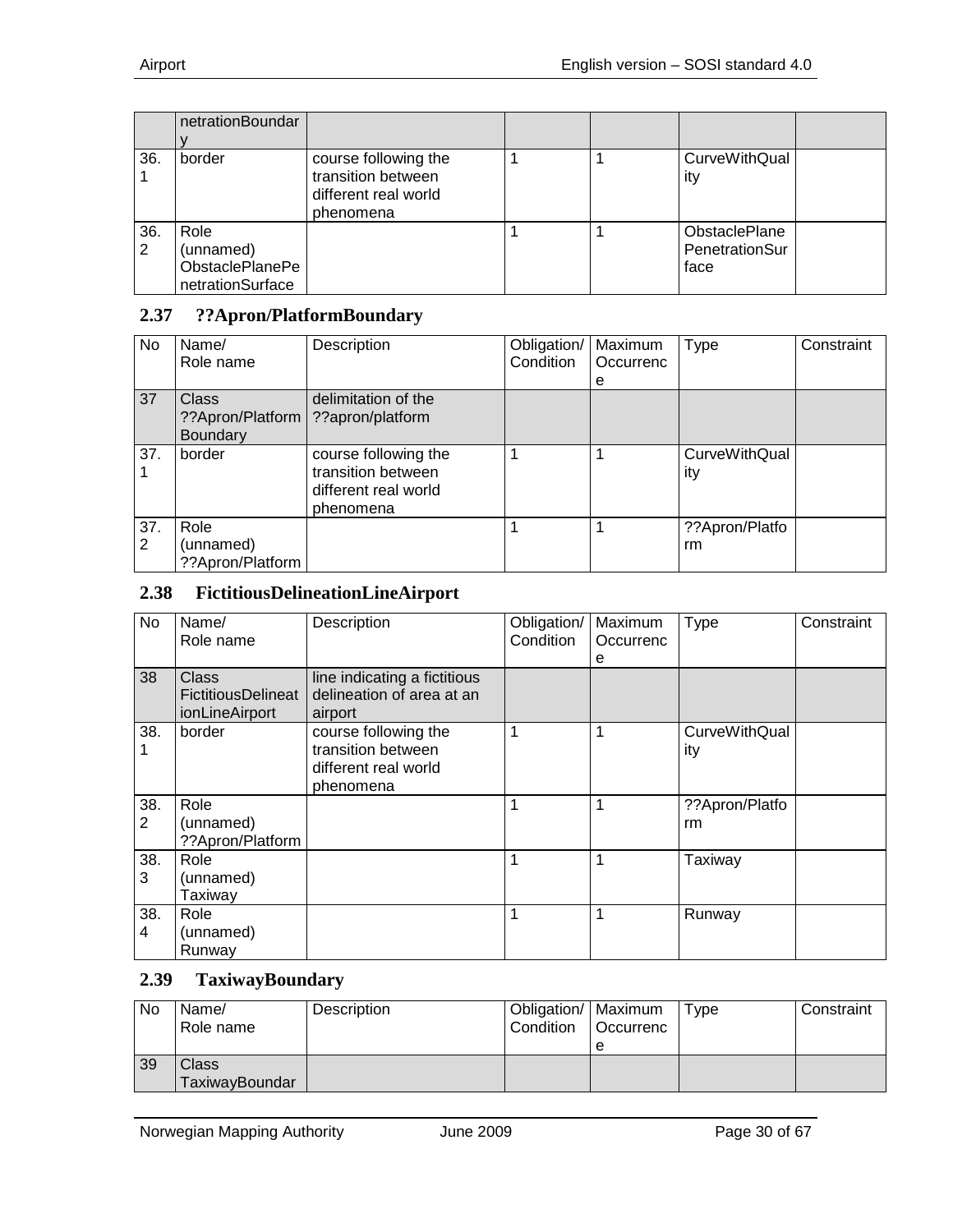| 39.      | border                       | course following the<br>transition between<br>different real world<br>phenomena |  | CurveWithQual<br>ity |  |
|----------|------------------------------|---------------------------------------------------------------------------------|--|----------------------|--|
| 39.<br>2 | Role<br>(unnamed)<br>Taxiway |                                                                                 |  | Taxiway              |  |

#### <span id="page-30-0"></span>**2.40 RunwayBoundary**

| No       | Name/<br>Role name            | Description                                                                     | Obligation/<br>Condition | Maximum<br>Occurrenc<br>е | <b>Type</b>                 | Constraint |
|----------|-------------------------------|---------------------------------------------------------------------------------|--------------------------|---------------------------|-----------------------------|------------|
| 40       | <b>Class</b><br>RunwayBoundar |                                                                                 |                          |                           |                             |            |
| 40.      | border                        | course following the<br>transition between<br>different real world<br>phenomena |                          |                           | <b>CurveWithQual</b><br>ity |            |
| 40.<br>2 | Role<br>(unnamed)<br>Runway   |                                                                                 |                          |                           | Runway                      |            |

#### <span id="page-30-1"></span>**2.41 Association <<Topo>> AirportObstaclePlaneBoundary-AirportObstaclePlane**

| No       | Name/<br>Role name                                                           | Description | Obligation/<br>Condition | Maximum<br>Occurrenc<br>е | <b>Type</b>                          | Constraint      |
|----------|------------------------------------------------------------------------------|-------------|--------------------------|---------------------------|--------------------------------------|-----------------|
| 41       | Association<br>AirportObstaclePI<br>aneBoundary-<br>AirportObstaclePI<br>ane |             |                          |                           |                                      |                 |
| 41.      | Role<br>boundaryAirport<br>ObstaclePlane                                     |             |                          |                           | <b>AirportObstacl</b><br>ePlane      |                 |
| 41.<br>2 | Role<br>(unnamed)<br>AirportObstaclePI<br>aneBoundary                        |             | $\Omega$                 | N                         | AirportObstacl<br>ePlaneBounda<br>ry | Aggregatio<br>n |

#### <span id="page-30-2"></span>**2.42 Association Airport-OtherAirportInformation**

| No  | Name/<br>Role name                                     | Description | Obligation/<br>Condition | Maximum<br>Occurrenc<br>е | <b>Type</b>                 | Constraint |
|-----|--------------------------------------------------------|-------------|--------------------------|---------------------------|-----------------------------|------------|
| 42  | Association<br>Airport-<br>OtherAirportInfor<br>mation |             |                          |                           |                             |            |
| 42. | Role<br>(unnamed)<br>OtherAirportInfor                 |             |                          |                           | OtherAirportInf<br>ormation |            |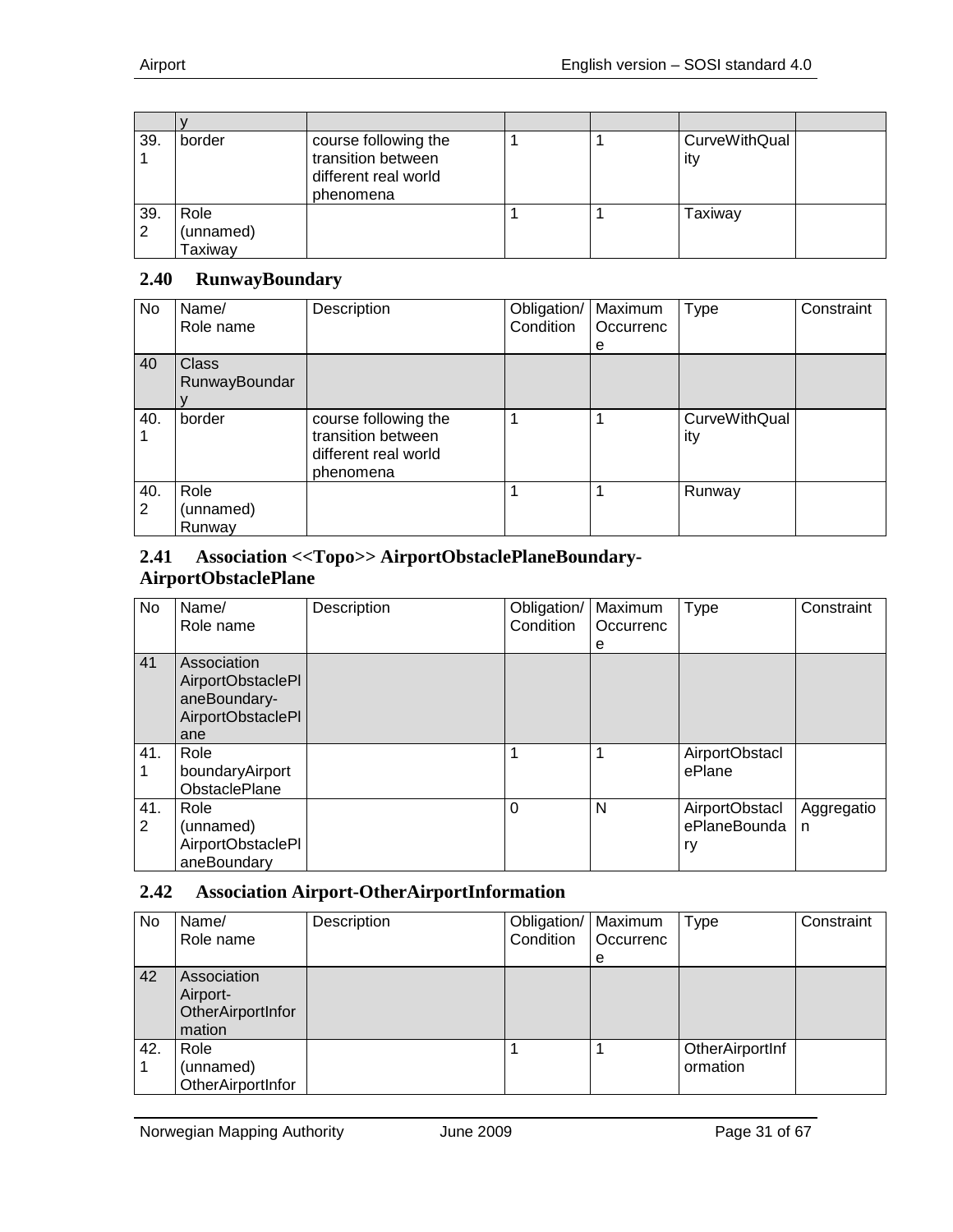|               | mation                       |  |         |  |
|---------------|------------------------------|--|---------|--|
| 42.<br>ົ<br>∠ | Role<br>(unnamed)<br>Airport |  | Airport |  |

#### <span id="page-31-0"></span>**2.43 Association <<Topo>> AirportEmergencyPreparedness-**

| No   | Name/<br>Role name                                                                                     | Description | Obligation/<br>Condition | Maximum<br>Occurrenc<br>е | <b>Type</b> | Constraint                                       |
|------|--------------------------------------------------------------------------------------------------------|-------------|--------------------------|---------------------------|-------------|--------------------------------------------------|
| 43   | Association<br>AirportEmerge<br>ncyPreparedne<br>$SS-$<br>AirportEmerge<br>ncyPreparedne<br>ssBoundary |             |                          |                           |             |                                                  |
| 43.1 | Role<br>boundaryAirpo<br>rtEmergencyPr<br>eparedness                                                   |             |                          | $\mathbf 0$               | N           | AirportEm<br>ergencyPr<br>eparednes<br>sBoundary |
| 43.2 | Role<br>(unnamed)<br>AirportEmerge<br>ncyPreparedne<br>SS                                              |             |                          | 1                         |             | AirportEm<br>ergencyPr<br>eparednes<br>s         |
|      |                                                                                                        |             |                          |                           |             |                                                  |

#### <span id="page-31-1"></span>**2.44 Association <<Topo>> LoadCapacity-LoadCapacityLimit**

| <b>No</b> | Name/                                                 | Description | Obligation/ | Maximum   | Type                  | Constraint      |
|-----------|-------------------------------------------------------|-------------|-------------|-----------|-----------------------|-----------------|
|           | Role name                                             |             | Condition   | Occurrenc |                       |                 |
|           |                                                       |             |             | е         |                       |                 |
| 44        | Association<br>LoadCapacity-<br>LoadCapacityL<br>imit |             |             |           |                       |                 |
| 44.1      | Role<br>boundaryLoad<br>Capacity                      |             | 0           | N         | LoadCapacityLi<br>mit | Aggregati<br>on |
| 44.2      | Role<br>(unnamed)<br>LoadCapacity                     |             |             |           | LoadCapacity          |                 |

#### <span id="page-31-2"></span>**2.45 Association <<Topo>> Airport-AirportBoundary**

| No       | Name/<br>Role name                         | Description | Obligation/   Maximum<br>Condition | Occurrenc<br>е | <b>Type</b>    | Constraint      |
|----------|--------------------------------------------|-------------|------------------------------------|----------------|----------------|-----------------|
| 45       | Association<br>Airport-<br>AirportBoundary |             |                                    |                |                |                 |
| 45.      | Role<br>boundaryAirport                    |             |                                    | N              | AirportBoundar | Aggregatio<br>n |
| 45.<br>2 | Role<br>(unnamed)                          |             |                                    |                | Airport        |                 |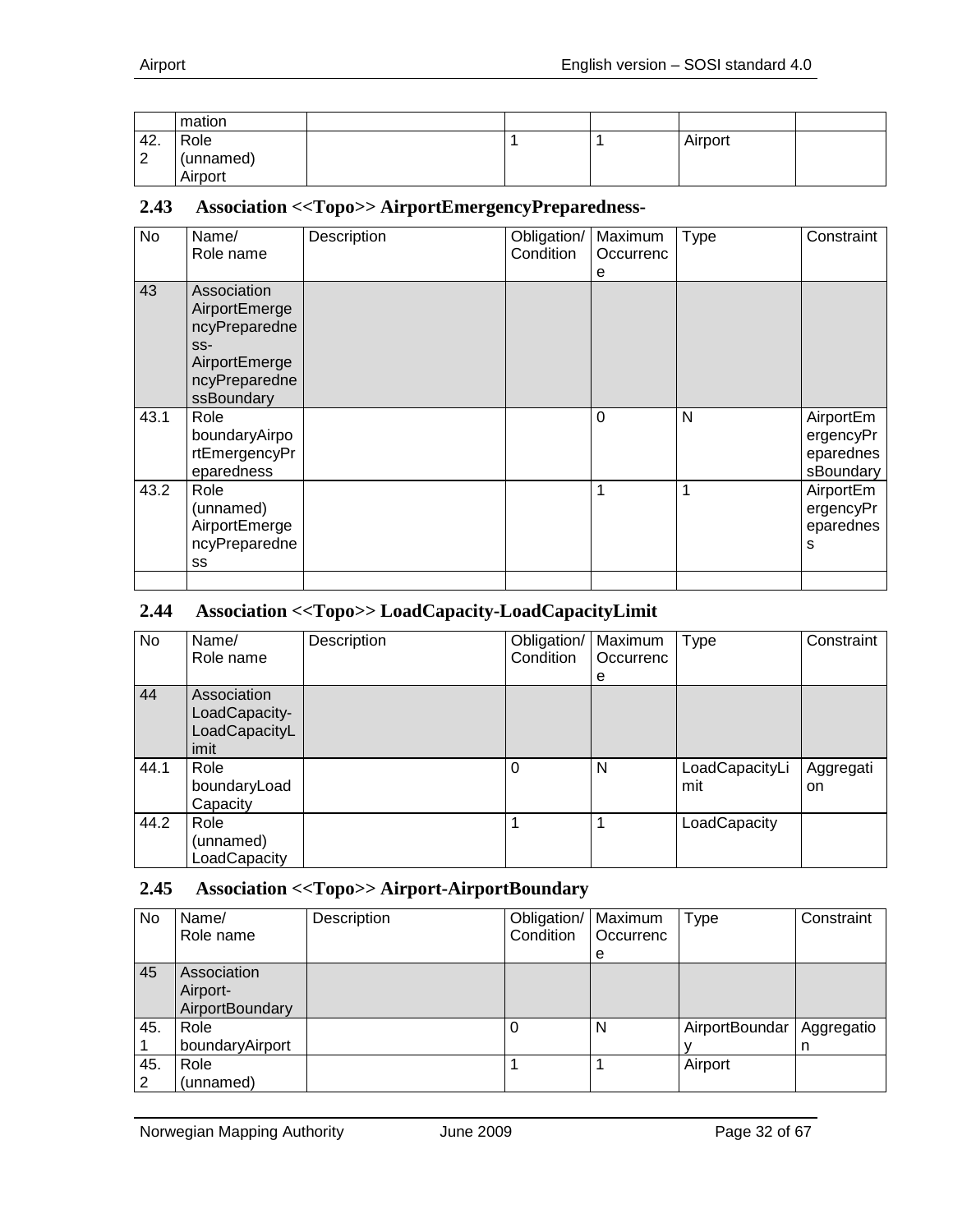|--|

## <span id="page-32-0"></span>**2.46 Association AirportLightingBoundary-AirportLighting**

| No.      | Name/<br>Role name                                             | Description | Obligation/<br>Condition | Maximum<br>Occurrenc<br>е | Type                        | Constraint      |
|----------|----------------------------------------------------------------|-------------|--------------------------|---------------------------|-----------------------------|-----------------|
| 46       | Association<br>AirportLightingBo<br>undary-<br>AirportLighting |             |                          |                           |                             |                 |
| 46.      | Role<br>(unnamed)<br>AirportLighting                           |             |                          |                           | AirportLighting             |                 |
| 46.<br>2 | Role<br>(unnamed)<br>AirportLightingBo<br>undary               |             |                          |                           | AirportLighting<br>Boundary | Aggregatio<br>n |

## <span id="page-32-1"></span>**2.47 Association <<Topo>> AirportArea-AirportAreaBoundary**

| No       | Name/<br>Role name                                     | Description | Obligation/   Maximum<br>Condition | Occurrenc | <b>Type</b>             | Constraint      |
|----------|--------------------------------------------------------|-------------|------------------------------------|-----------|-------------------------|-----------------|
|          |                                                        |             |                                    | е         |                         |                 |
| 47       | Association<br>AirportArea-<br>AirportAreaBoun<br>dary |             |                                    |           |                         |                 |
| 47.      | Role<br>boundaryAirportA<br>rea                        |             | $\Omega$                           | N         | AirportAreaBo<br>undary | Aggregatio<br>n |
| 47.<br>2 | Role<br>(unnamed)<br>AirportArea                       |             |                                    | 1         | AirportArea             |                 |

#### <span id="page-32-2"></span>**2.48 Association <<Topo>> AirportInstrument-AirportInstrumentBoundary**

| No       | Name/<br>Role name                     | Description | Obligation/<br>Condition | Maximum<br>Occurrenc | <b>Type</b>                   | Constraint      |
|----------|----------------------------------------|-------------|--------------------------|----------------------|-------------------------------|-----------------|
|          |                                        |             |                          | е                    |                               |                 |
| 48       | Association<br>AirportInstrument       |             |                          |                      |                               |                 |
|          | AirportInstrument                      |             |                          |                      |                               |                 |
|          | <b>Boundary</b>                        |             |                          |                      |                               |                 |
| 48.      | Role<br>boundaryAirportl<br>nstrument  |             | 0                        | N                    | AirportInstrum<br>entBoundary | Aggregatio<br>n |
| 48.<br>2 | Role<br>(unnamed)<br>AirportInstrument |             |                          |                      | AirportInstrum<br>ent         |                 |

#### <span id="page-32-3"></span>**2.49 Association <<Topo>> AirportLighting-AirportLightingBoundary**

| <b>No</b> | Name/<br>Role name | Description | Obligation/<br>Condition | Maximum<br>Occurrenc | $\mathsf{v}$ ре | Constraint |
|-----------|--------------------|-------------|--------------------------|----------------------|-----------------|------------|
|           |                    |             |                          | е                    |                 |            |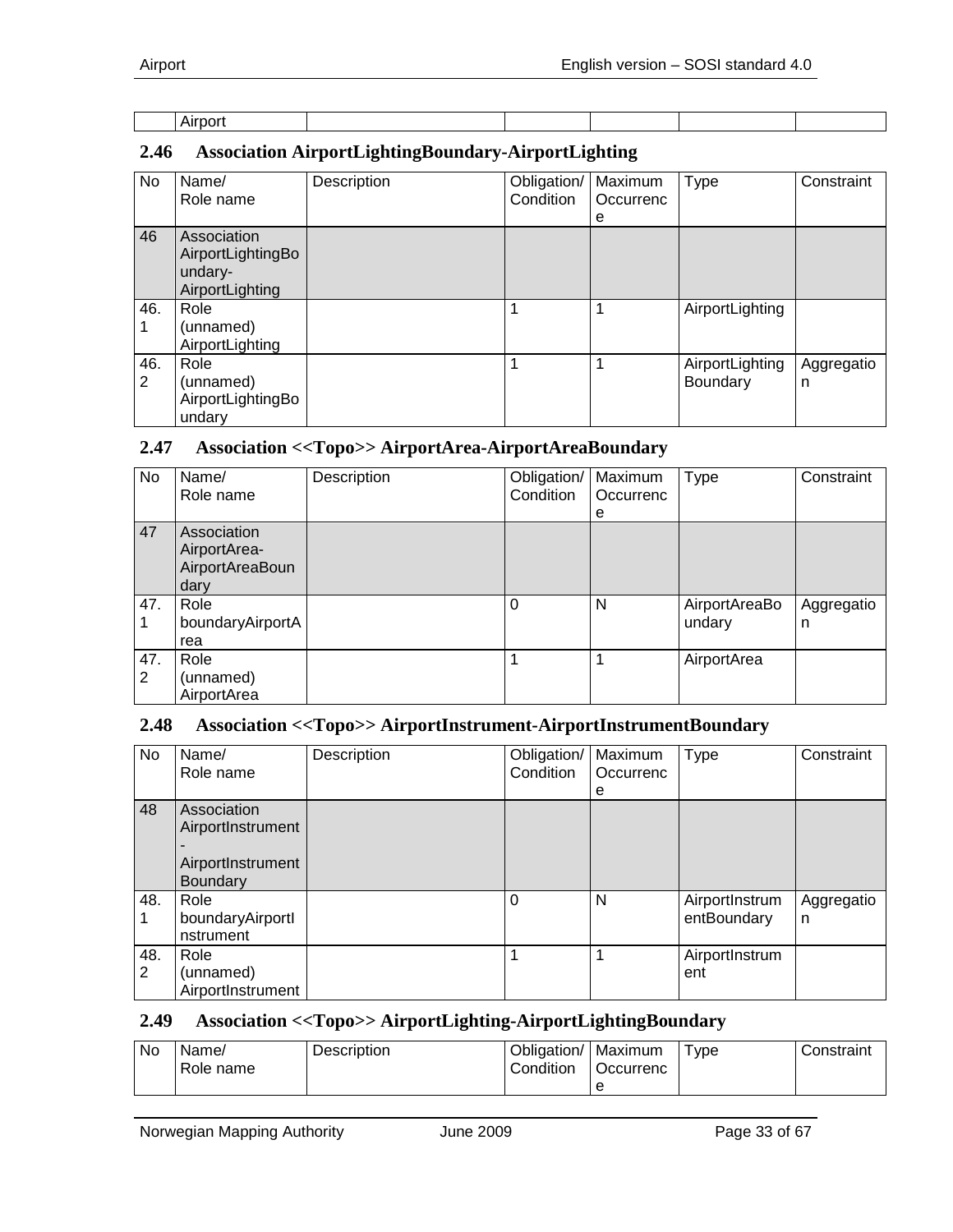| 49       | Association<br>AirportLighting-<br>AirportLightingBo<br>undary |   |   |                             |                 |
|----------|----------------------------------------------------------------|---|---|-----------------------------|-----------------|
| 49.      | Role<br>boundaryAirportL<br>ighting                            | 0 | N | AirportLighting<br>Boundary | Aggregatio<br>n |
| 49.<br>2 | Role<br>(unnamed)<br>AirportLighting                           |   |   | AirportLighting             |                 |

#### <span id="page-33-0"></span>**2.50 Association <<Topo>> OtherAirportInformation -OtherAirportBoundary**

| No       | Name/<br>Role name                                                              | Description | Obligation/<br>Condition | Maximum<br>Occurrenc<br>e | <b>Type</b>                 | Constraint      |
|----------|---------------------------------------------------------------------------------|-------------|--------------------------|---------------------------|-----------------------------|-----------------|
| 50       | Association<br>OtherAirportInfor<br>mation -<br><b>OtherAirportBoun</b><br>dary |             |                          |                           |                             |                 |
| 50.      | Role<br>boundaryOtherAi<br>rport                                                |             | $\Omega$                 | N                         | OtherAirportBo<br>undary    | Aggregatio<br>n |
| 50.<br>2 | Role<br>(unnamed)<br>OtherAirportInfor<br>mation                                |             | 1                        | 1                         | OtherAirportInf<br>ormation |                 |

#### <span id="page-33-1"></span>**2.51 Association <<Topo>> ??(Movement/Operational)Area-**

| Name/<br>Role name | Description                                                                                      | Obligation/<br>Condition | Maximum<br>Occurrenc<br>е | <b>Type</b> | Constraint                                           |
|--------------------|--------------------------------------------------------------------------------------------------|--------------------------|---------------------------|-------------|------------------------------------------------------|
| 51                 | Association<br>??(Movement/Operational)<br>Area-<br>??(Movement/Operational)<br>AreaDelimitation |                          |                           |             |                                                      |
| 51.1               | Role<br>boundary??Area                                                                           |                          | $\Omega$                  | N           | ??(Movem<br>ent/Operati<br>onal)AreaD<br>elimitation |
| 51.2               | Role<br>(unnamed)<br>??(Movement/Operational)<br>Area                                            |                          | 1                         | 1           | ??(Movem<br>ent/Operati<br>onal)Area                 |

#### <span id="page-33-2"></span>**2.52 Association <<Topo>> AirportSnowClearingArea-AirportSnowClearingAreaBoundary**

| No | Name/<br>Role name             | Description | Obligation/   Maximum<br>Condition | <b>Occurrenc</b><br>e | Tvpe | Constraint |
|----|--------------------------------|-------------|------------------------------------|-----------------------|------|------------|
| 52 | Association<br>AirportSnowClea |             |                                    |                       |      |            |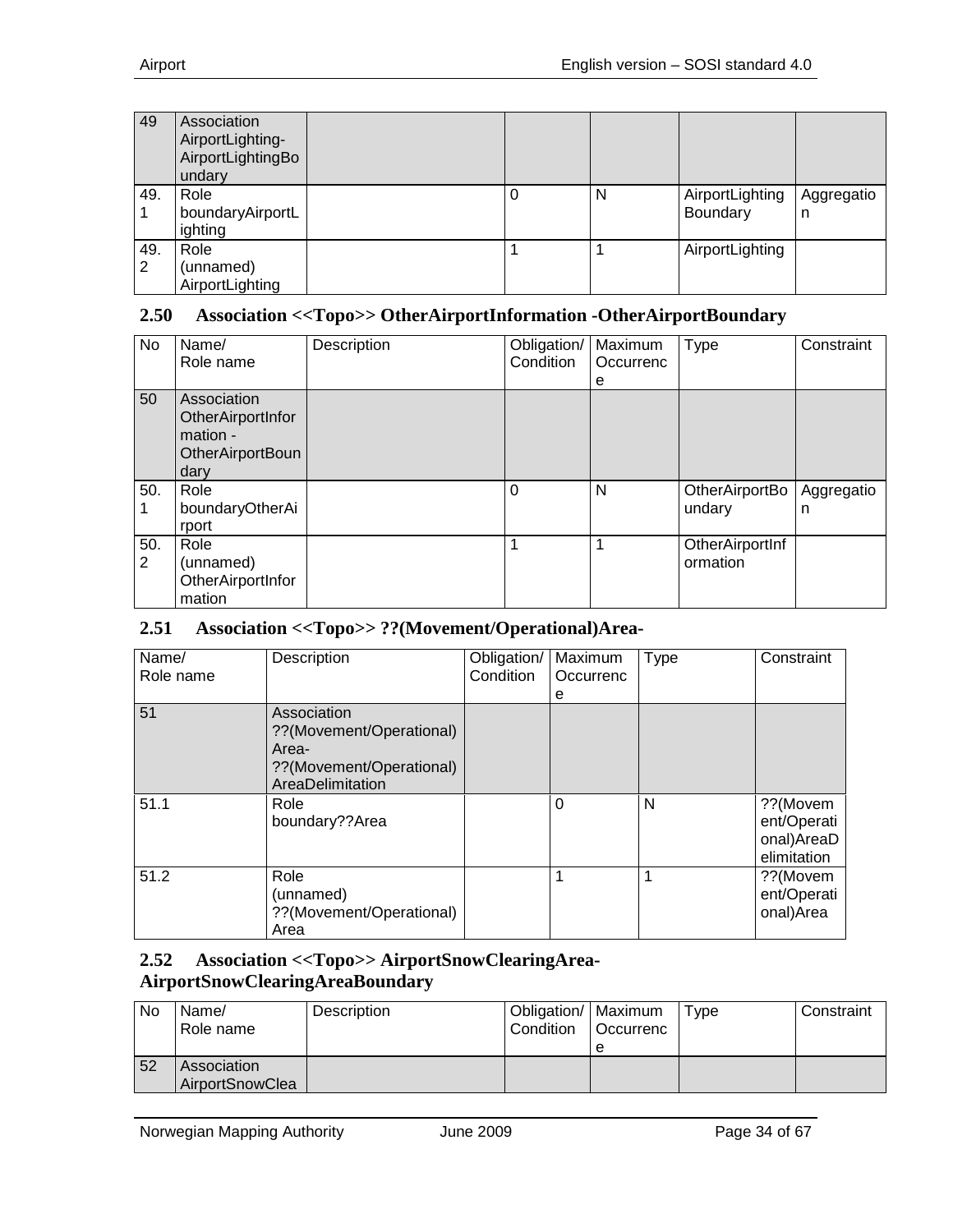|          | ringArea-<br>AirportSnowClea<br>ringAreaBoundar  |   |   |                                             |            |
|----------|--------------------------------------------------|---|---|---------------------------------------------|------------|
| 52.      | Role<br>boundaryAirportS<br>nowClearingArea      | 0 | N | AirportSnowCl<br>earingAreaBou   n<br>ndary | Aggregatio |
| 52.<br>2 | Role<br>(unnamed)<br>AirportSnowClea<br>ringArea |   |   | AirportSnowCl<br>earingArea                 |            |

#### <span id="page-34-0"></span>**2.53 Association <<Topo>> ObstaclePlanePenetrationSurface-ObstaclePlanePenetrationBoundary**

| No       | Name/<br>Role name                                                                                       | Description | Obligation/<br>Condition | Maximum<br>Occurrenc<br>е | Type                                            | Constraint      |
|----------|----------------------------------------------------------------------------------------------------------|-------------|--------------------------|---------------------------|-------------------------------------------------|-----------------|
| 53       | Association<br><b>ObstaclePlanePe</b><br>netrationSurface-<br><b>ObstaclePlanePe</b><br>netrationBoundar |             |                          |                           |                                                 |                 |
| 53.<br>1 | Role<br>boundaryObstacl<br>ePlanePenetratio<br>n                                                         |             | $\Omega$                 | N                         | <b>ObstaclePlane</b><br>PenetrationBo<br>undary | Aggregatio<br>n |
| 53.<br>2 | Role<br>(unnamed)<br><b>ObstaclePlanePe</b><br>netrationSurface                                          |             | 1                        | 1                         | <b>ObstaclePlane</b><br>PenetrationSur<br>face  |                 |

#### <span id="page-34-1"></span>**2.54 Association <<Topo>> ??Apron/Platform-??Apron/PlatformBoundary**

| No       | Name/<br>Role name                                              | Description | Obligation/<br>Condition | Maximum<br>Occurrenc<br>e | <b>Type</b>                  | Constraint      |
|----------|-----------------------------------------------------------------|-------------|--------------------------|---------------------------|------------------------------|-----------------|
| 54       | Association<br>??Apron/Platform<br>??Apron/Platform<br>Boundary |             |                          |                           |                              |                 |
| 54.      | Role<br>boundaryPlatfor<br>m                                    |             | $\Omega$                 | N                         | ??Apron/Platfo<br>rmBoundary | Aggregatio<br>n |
| 54.<br>2 | Role<br>(unnamed)<br>??Apron/Platform                           |             |                          |                           | ??Apron/Platfo<br>rm         |                 |

#### <span id="page-34-2"></span>**2.55 Association ??Apron/Platform-ApronMarkings**

| No. | Name/<br>Role name | <b>Description</b> | Obligation/   Maximum<br>Condition | <b>Occurrenc</b> | $T$ vpe | Constraint |
|-----|--------------------|--------------------|------------------------------------|------------------|---------|------------|
|     |                    |                    |                                    | e                |         |            |
| 55  | Association        |                    |                                    |                  |         |            |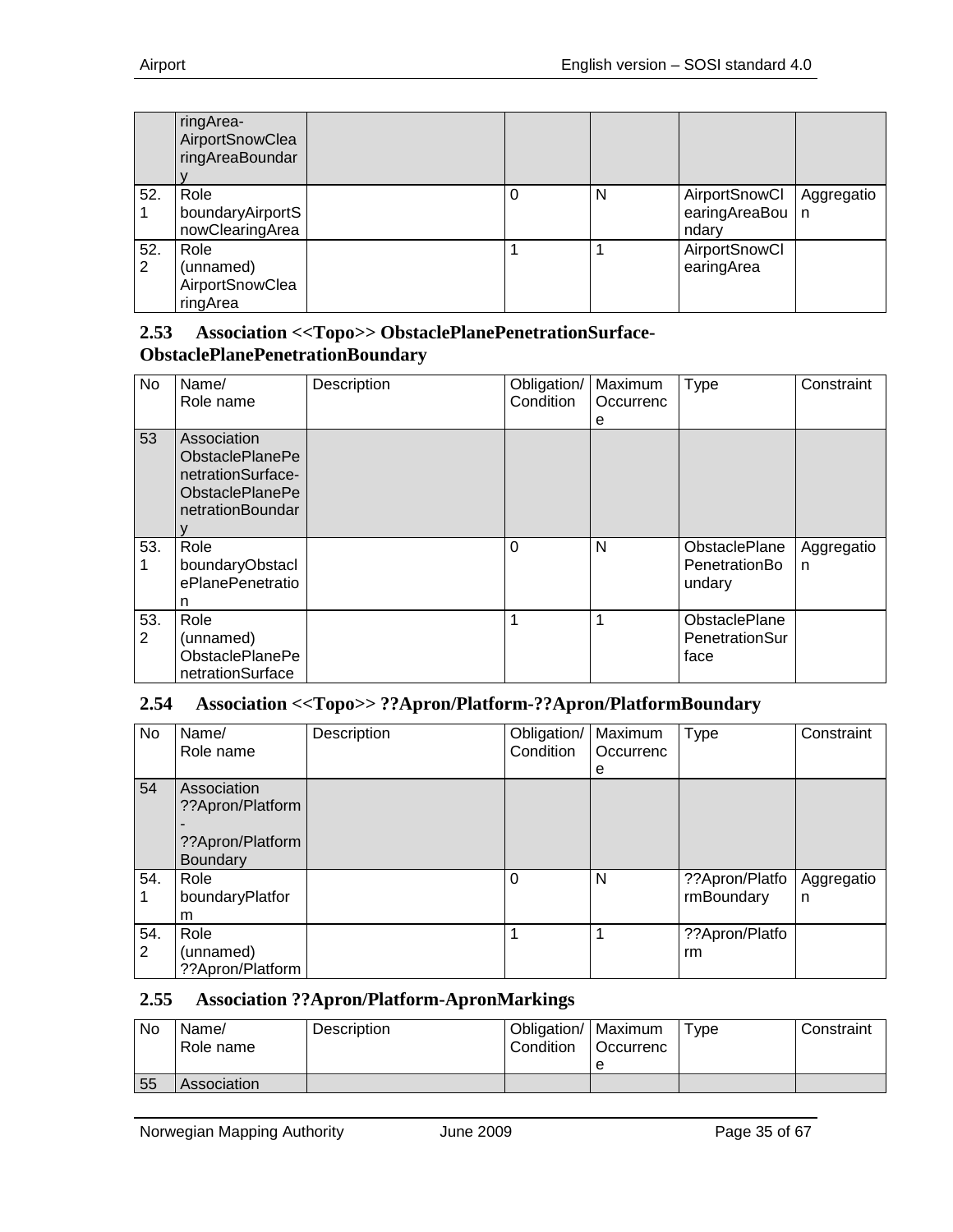|          | ??Apron/Platform<br>-ApronMarkings    |  |                      |  |
|----------|---------------------------------------|--|----------------------|--|
| 55.      | Role<br>(unnamed)<br>ApronMarkings    |  | ApronMarkings        |  |
| 55.<br>2 | Role<br>(unnamed)<br>??Apron/Platform |  | ??Apron/Platfo<br>rm |  |

#### <span id="page-35-0"></span>**2.56 Association ApronMarkings-??Apron/Platform**

| No.      | Name/<br>Role name                                | Description | Obligation/<br>Condition | Maximum<br>Occurrenc<br>е | Type                 | Constraint |
|----------|---------------------------------------------------|-------------|--------------------------|---------------------------|----------------------|------------|
| 56       | Association<br>ApronMarkings-<br>??Apron/Platform |             |                          |                           |                      |            |
| 56.      | Role<br>(unnamed)<br>??Apron/Platform             |             |                          |                           | ??Apron/Platfo<br>rm |            |
| 56.<br>2 | Role<br>(unnamed)<br>ApronMarkings                |             |                          |                           | ApronMarkings        |            |

#### <span id="page-35-1"></span>**2.57 Association <<Topo>> ??Apron/Platform-FictitiousDelineationLineAirport**

| No       | Name/<br>Role name                                                             | Description | Obligation/<br>Condition | Maximum<br>Occurrenc<br>е | <b>Type</b>                         | Constraint        |
|----------|--------------------------------------------------------------------------------|-------------|--------------------------|---------------------------|-------------------------------------|-------------------|
| 57       | Association<br>??Apron/Platform<br><b>FictitiousDelineat</b><br>ionLineAirport |             |                          |                           |                                     |                   |
| 57.      | Role<br>boundaryFictitiou<br>sDelineationLine<br>Airport                       |             | $\Omega$                 | N                         | FictitiousDeline<br>ationLineAirpor | Aggregatio<br>l n |
| 57.<br>2 | Role<br>(unnamed)<br>??Apron/Platform                                          |             |                          |                           | ??Apron/Platfo<br>rm                |                   |

#### <span id="page-35-2"></span>**2.58 Association ??Apron/Platform-ApronMarkings**

| No       | Name/<br>Role name                                | Description | Obligation/<br>Condition | Maximum<br>Occurrenc<br>e | Type                 | Constraint |
|----------|---------------------------------------------------|-------------|--------------------------|---------------------------|----------------------|------------|
| 58       | Association<br>??Apron/Platform<br>-ApronMarkings |             |                          |                           |                      |            |
| 58.      | Role<br>(unnamed)<br>ApronMarkings                |             |                          |                           | ApronMarkings        |            |
| 58.<br>2 | Role<br>(unnamed)<br>??Apron/Platform             |             |                          |                           | ??Apron/Platfo<br>rm |            |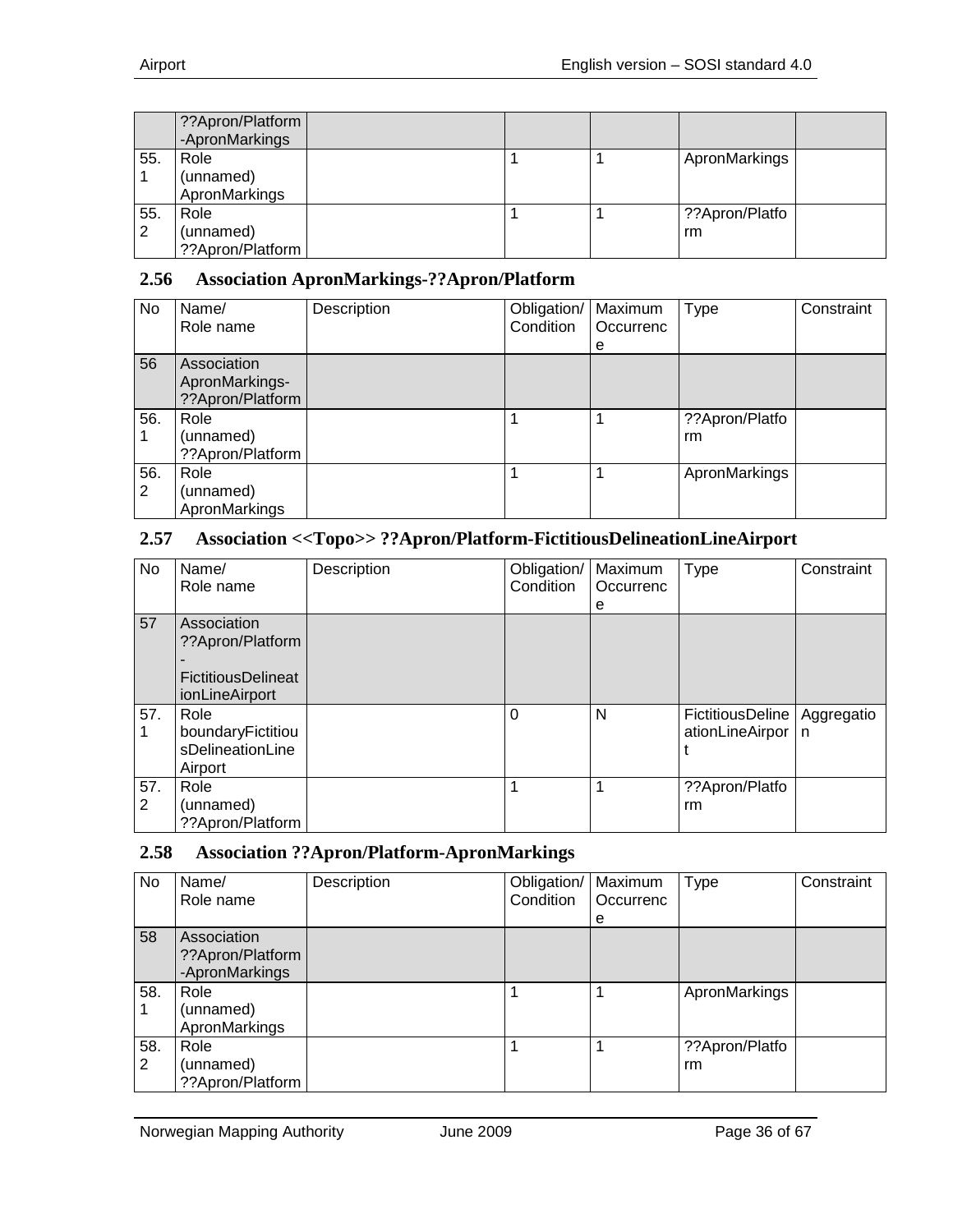## <span id="page-36-0"></span>**2.59 Association <<Topo>> Taxiway-FictitiousDelineationLineAirport**

| No       | Name/<br>Role name                                                     | Description | Obligation/<br>Condition | Maximum<br>Occurrenc<br>е | <b>Type</b>                           | Constraint      |
|----------|------------------------------------------------------------------------|-------------|--------------------------|---------------------------|---------------------------------------|-----------------|
| 59       | Association<br>Taxiway-<br><b>FictitiousDelineat</b><br>ionLineAirport |             |                          |                           |                                       |                 |
| 59.      | Role<br>boundaryFictitiou<br>sDelineationLine<br>Airport               |             | 0                        | N                         | FictitiousDeline  <br>ationLineAirpor | Aggregatio<br>n |
| 59.<br>2 | Role<br>(unnamed)<br>Taxiwav                                           |             |                          |                           | Taxiway                               |                 |

#### <span id="page-36-1"></span>**2.60 Association <<Topo>> Taxiway-TaxiwayBoundary**

| <b>No</b> | Name/                                     | Description | Obligation/ | Maximum        | <b>Type</b>         | Constraint      |
|-----------|-------------------------------------------|-------------|-------------|----------------|---------------------|-----------------|
|           | Role name                                 |             | Condition   | Occurrenc<br>е |                     |                 |
| 60        | Association<br>Taxiway-<br>TaxiwayBoundar |             |             |                |                     |                 |
| 60.       | Role<br>boundaryTaxiwa                    |             | $\Omega$    | N              | TaxiwayBound<br>ary | Aggregatio<br>n |
| 60.<br>2  | Role<br>(unnamed)<br>Taxiway              |             |             |                | Taxiway             |                 |

#### <span id="page-36-2"></span>**2.61 Association Taxiway-TaxiwayMarking**

| No       | Name/<br>Role name                        | Description | Obligation/<br>Condition | Maximum<br>Occurrenc<br>e | Type               | Constraint |
|----------|-------------------------------------------|-------------|--------------------------|---------------------------|--------------------|------------|
| 61       | Association<br>Taxiway-<br>TaxiwayMarking |             |                          |                           |                    |            |
| 61.      | Role<br>(unnamed)<br>TaxiwayMarking       |             |                          |                           | TaxiwayMarkin<br>g |            |
| 61.<br>2 | Role<br>(unnamed)<br>Taxiway              |             |                          |                           | Taxiway            |            |

#### <span id="page-36-3"></span>**2.62 Association <<Topo>> Runway-RunwayBoundary**

| <b>No</b> | Name/<br>Role name                      | Description | Obligation/   Maximum<br>Condition | <b>Occurrenc</b><br>e | Type | Constraint |
|-----------|-----------------------------------------|-------------|------------------------------------|-----------------------|------|------------|
| 62        | Association<br>Runway-<br>RunwayBoundar |             |                                    |                       |      |            |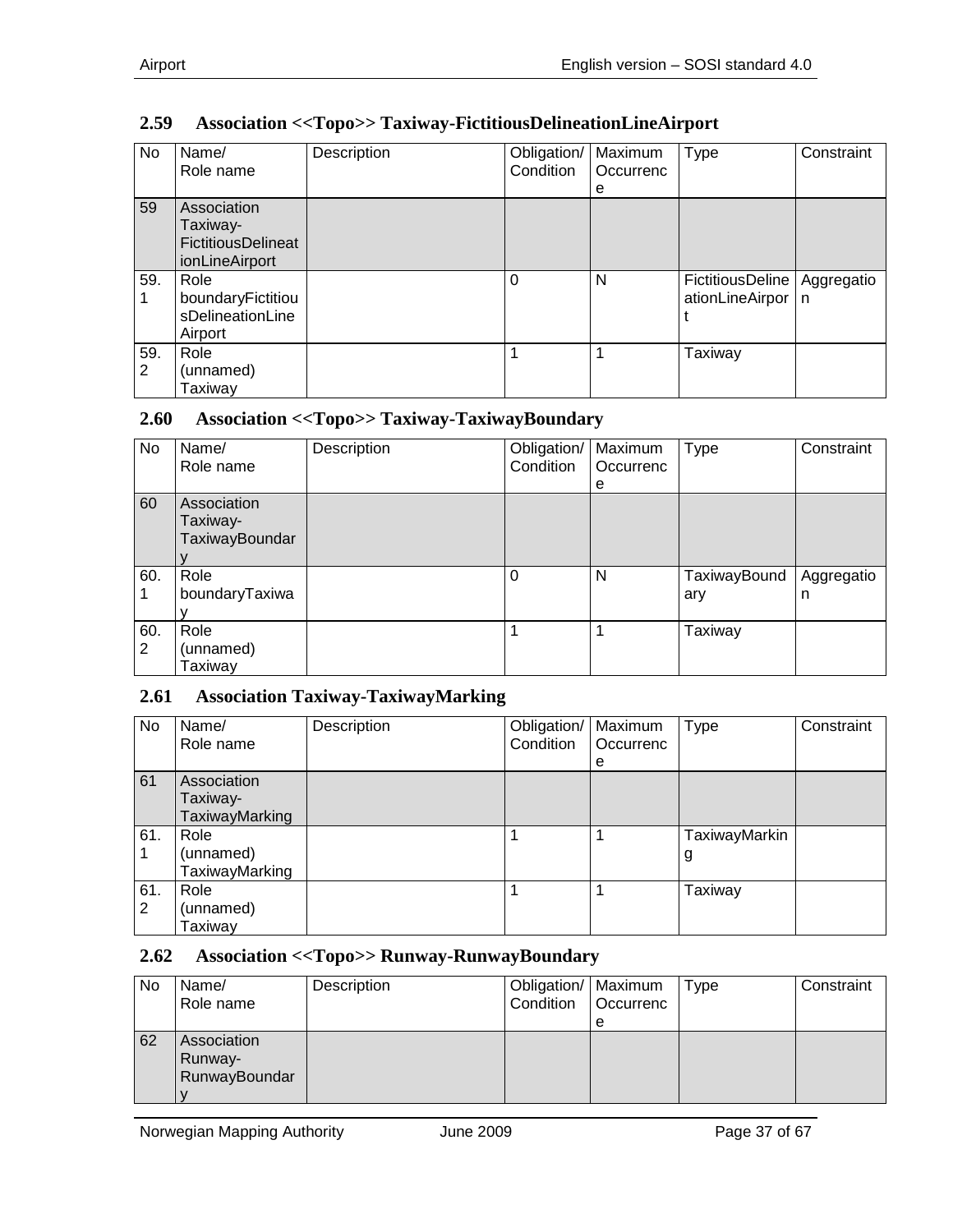| 62. | Role           |  | N | RunwayBound | Aggregatio |
|-----|----------------|--|---|-------------|------------|
|     | boundaryRunway |  |   | arv         |            |
| 62. | Role           |  |   | Runway      |            |
| ⌒   | (unnamed)      |  |   |             |            |
|     | Runwav         |  |   |             |            |

#### <span id="page-37-0"></span>**2.63 Association RunwayMarking-Runway**

| <b>No</b> | Name/<br>Role name                      | Description | Obligation/<br>Condition | Maximum<br>Occurrenc<br>е | Type              | Constraint |
|-----------|-----------------------------------------|-------------|--------------------------|---------------------------|-------------------|------------|
| 63        | Association<br>RunwayMarking-<br>Runway |             |                          |                           |                   |            |
| 63.       | Role<br>(unnamed)<br>Runway             |             |                          |                           | Runway            |            |
| 63.<br>2  | Role<br>(unnamed)<br>RunwayMarking      |             |                          |                           | RunwayMarkin<br>g |            |

#### <span id="page-37-1"></span>**2.64 Association <<Topo>> Runway-FictitiousDelineationLineAirport**

| No                    | Name/<br>Role name                                             | Description | Obligation/<br>Condition | Maximum<br>Occurrenc<br>е | Type                                | Constraint      |
|-----------------------|----------------------------------------------------------------|-------------|--------------------------|---------------------------|-------------------------------------|-----------------|
| 64                    | Association<br>Runway-<br>FictitiousDelineat<br>ionLineAirport |             |                          |                           |                                     |                 |
| 64.                   | Role<br>boundaryFictitiou<br>sDelilneationLine<br>Airport      |             | 0                        | N                         | FictitiousDeline<br>ationLineAirpor | Aggregatio<br>n |
| 64.<br>$\overline{2}$ | Role<br>(unnamed)<br>Runway                                    |             |                          |                           | Runway                              |                 |

#### <span id="page-37-2"></span>**2.65 Association Runway-RunwayDistance**

| No       | Name/<br>Role name                       | Description | Obligation/<br>Condition | Maximum<br>Occurrenc<br>е | <b>Type</b>        | Constraint |
|----------|------------------------------------------|-------------|--------------------------|---------------------------|--------------------|------------|
| 65       | Association<br>Runway-<br>RunwayDistance |             |                          |                           |                    |            |
| 65.      | Role<br>(unnamed)<br>RunwayDistance      |             |                          |                           | RunwayDistan<br>ce |            |
| 65.<br>2 | Role<br>(unnamed)<br>Runway              |             |                          |                           | Runway             |            |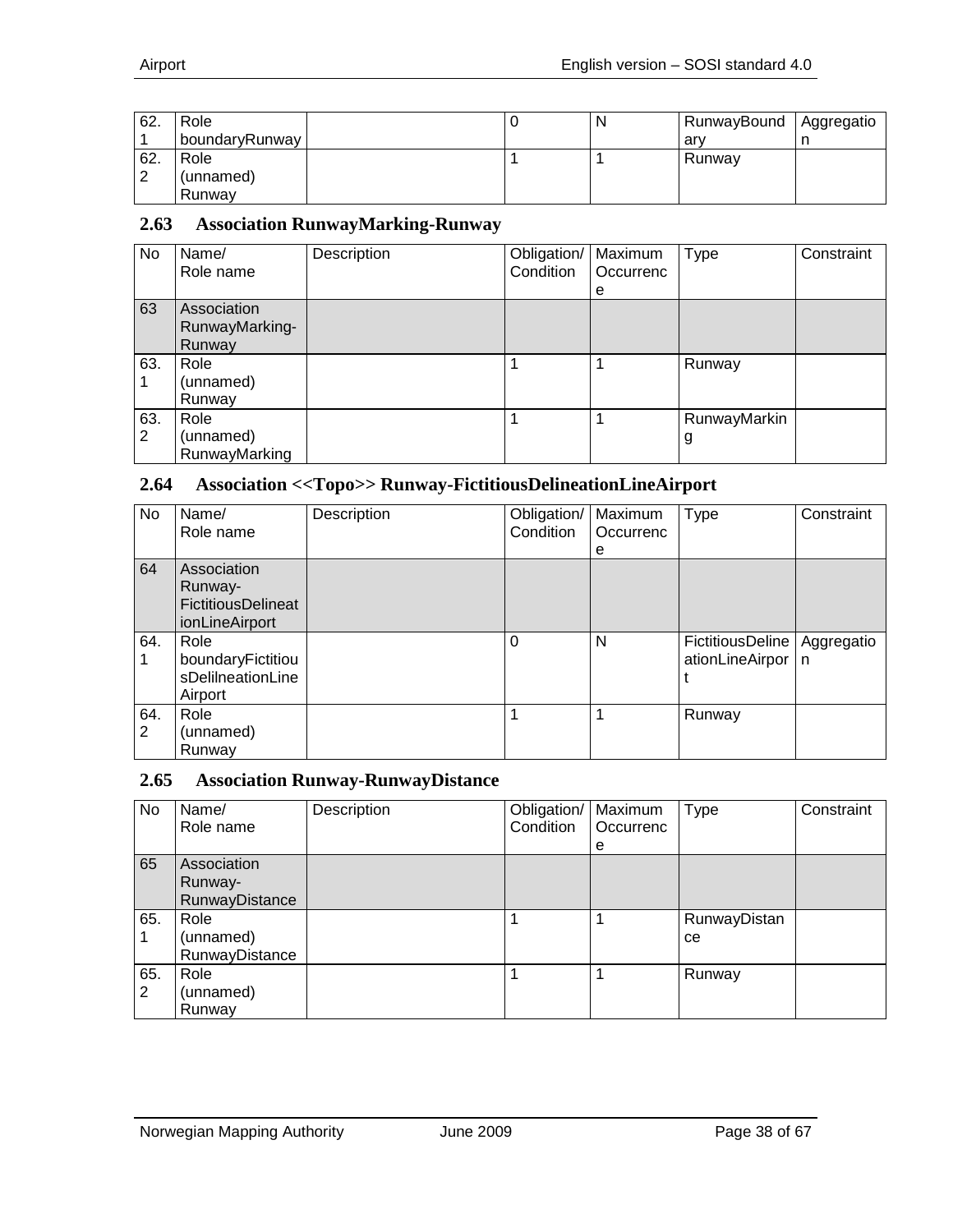#### **1.1.2 CodeLists**

#### **1.1.2.1 <<CodeList>> OtherAirport**

| Nr   | Code name                            | Definition/Description                             | Code |
|------|--------------------------------------|----------------------------------------------------|------|
|      | Kodeliste                            | elements which do not fall within other categories |      |
|      | <b>OtherAirport</b>                  |                                                    |      |
| 1.1  | Drainage ditch in Asphalt/concrete   |                                                    | 40   |
| 1.2  | Asphalt/concrete border              |                                                    | 41   |
| 1.3  | Drainage manholes / surface water    |                                                    | 42   |
|      | manholes                             |                                                    |      |
| 1.4  | Oil separators                       |                                                    | 43   |
| 1.5  | Internal road                        |                                                    | 50   |
| 1.6  | Storage area for absorption agent    |                                                    | 51   |
| 1.7  | Wastebin/container                   |                                                    | 52   |
| 1.8  | Sand stockpile                       |                                                    | 53   |
| 1.9  | Chemicals for runway de-icing        |                                                    | 54   |
| 1.10 | Short-term anchorage ??berth/space   |                                                    | 55   |
| 1.11 | Fuelling facility for aircraft       |                                                    | 56   |
| 1.12 | Fuelling facility for motor vehicles |                                                    | 57   |
| 1.13 | Drop zone for parachuting            |                                                    | 58   |
| 1.14 | Other general situation              |                                                    | 99   |

#### <span id="page-38-1"></span><span id="page-38-0"></span>**1.1.2.2 <<CodeList>> SurfaceType**

| Nr             | l Code name | Definition/Description | Code |
|----------------|-------------|------------------------|------|
| $\overline{2}$ | Kodeliste   | type of surface        |      |
|                | SurfaceType |                        |      |
| 2.1            | Asphalt     |                        |      |
| 2.2            | l Concrete  |                        |      |

## **1.1.2.3 <<CodeList>> ObstaclePlaneType**

| Nr | ;ode name         | $\overline{\phantom{a}}$<br>Definition/Description | Code |
|----|-------------------|----------------------------------------------------|------|
| 3  | Kodeliste         | relevant types of obstacle planes                  |      |
|    | ObstaclePlaneType |                                                    |      |

<span id="page-38-3"></span><span id="page-38-2"></span>Norwegian Mapping Authority **Conserversity** June 2009 **Page 39 of 67**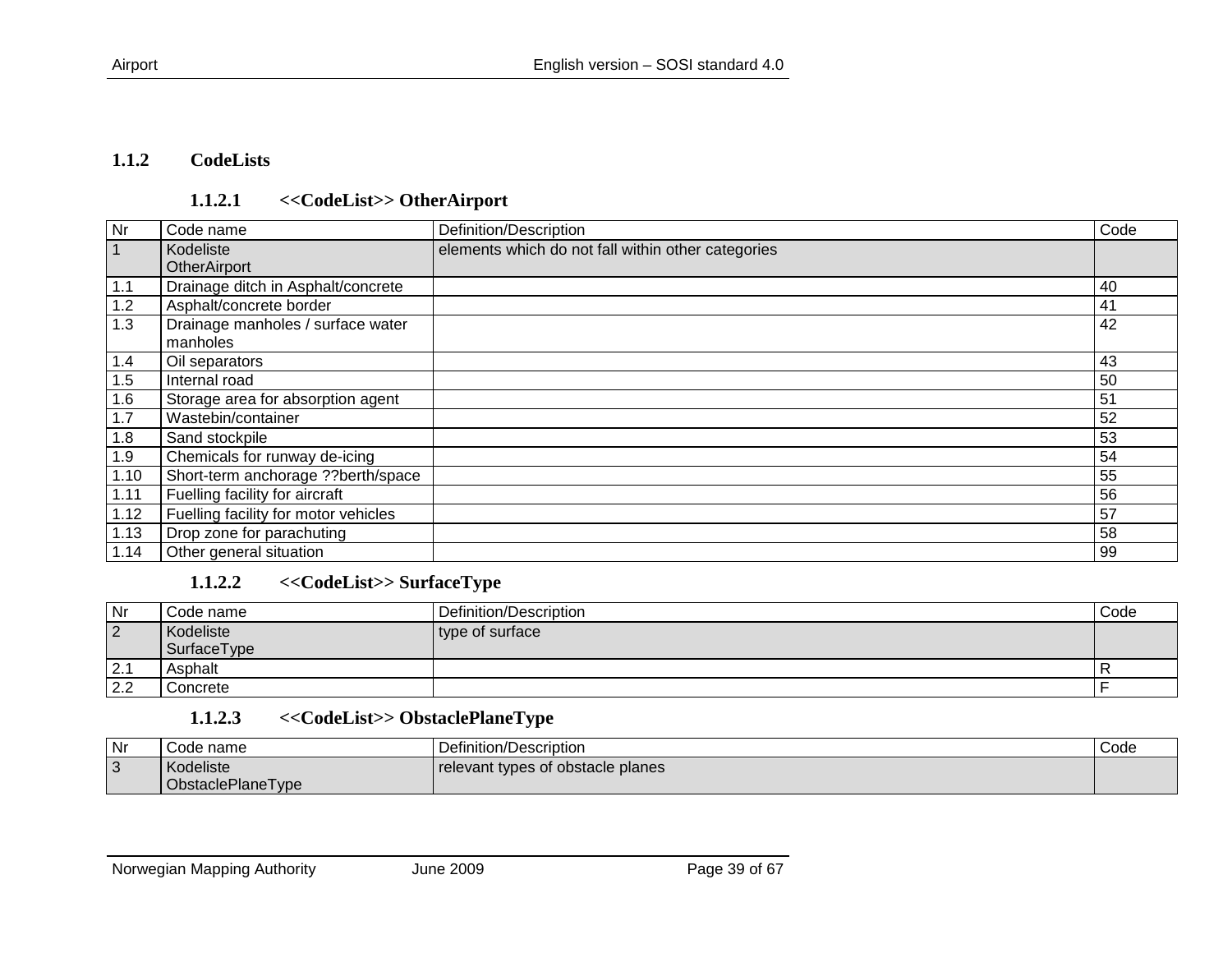| 3.1  | Departure surface                            | 10 |
|------|----------------------------------------------|----|
| 3.2  | Horizontal surface                           |    |
| 3.3  | Approach surface                             | 12 |
| 3.4  | Side surface??                               | 13 |
| 3.5  | Conical surface                              | 14 |
| 3.6  | Inner approach surface                       | 15 |
| 3.7  | Inner side surface                           | 16 |
| 3.8  | Departure surface for interrupted<br>landing | 17 |
| 3.9  | Departure surface (AOC-A)                    | 18 |
| 3.10 | Obstacle plane for visual glidepath          | 20 |
|      | facility                                     |    |
| 3.11 | Other obstacle planes                        | 99 |

#### **1.1.2.4 <<CodeList>> ??WheelLoad / WheelPressure**

| <b>Nr</b>      | Code name                   | Definition/Description                          | Code |
|----------------|-----------------------------|-------------------------------------------------|------|
| $\overline{4}$ | Kodeliste                   | indicates highest wheel ??load/pressure allowed |      |
|                | 2?WheelLoad / WheelPressure |                                                 |      |
| 14.1           | < 0.5 MPa                   |                                                 |      |
| 4.2            | $0.5 - 1$ MPa               |                                                 |      |
| 4.3            | 1 - 1.5 MPa                 |                                                 |      |
| 4.4            | Unlimited                   |                                                 | W    |

## **1.1.2.5 <<CodeList>> AirportLightDirection**

<span id="page-39-0"></span>

| Nr  | l Code name                             | Definition/Description                  | Code |
|-----|-----------------------------------------|-----------------------------------------|------|
| 5   | Kodeliste                               | indicates ?? stipulated light direction |      |
|     | AirportLightDirection                   |                                         |      |
| 5.1 | Illuminates in a fixed direction/height |                                         |      |
| 5.2 | Illuminates in two directions/heights   |                                         |      |
| 5.3 | Illuminates omnidirectionally           |                                         |      |

#### **1.1.2.6 <<CodeList>> AirportAreas**

<span id="page-39-2"></span><span id="page-39-1"></span>

| Nr | Code name    | Definition/Description                   | Code |
|----|--------------|------------------------------------------|------|
| 6  | Kodeliste    | areas at airport with special attributes |      |
|    | AirportAreas |                                          |      |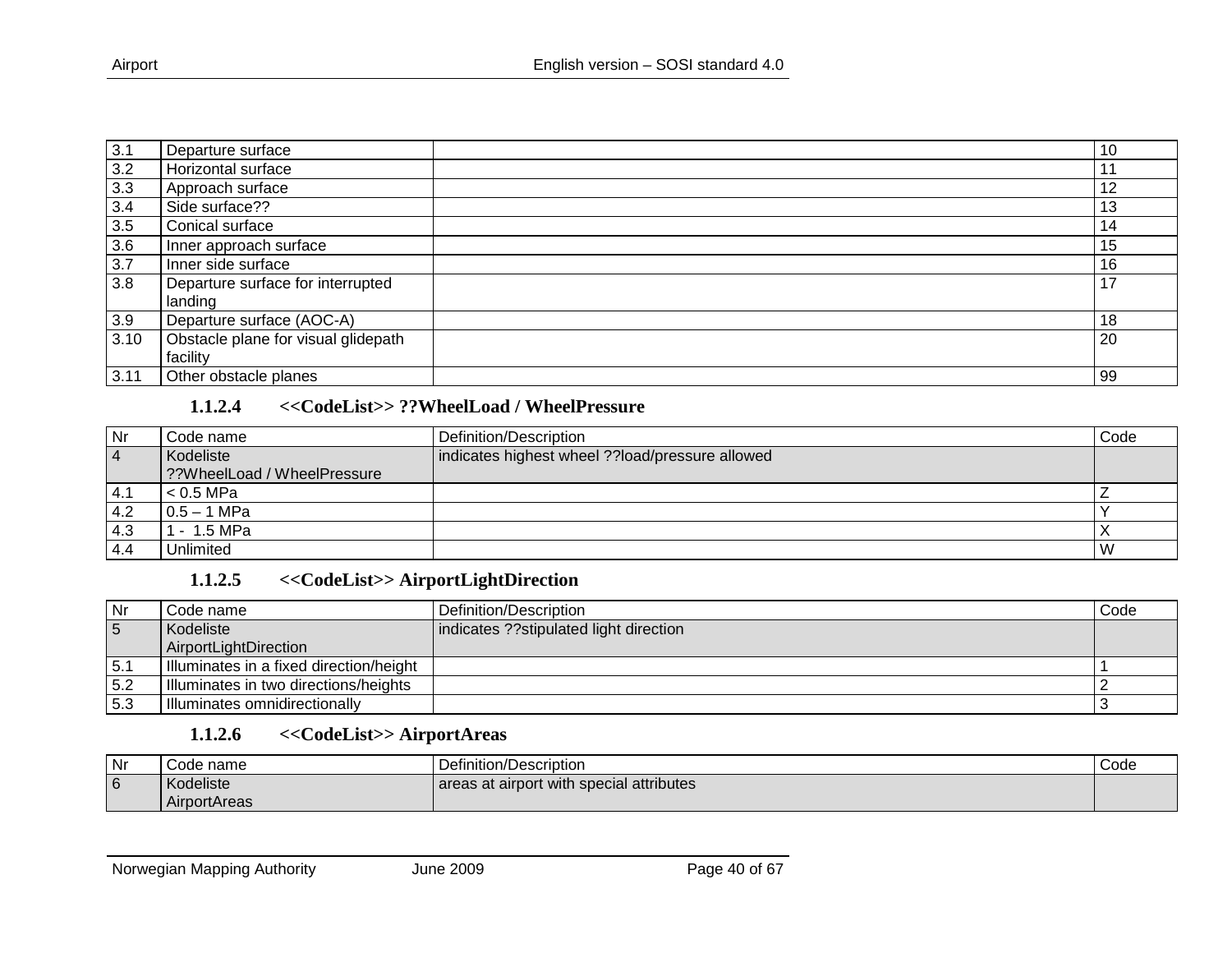| 6.1  | Refleksjonsområde                    | 10 |
|------|--------------------------------------|----|
| 6.2  | Other area in connection with        | 19 |
|      | navigation                           |    |
| 6.3  | <b>CWY</b>                           | 20 |
| 6.4  | SWY                                  | 21 |
| 6.5  | <b>RESA</b>                          | 22 |
| 6.6  | Strip                                | 23 |
| 6.7  | <b>SRA</b>                           | 24 |
| 6.8  | <b>CSRA</b>                          | 25 |
| 6.9  | Apron                                | 30 |
| 6.10 | Deviation ??apron/platform           | 31 |
| 6.11 | De-icing ??apron/platform            | 32 |
| 6.12 | ??Engine test pit                    | 33 |
| 6.13 | Fire-fighting practice area          | 34 |
| 6.14 | Other technical spaces/areasr        | 39 |
| 6.15 | 50 metre zone                        | 40 |
| 6.16 | Hotspot/hazard point                 | 41 |
| 6.17 | Demolition area                      | 42 |
| 6.18 | Other graded gravel / asphalted area | 49 |
| 6.19 | Other area                           | 99 |

## **1.1.2.7 <<CodeList>> AirportEmergencyPreparednessCode**

<span id="page-40-0"></span>

| Nr  | Code name                             | Definition/Description                                | Code |
|-----|---------------------------------------|-------------------------------------------------------|------|
| 7   | Kodeliste                             | codes for use in emergency preparedness at an airport |      |
|     | AirportEmergencyPreparednessCode      |                                                       |      |
| 7.1 | <b>Emergency routes</b>               |                                                       | 10   |
| 7.2 | Dock facility for emergency/rescue    |                                                       | 11   |
|     | boats                                 |                                                       |      |
| 7.3 | Aircraft accident planning area       |                                                       | 12   |
| 7.4 | Damage site leader command post       |                                                       | 20   |
| 7.5 | Meeting and gathering site for        |                                                       | 21   |
|     | emergency squads                      |                                                       |      |
| 7.6 | Ambulance checkpoint                  |                                                       | 22   |
| 7.7 | Gathering site for evacuees/survivors |                                                       | 23   |
| 7.8 | Gathering site for wounded            |                                                       | 24   |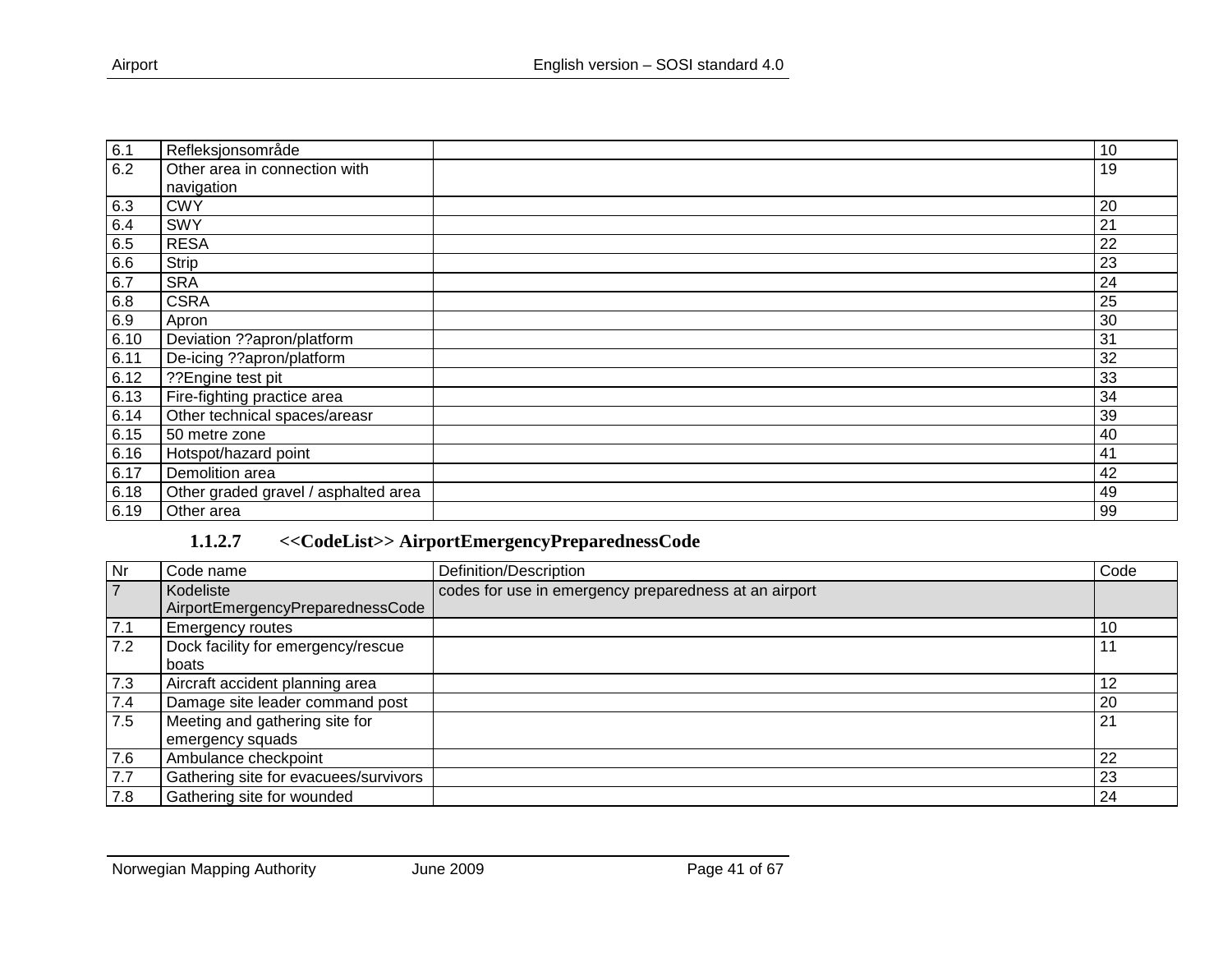| 7.9  | ??Expanded/Enhanced assistance     |                                                  | 25 |
|------|------------------------------------|--------------------------------------------------|----|
|      | station                            |                                                  |    |
| 7.10 | Collection point for fatalities    |                                                  | 26 |
| 7.11 | Parking for emergency squads       |                                                  | 27 |
| 7.12 | Other stations                     |                                                  | 29 |
| 7.13 | Fire manholes                      |                                                  | 30 |
| 7.14 | Fire hydrants                      |                                                  | 31 |
| 7.15 | Pump stations                      |                                                  | 32 |
| 7.16 | Outboard fire valves               |                                                  | 33 |
| 7.17 | Fire alarm / fire alarm button     |                                                  | 34 |
| 7.18 | Fire extinguisher                  |                                                  | 35 |
| 7.19 | Rescue equipment                   |                                                  | 36 |
| 7.20 | Aircraft wreckage                  | markering av posisjon for flyvrak / havarert fly | 40 |
| 7.21 | Other fire/rescue service features |                                                  | 99 |

#### **1.1.2.8 <<CodeList>> AirportSurveyControlStationType**

| <b>Nr</b> | Code name                       | Definition/Description                   | Code |
|-----------|---------------------------------|------------------------------------------|------|
| 8         | Kodeliste                       | indicates type of survey control station |      |
|           | AirportSurveyControlStationType |                                          |      |
| 8.1       | <b>ARP</b>                      | lufthavnens referansepunkt               |      |
| 8.2       | THR                             | Threshold pointt                         |      |
| 8.3       | <b>END</b>                      | Endpoint                                 |      |
| 8.4       | <b>ACL</b>                      | Altimeter inspection area                |      |
| 8.5       | <b>ACFTstand</b>                | Parking point for ??aircraft             |      |
| 8.6       | <b>HELstand</b>                 | Oppstillingsplass for helikopter         |      |
| 8.7       | <b>RCL</b>                      | Rullebanesenterlinjepunkt                |      |
| 8.8       | <b>HRCL</b>                     | Høyeste punkt på Rullebanesenterlinje    |      |
| 8.9       | Other points                    |                                          | 99   |

#### **1.1.2.9 <<CodeList>> AirportDefenceObjectDetail**

<span id="page-41-1"></span><span id="page-41-0"></span>

| Nr  | Code name                               | Definition/Description                           | Code |
|-----|-----------------------------------------|--------------------------------------------------|------|
| 9   | Kodeliste<br>AirportDefenceObjectDetail | description of defence objects in greater detail |      |
| 9.1 | Arresting (stop cable)                  |                                                  |      |
| 9.2 | Explosion chamber                       |                                                  |      |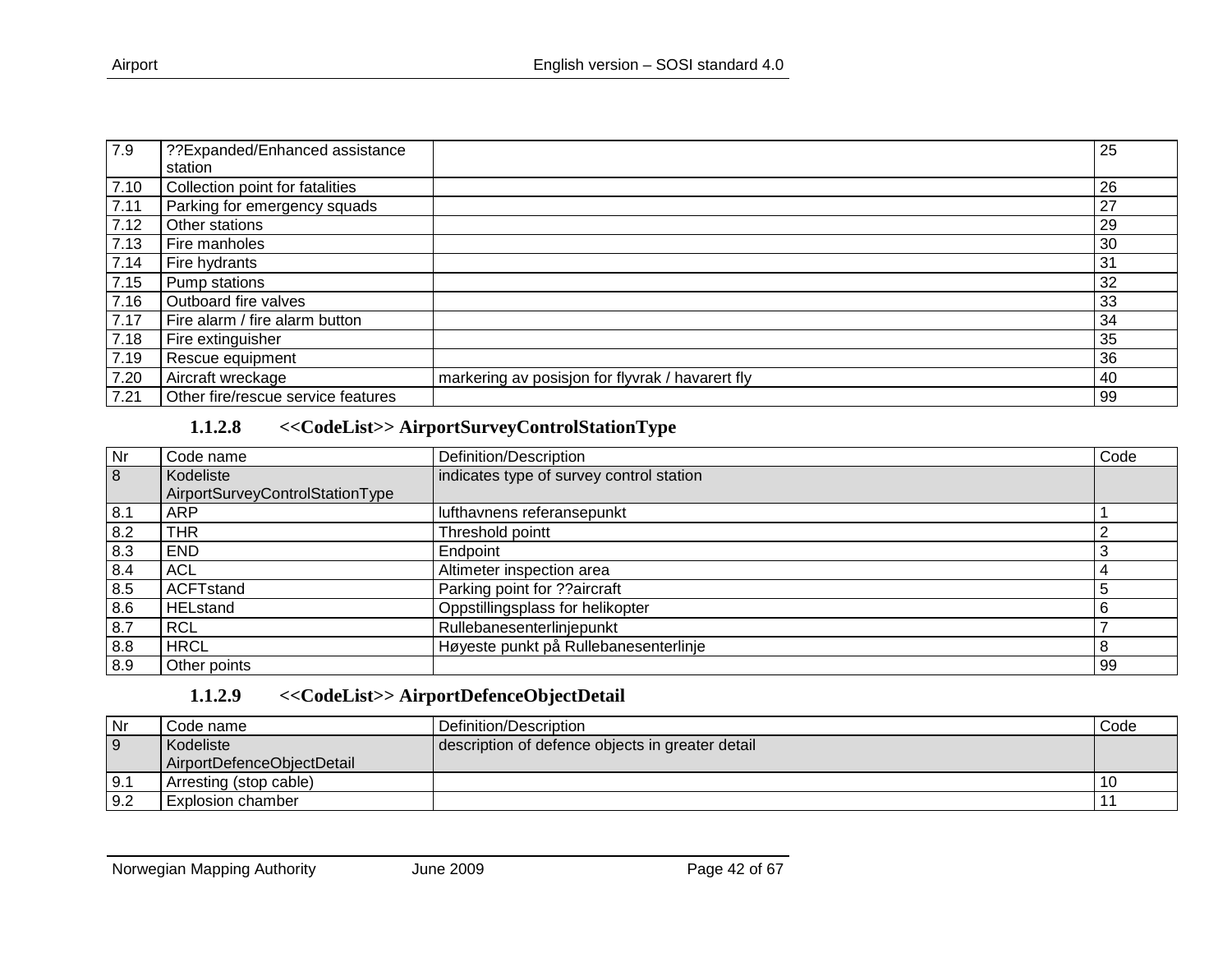| 9.3          | Close-range defence |     |
|--------------|---------------------|-----|
| 9.4          | Ammunition depot    | 14  |
| 9.5          | <b>Shelter</b>      |     |
| 9.6          | Earth connection    |     |
| $\sqrt{9.7}$ | Tiedowns            |     |
| 9.8          | Other details       | -99 |

# **1.1.2.10 <<CodeList>> AirportInstumentationType**

<span id="page-42-0"></span>

| Nr    | Code name                                            | Definition/Description                                                                              | Code            |
|-------|------------------------------------------------------|-----------------------------------------------------------------------------------------------------|-----------------|
| 10    | Kodeliste                                            | type of measuring and direction-finding equipment for positioning, communications and               |                 |
|       | AirportInstumentationType                            | meteorological purposes                                                                             |                 |
| 10.1  | $UHF - antenna$                                      |                                                                                                     | 10              |
| 10.2  | $VHF - antenna$                                      |                                                                                                     | 11              |
| 10.3  | Parabolic (??antenna)                                |                                                                                                     | 12              |
| 10.4  | Localizer (LLZ)                                      | retningsfyr/hovedsender i et Instrument Landing System (ILS). Gir informasjon i<br>horisontalplanet | 20              |
| 10.5  | Glide path mast (GP)                                 | glidebanesender er andre komponent i ILS. Gir informasjon i vertikalplanet                          | 21              |
| 10.6  | Marker beacon                                        | angir hvor langt flyet er kommet i innflygingen                                                     | 22              |
| 10.7  | NDB/Locator                                          | rundtstrålende radiofyr                                                                             | 23              |
| 10.8  | <b>CVOR</b>                                          | rundtstrålende retningsgivende radiofyr, konvensjonell type                                         | 24              |
| 10.9  | <b>DVOR</b>                                          | rundtstrålende retningsgivende radiofyr, doppler type                                               | 25              |
| 10.10 | <b>DME</b>                                           | angir avstanden til flyet                                                                           | 26              |
| 10.11 | SCAT-I                                               | satellittbasert presisjonsinnflyging, kategori 1                                                    | $\overline{27}$ |
| 10.12 | <b>TACAN</b>                                         | militært navigasjonsanlegg                                                                          | 28              |
| 10.13 | Radar                                                |                                                                                                     | 40              |
| 10.14 | Beacon (??direction finder) (??VHF<br>UHF / VDF UDF) |                                                                                                     | 41              |
| 10.15 | Windsock                                             |                                                                                                     | 50              |
| 10.16 | Anemometer                                           |                                                                                                     | 51              |
| 10.17 | Cloud (??cover) altimeter                            |                                                                                                     | 52              |
| 10.18 | Runway Visual Range (RVR)                            |                                                                                                     | 53              |
| 10.19 | Precipitation gauge                                  |                                                                                                     | 54              |
| 10.20 | Observation hut                                      |                                                                                                     | 55              |
| 10.21 | Automatic measuring station                          |                                                                                                     | 56              |
| 10.22 | Other airport instrument                             |                                                                                                     | 99              |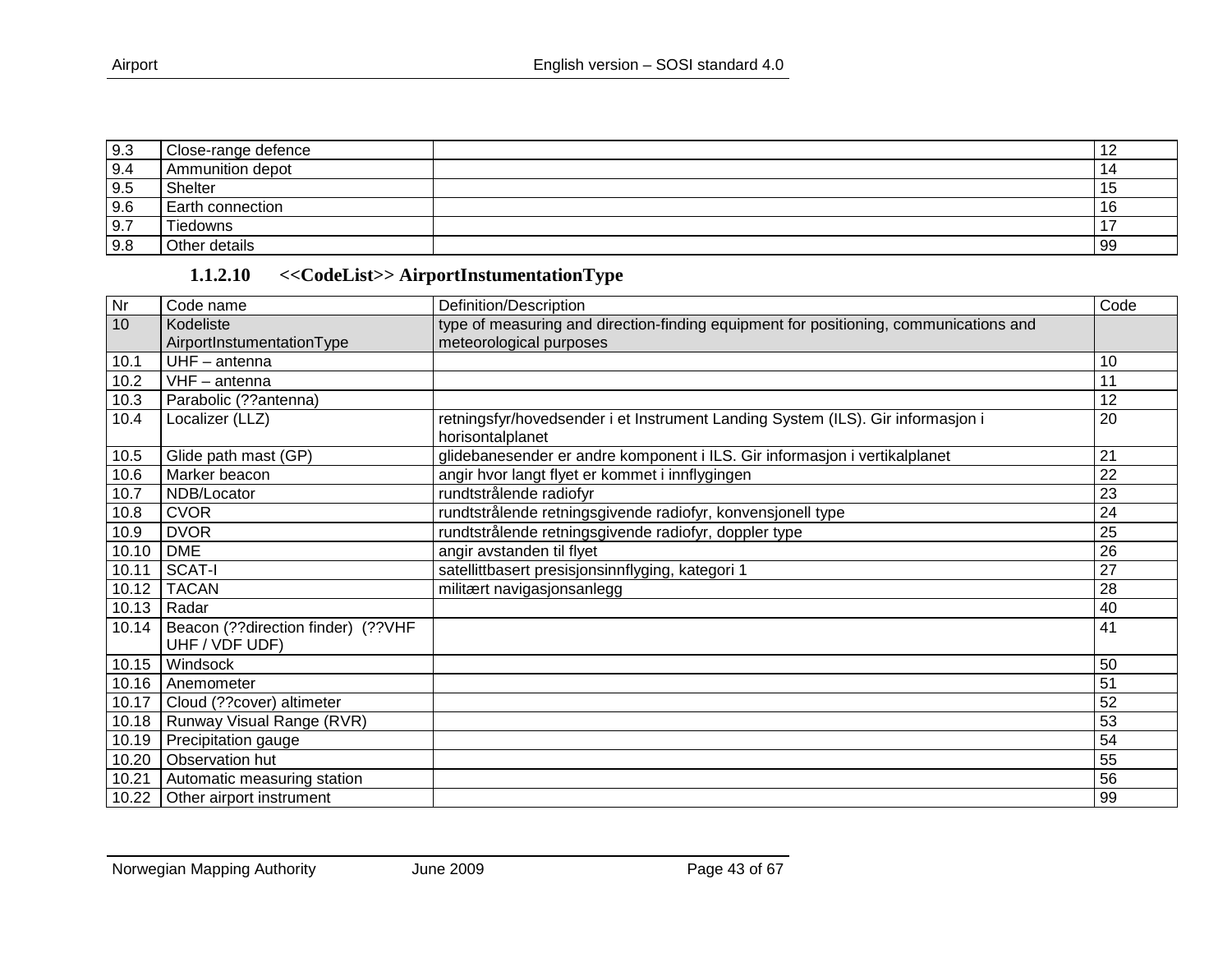| Nr   | Code name           | Definition/Description                              | Code |
|------|---------------------|-----------------------------------------------------|------|
| 11   | Kodeliste           | indicates colour or combination of colours of light |      |
|      | AirportLightColour  |                                                     |      |
| 11.1 | <b>WHITE</b>        |                                                     | 10   |
| 11.2 | <b>YELLOW</b>       |                                                     | 11   |
| 11.3 | RED                 |                                                     | 12   |
| 11.4 | <b>GREEN</b>        |                                                     | 13   |
| 11.5 | <b>BLUE</b>         |                                                     | 14   |
| 11.6 | <b>WHITE/YELLOW</b> |                                                     | 15   |
| 11.7 | <b>RED/GREEN</b>    |                                                     | 16   |
| 11.8 | <b>RED/YELLOW</b>   |                                                     | 17   |
| 11.9 | <b>GREEN/YELLOW</b> |                                                     | 18   |
|      | 11.10 RED/WHITE     |                                                     | 19   |

#### **1.1.2.11 <<CodeList>> AirportLightColour**

#### **1.1.2.12 <<CodeList>> AirportLightRaisedInset**

<span id="page-43-0"></span>

| l Nr | Code name                          | l Definition/Description_                        | Code |
|------|------------------------------------|--------------------------------------------------|------|
| 12   | Kodeliste                          | indicates whether the light is elevated or inset |      |
|      | AirportLightRaisedInset            |                                                  |      |
| 12.1 | Fully or partially inset in runway |                                                  |      |
|      | l surface                          |                                                  |      |
| 12.2 | Raised                             |                                                  |      |

#### **1.1.2.13 <<CodeList>> AirportLightType**

<span id="page-43-2"></span><span id="page-43-1"></span>

| Nr   | Code name                              | Definition/Description                                                                                 | Code |
|------|----------------------------------------|--------------------------------------------------------------------------------------------------------|------|
| 13   | Kodeliste                              | indicates the type of lighting in particular for an airport, and in connection with air travel-related |      |
|      | AirportLightType                       | operations                                                                                             |      |
| 13.1 | Airport beacon                         |                                                                                                        | 10   |
| 13.2 | Identification beacon                  |                                                                                                        |      |
| 13.3 | ?? (Holding pattern/Circling) guidance |                                                                                                        | 12   |
|      | light(s)                               |                                                                                                        |      |
| 13.4 | Approach guidance light(s)             |                                                                                                        | 13   |
| 13.5 | High intensity approach light(s)       |                                                                                                        | 14   |
| 13.6 | Low intensity approach light           |                                                                                                        | 15   |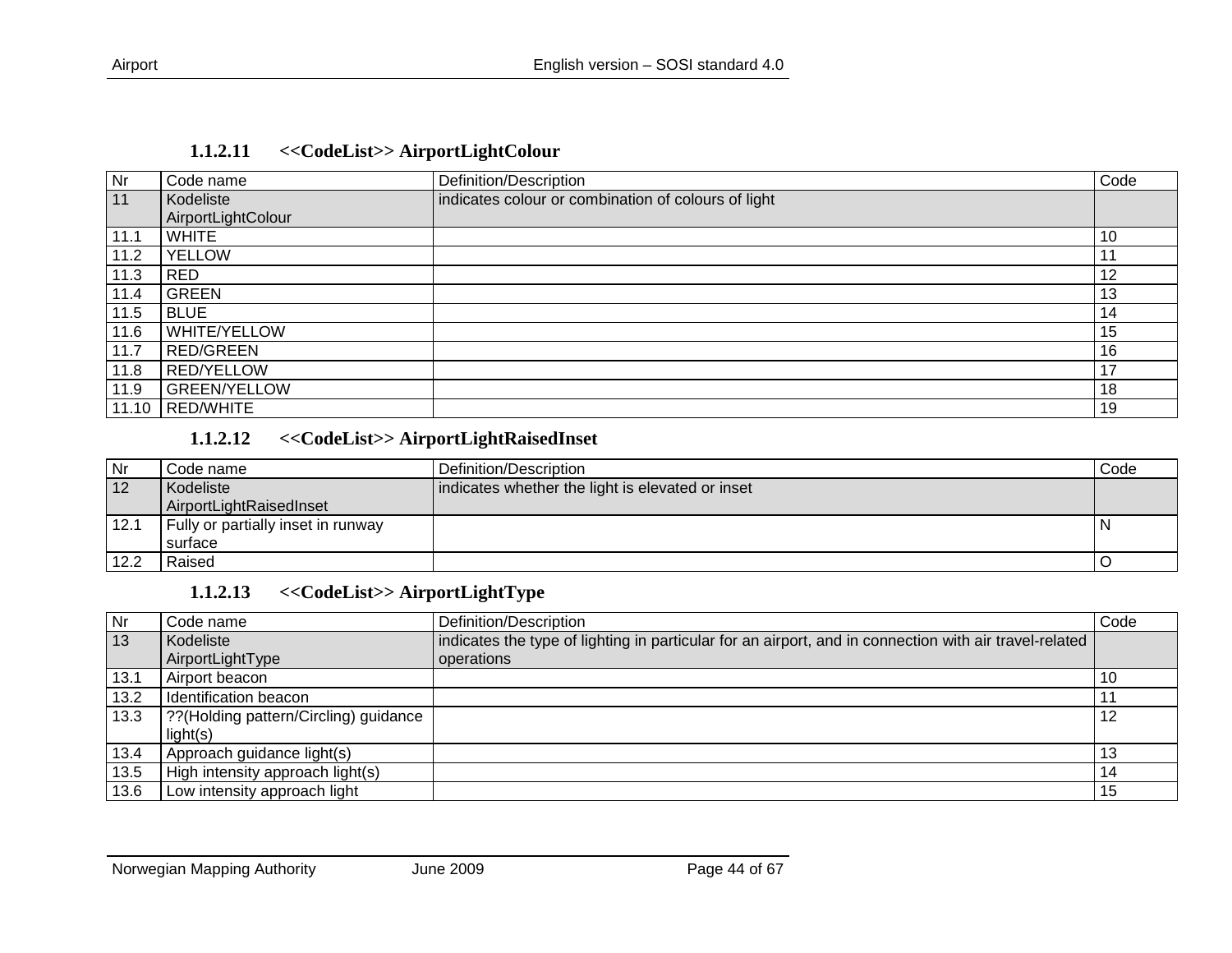| 13.7  | Flashing approach light(s)             | 16              |
|-------|----------------------------------------|-----------------|
| 13.8  | Visual glide path facility             | 17              |
| 13.9  | Other approach light(s)                | 19              |
| 13.10 | Landing zone light(s)                  | $\overline{20}$ |
| 13.11 | Runway threshold identification light  | 21              |
| 13.12 | Threshold light(s)                     | 22              |
| 13.13 | Runway centreline light(s)             | 23              |
| 13.14 | Stopway light(s)                       | 24              |
| 13.15 | Runway end light                       | 25              |
| 13.16 | Runway edge light                      | $\overline{26}$ |
| 13.17 | Runway warning light                   | 27              |
| 13.18 | Runway centreline marking light(s)     | 28              |
| 13.19 | Runway marking light (?? sighting      | $\overline{29}$ |
|       | point)                                 |                 |
| 13.20 | ??(Aborted/Interrupted) landing        | 30              |
|       | light(s)                               |                 |
| 13.21 | Sequentially flashing lights           | 31              |
| 13.22 | Other runway light(s)                  | 39              |
| 13.23 | Taxiway centreline light(s)            | 40              |
| 13.24 | Taxiway edge light(s)                  | 41              |
| 13.25 | Stop-light ?? (array/row)              | 42              |
| 13.26 | Taxiway crossing light(s)              | 43              |
| 13.27 | Other taxiway light(s)                 | 49              |
| 13.28 | Floodlight(s) / Area lighting          | 50              |
| 13.29 | Visual docking facility                | $\overline{51}$ |
| 13.30 | Guidance light(s) for apron            | 52              |
| 13.31 | Waiting position light(s) for vehicles | 53              |
| 13.32 | Obstacle light                         | 54              |
| 13.33 | Other airport lighting                 | 99              |

## **1.1.2.14 <<CodeList>> AirportSignCategory**

| <b>Nr</b> | Code name                          | l Definition/Description                                                                   | Code |
|-----------|------------------------------------|--------------------------------------------------------------------------------------------|------|
| -14       | Kodeliste                          | type of sign especially for airports, and in connection with air travel-related operations |      |
|           | AirportSianCategory                |                                                                                            |      |
|           | Position / holding position runway |                                                                                            |      |

<span id="page-44-0"></span>Norwegian Mapping Authority **June 2009 Page 45 of 67**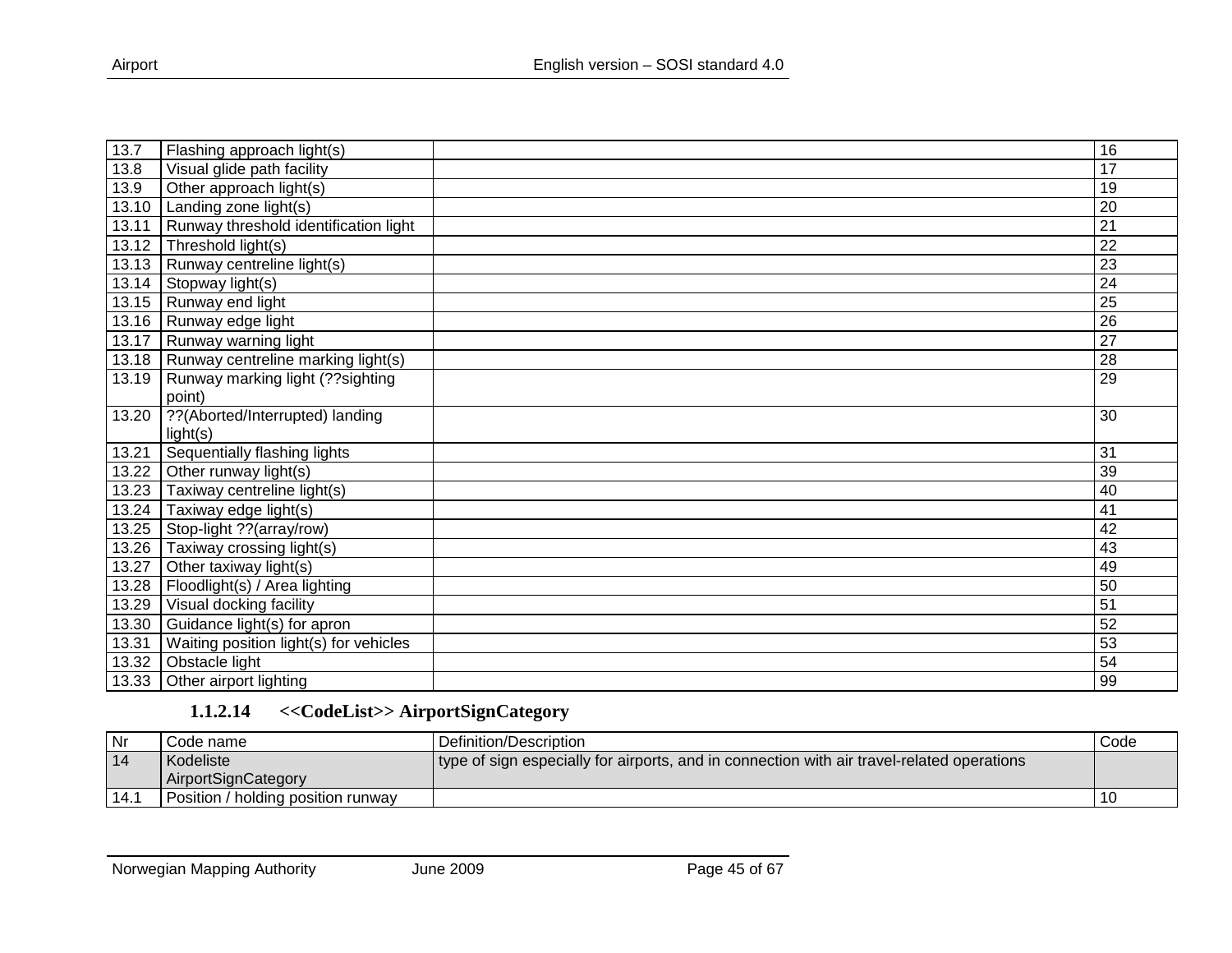| 14.2  | Holding position taxiway                    |    |
|-------|---------------------------------------------|----|
| 14.3  | Prohibition compared to BREAK-IN            | 12 |
|       | <b>SCHEDULE</b>                             |    |
| 14.4  | Position                                    | 13 |
| 14.5  | Position / Orientation taxiway              | 14 |
| 14.6  | Position / ?? (Clearway / Runway            | 15 |
|       | clearance)                                  |    |
| 14.7  | Runway exit (??ramp)                        | 16 |
| 14.8  | ??Direction sign                            | ៲, |
| 14.9  | Stop sign                                   | 18 |
|       | 14.10 Restriction sign for navigational aid | 19 |
| 14.11 | No Entry sign                               | 20 |
|       | 14.12 Other sign category                   | 99 |

#### **1.1.2.15 <<CodeList>> AirportSignLit**

| Nr   | l Code name        | Definition/Description                   | Code |
|------|--------------------|------------------------------------------|------|
| 15   | Kodeliste          | indicates whether or not the sign is lit |      |
|      | AirportSignLit     |                                          |      |
| 15.7 | <b>Illuminated</b> |                                          |      |
| 15.2 | No lighting        |                                          |      |

#### **1.1.2.16 <<CodeList>> AirportSignType**

| Nr   | Code name        | Definition/Description | Code |
|------|------------------|------------------------|------|
| 16   | Kodeliste        | type of sign group     |      |
|      | AirportSignType  |                        |      |
| 16.1 | Mandatory sign   |                        | -16  |
| 16.2 | Information sign |                        |      |

#### **1.1.2.17 <<CodeList>> ??(Movement/Operational)AreaDelimitationType**

<span id="page-45-2"></span><span id="page-45-1"></span><span id="page-45-0"></span>

| Nr   | Code name                          | Definition/Description | Code |
|------|------------------------------------|------------------------|------|
| 17   | Kodeliste                          | type of surface        |      |
|      | ??(Movement/Operational)AreaDelimi |                        |      |
|      | tationType                         |                        |      |
| 17.1 | Asphalt                            |                        |      |
| 17.2 | Concrete                           |                        |      |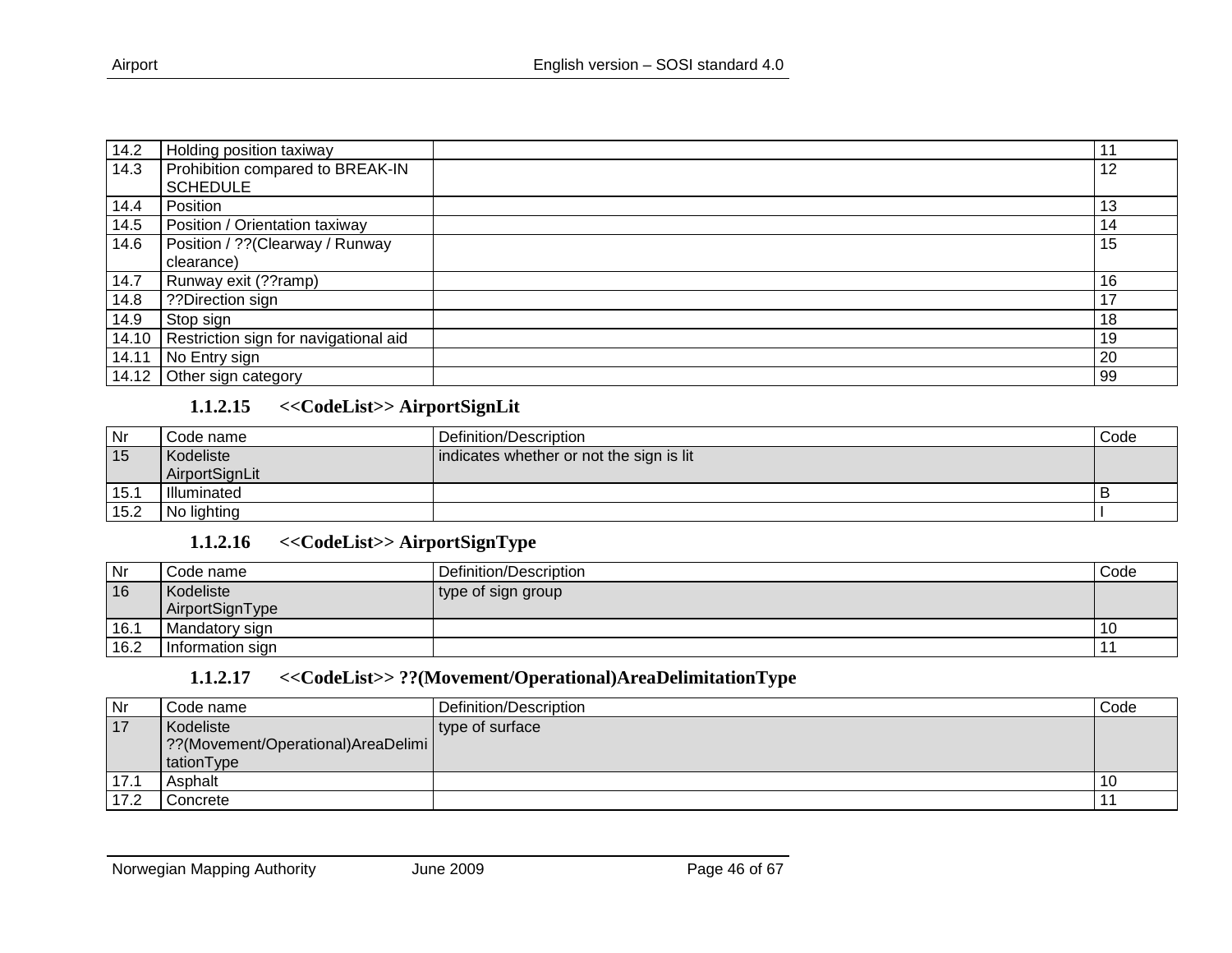| $\rightarrow$<br>. | Grave'                                    | . .<br>$\sim$ |
|--------------------|-------------------------------------------|---------------|
| $\sim$             | .<br>.<br>Vliscellaneous<br><b>IVIISC</b> | 99            |

#### **1.1.2.18 <<CodeList>> ??Apron/StagingPlatformMarkings**

| Nr   | Code name                             | Definition/Description                                                       | Code |
|------|---------------------------------------|------------------------------------------------------------------------------|------|
| 18   | Kodeliste                             | specifies the markings on or in connection with the ??apron/staging platform |      |
|      | ??Apron/StagingPlatformMarkings       |                                                                              |      |
| 18.1 | Guidance line, ID-marking, Stop line, |                                                                              | 10   |
|      | Safety line                           |                                                                              |      |
| 18.2 | Internal roads                        |                                                                              |      |
| 18.3 | Apron                                 |                                                                              | 12   |
| 18.4 | Push-back line                        |                                                                              | 13   |
| 18.5 | Border between manoeuvring area       |                                                                              | 14   |
|      | and ??apron / staging platforms       |                                                                              |      |
| 18.6 | Safety line                           |                                                                              | 15   |
| 18.7 | Other markings                        |                                                                              | 99   |

#### **1.1.2.19 <<CodeList>> RestrictionArea**

<span id="page-46-0"></span>

| <b>Nr</b> | Code name       | l Definition/Description_                | Code |
|-----------|-----------------|------------------------------------------|------|
| 19        | Kodeliste       | type of area with object of restrictions |      |
|           | RestrictionArea |                                          |      |
| 19.1      | Critical area   |                                          |      |
| 19.2      | Sensitive area  |                                          |      |
| 19.3      | Evaluation area |                                          |      |

#### **1.1.2.20 <<CodeList>> LoadCapacityDesignation**

| Nr   | Code name                        | Definition/Description                | Code       |
|------|----------------------------------|---------------------------------------|------------|
| 20   | Kodeliste                        | method for statement of load capacity |            |
|      | LoadCapacityDesignation          |                                       |            |
| 20.7 | I Pavement Classification Number |                                       | <b>PCN</b> |

#### **1.1.2.21 <<CodeList>> RunwayMarkings**

<span id="page-46-3"></span><span id="page-46-2"></span><span id="page-46-1"></span>

| Nr                    | name<br>$\sim$ $\sim$ $\sim$<br>. | 'Jefinition/Description | Code |
|-----------------------|-----------------------------------|-------------------------|------|
| $\sqrt{21}$<br>$\sim$ | Kodeliste                         | marking<br>tvbe         |      |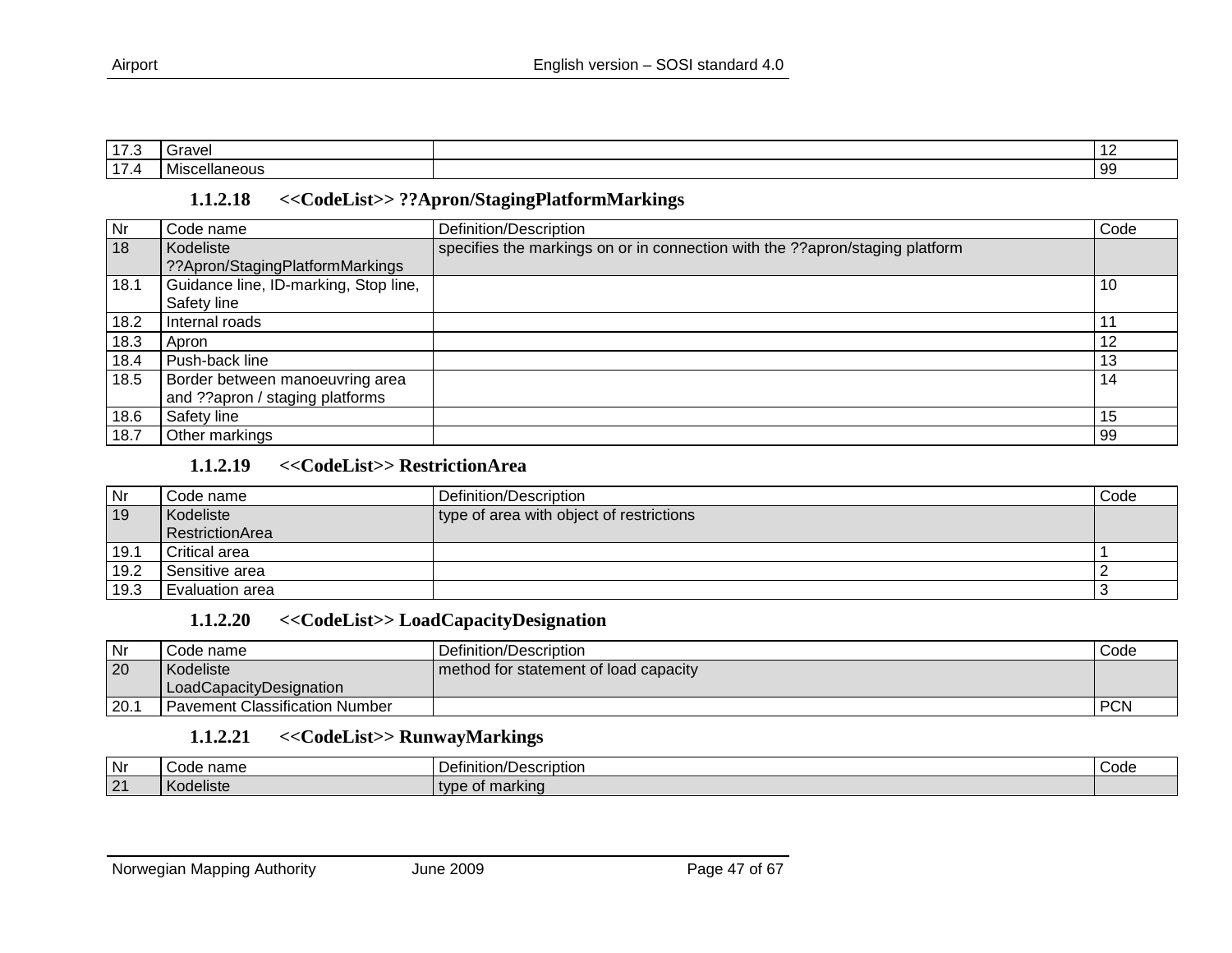|      | RunwayMarkings                    |     |
|------|-----------------------------------|-----|
| 21.1 | Centre line                       | -10 |
| 21.2 | Threshold                         |     |
| 21.3 | Runway number/??Heading/Direction | ⅂∠  |
| 21.4 | Edge markings                     | IJ  |
| 21.5 | Landing zone                      | 14  |
| 21.6 | Sighting point                    | 15  |
| 21.7 | Other markings                    | 99  |

#### **1.1.2.22 <<CodeList>> TaxiwayMarkings**

| <b>Nr</b> | Code name                    | Definition/Description                                      | Code |
|-----------|------------------------------|-------------------------------------------------------------|------|
| 22        | Kodeliste<br>TaxiwayMarkings | specifies the markings on or in connection with the taxiway |      |
| 22.1      | Centre line                  |                                                             |      |
| 22.2      | <b>Waiting position</b>      |                                                             |      |
| 22.3      | Taxiway edge                 |                                                             | 13   |
| 22.4      | Other markings               |                                                             | 99   |

#### **1.1.2.23 <<CodeList>> ??Subsoil/Subsurface**

<span id="page-47-0"></span>

| Nr   | Code name            | Definition/Description                              | Code |
|------|----------------------|-----------------------------------------------------|------|
| 23   | Kodeliste            | indicates the strength of the ?? subsoil/subsurface |      |
|      | ??Subsoil/Subsurface |                                                     |      |
| 23.1 | <b>Best</b>          |                                                     |      |
| 23.2 | Medium               |                                                     |      |
| 23.3 | Low                  |                                                     |      |
| 23.4 | Extremely low        |                                                     |      |

#### **1.1.2.24 <<CodeList>> Assessment**

<span id="page-47-2"></span><span id="page-47-1"></span>

| Nr   | l Code name       | Definition/Description               | Code |
|------|-------------------|--------------------------------------|------|
| 24   | Kodeliste         | indicates method used for assessment |      |
|      | <b>Assessment</b> |                                      |      |
| 24.1 | l Experience      |                                      |      |
| 24.2 | Technical         |                                      |      |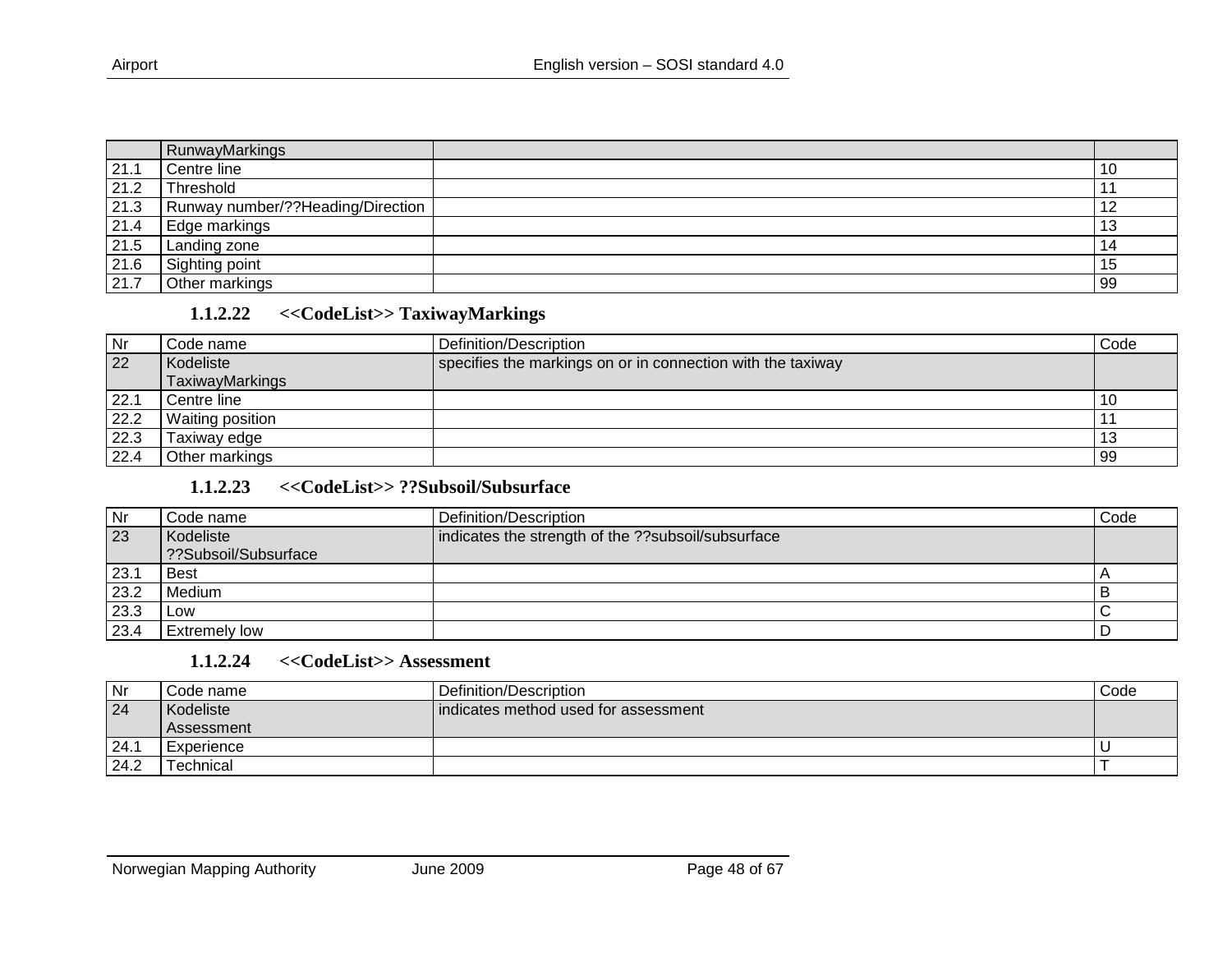|  | 1.1.2.25 |  |  | < <codelist>&gt; RunwayType</codelist> |  |  |  |
|--|----------|--|--|----------------------------------------|--|--|--|
|--|----------|--|--|----------------------------------------|--|--|--|

| Nr    | Code name                                        | Definition/Description   | Code |
|-------|--------------------------------------------------|--------------------------|------|
| 25    | Kodeliste<br>RunwayType                          | relevant types of runway |      |
| 25.1  | Non-instrument runway code number                |                          | 10   |
| 25.2  | Non-instrument runway code number                |                          | 11   |
| 25.3  | Non-instrument runway code number                |                          | 12   |
| 25.4  | Non-instrument runway code number                |                          | 13   |
| 25.5  | Non-precision runway code number<br>1/2          |                          | 20   |
| 25.6  | Non-precision runway code number 3               |                          | 21   |
| 25.7  | Non-precision runway code number 4               |                          | 22   |
| 25.8  | Precision runway Cat. I, code number<br>1/2      |                          | 30   |
| 25.9  | Precision runway Cat. II, code<br>number 3/4     |                          | 31   |
| 25.10 | Precision runway Cat. II/III, code<br>number 3/4 |                          | 32   |

# <span id="page-48-0"></span>**1.1.2.26 <<CodeList>> RunwayHeading**

<span id="page-48-1"></span>

| Nr   | Code name     | Definition/Description             | Code |
|------|---------------|------------------------------------|------|
| 26   | Kodeliste     | orientation in 10 degree intervals |      |
|      | RunwayHeading |                                    |      |
| 26.1 | 10degrees     |                                    | 01   |
| 26.2 | 30degrees     |                                    | 03   |
| 26.3 | 40degrees     |                                    | 04   |
| 26.4 | 50degrees     |                                    | 05   |
| 26.5 | 60degrees     |                                    | 06   |
| 26.6 | 70degrees     |                                    | 07   |
| 26.7 | 80degrees     |                                    | 08   |
| 26.8 | 90degrees     |                                    | 09   |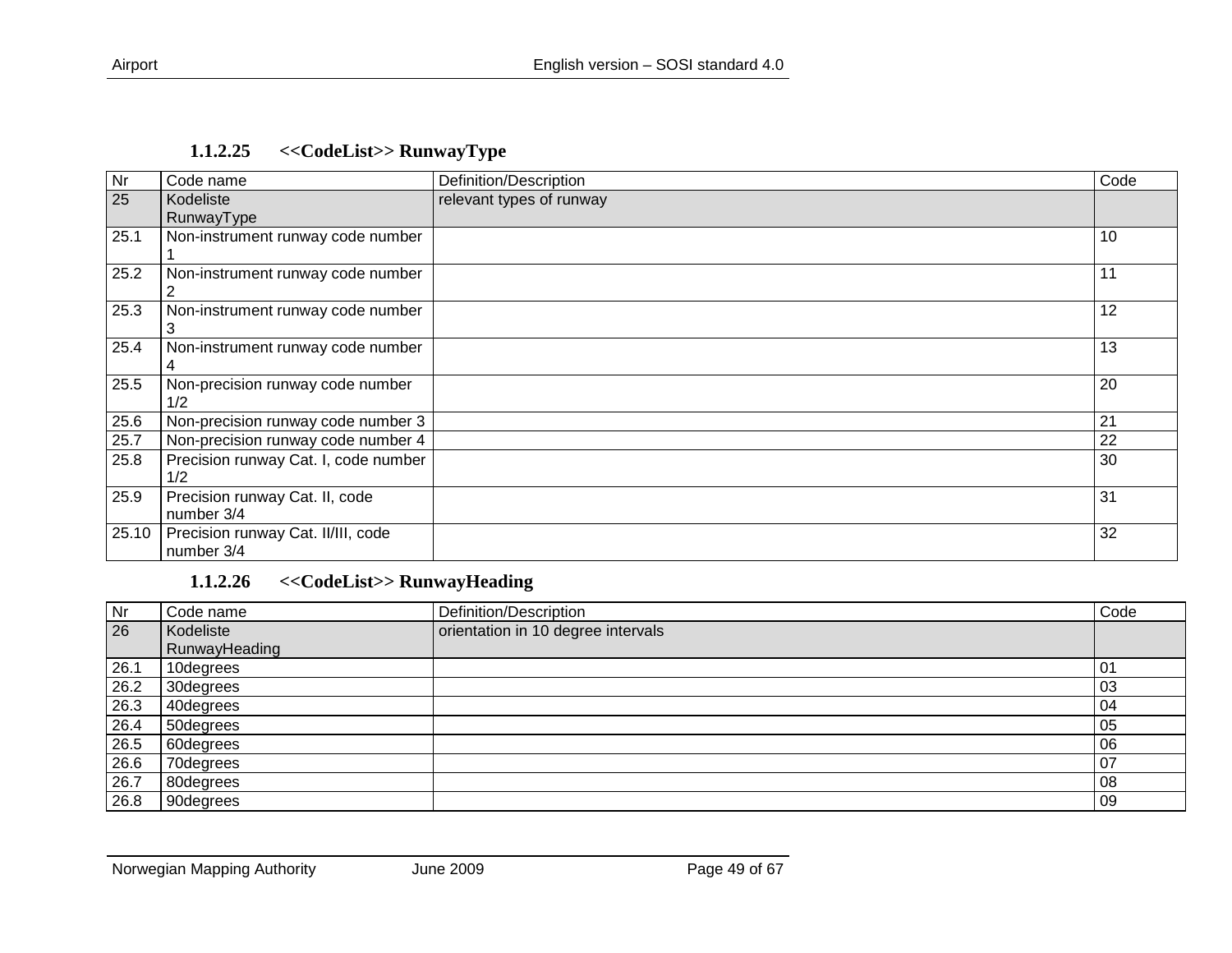| 26.9  | 100degrees        | 10 |
|-------|-------------------|----|
| 26.10 | 110degrees        | 11 |
| 26.11 | 120degrees        | 12 |
| 26.12 | 140degrees        | 14 |
| 26.13 | 150degrees        | 15 |
| 26.14 | 160degrees        | 16 |
| 26.15 | 170degrees        | 17 |
| 26.16 | 190degrees        | 19 |
| 26.17 | 200degrees        | 20 |
| 26.18 | 210degrees        | 21 |
| 26.19 | 220degrees        | 22 |
| 26.20 | 230degrees        | 23 |
| 26.21 | 240degrees        | 24 |
| 26.22 | 250degrees        | 25 |
| 26.23 | 260degrees        | 26 |
| 26.24 | 270degrees        | 27 |
| 26.25 | 280degrees        | 28 |
| 26.26 | 290degrees        | 29 |
| 26.27 | 300degrees        | 30 |
| 26.28 | 320degrees        | 32 |
| 26.29 | 330degrees        | 33 |
| 26.30 | 340degrees        | 34 |
| 26.31 | 350degrees        | 35 |
|       | 26.32 360 degrees | 36 |

# **1.1.2.27 <<CodeList>> RunwayDistanceType**

<span id="page-49-0"></span>

| Nr   | Code name          | Definition/Description                                              | Code |
|------|--------------------|---------------------------------------------------------------------|------|
| 27   | Kodeliste          | indicates type of published runway distance for takeoff and landing |      |
|      | RunwayDistanceType |                                                                     |      |
| 27.1 | TORA               | Take-Off Run Available                                              |      |
| 27.2 | ASDA               | Acceleration and Stop Distance Available                            |      |
| 27.3 | TODA               |                                                                     |      |
| 27.4 | LDA.               | Landing Distance Available                                          |      |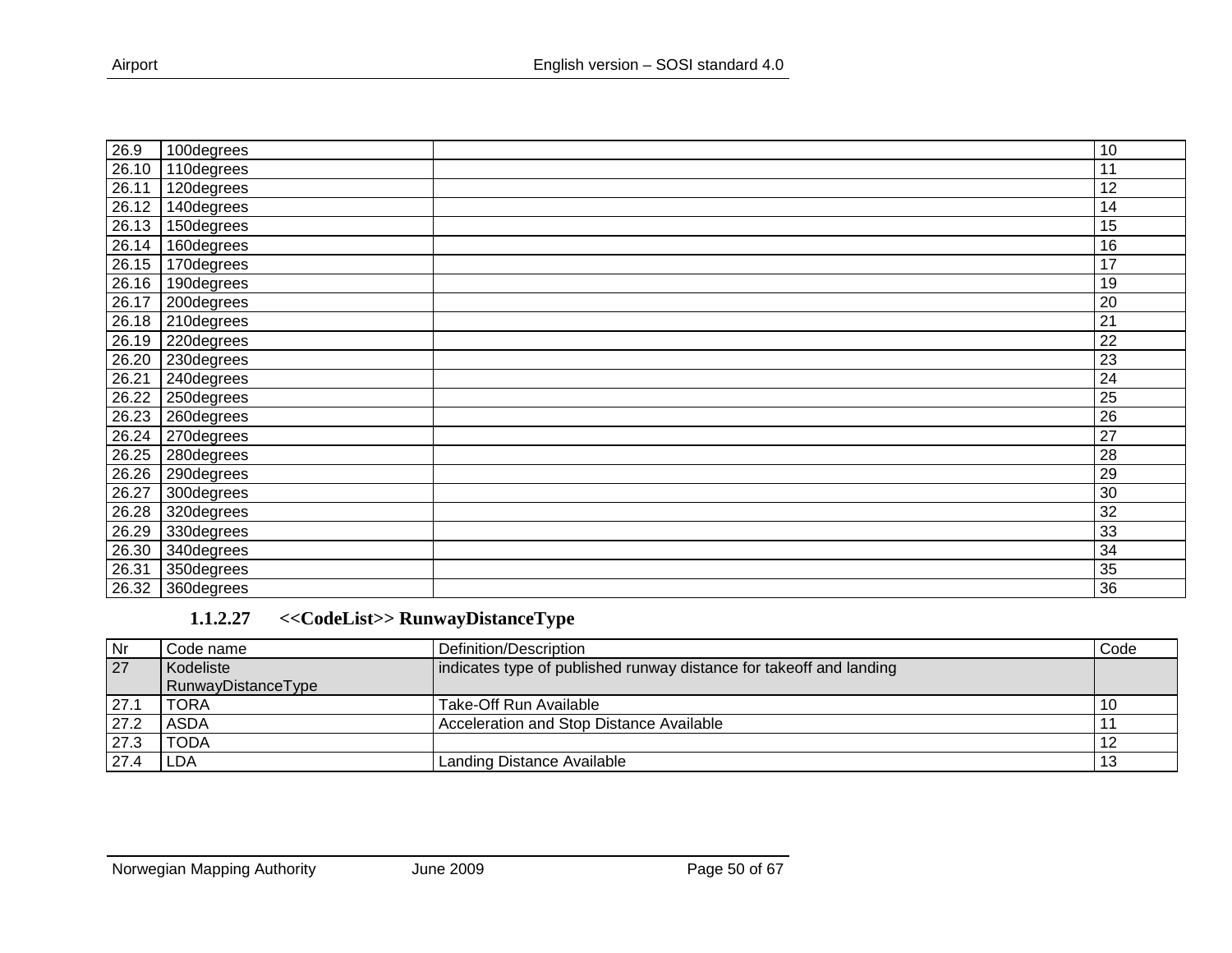| 1.1.2.28 |  | < <codelist>&gt;AirportDistanceType</codelist> |
|----------|--|------------------------------------------------|
|----------|--|------------------------------------------------|

| Nr   | Code name                    | Definition/Description        | Code |
|------|------------------------------|-------------------------------|------|
| 28   | Kodeliste                    | indicates type of centre line |      |
|      | AirportDistanceType          |                               |      |
| 28.1 | Departure centreline         |                               | 10   |
| 28.2 | Approach centreline          |                               |      |
| 28.3 | Departure centreline (AOC-A) |                               | 18   |

#### **1.1.2.29 <<CodeList>> AirportObstacleGroupOfTrees**

| <b>Nr</b> | Code name                   | Definition/Description    | Code |
|-----------|-----------------------------|---------------------------|------|
| 29        | Kodeliste                   | relevant tree/forest type |      |
|           | AirportObstacleGroupOfTrees |                           |      |
| 29.1      | Deciduous forest            |                           | 10   |
| 29.2      | Coniferous forest           |                           |      |
| 29.3      | Mixed forest                |                           |      |
| 29.4      | <b>Other Forest</b>         |                           | 99   |

## **1.1.2.30 <<CodeList>> SnowClearanceAreaType**

<span id="page-50-2"></span><span id="page-50-1"></span><span id="page-50-0"></span>

| Nr    | Code name                             | Definition/Description | Code |
|-------|---------------------------------------|------------------------|------|
| 30    | Kodeliste                             | type of area           |      |
|       | SnowClearanceAreaType                 |                        |      |
| 30.1  | Runway                                |                        | 10   |
| 30.2  | Runway inner shoulder                 |                        |      |
| 30.3  | Runway outer shoulder                 |                        | 12   |
| 30.4  | Taxiway                               |                        | 20   |
| 30.5  | Taxiway inner shoulder                |                        | 21   |
| 30.6  | Taxiway outer shoulder                |                        | 22   |
| 30.7  | Apron                                 |                        | 40   |
| 30.8  | Road                                  |                        | 50   |
| 30.9  | Emergency route                       |                        | 51   |
| 30.10 | Landside area                         |                        | 60   |
| 30.11 | De-icing ??apron/platform             |                        | 61   |
| 30.12 | Reflection area for navigational aids |                        | 62   |
| 30.13 | Other area                            |                        | 90   |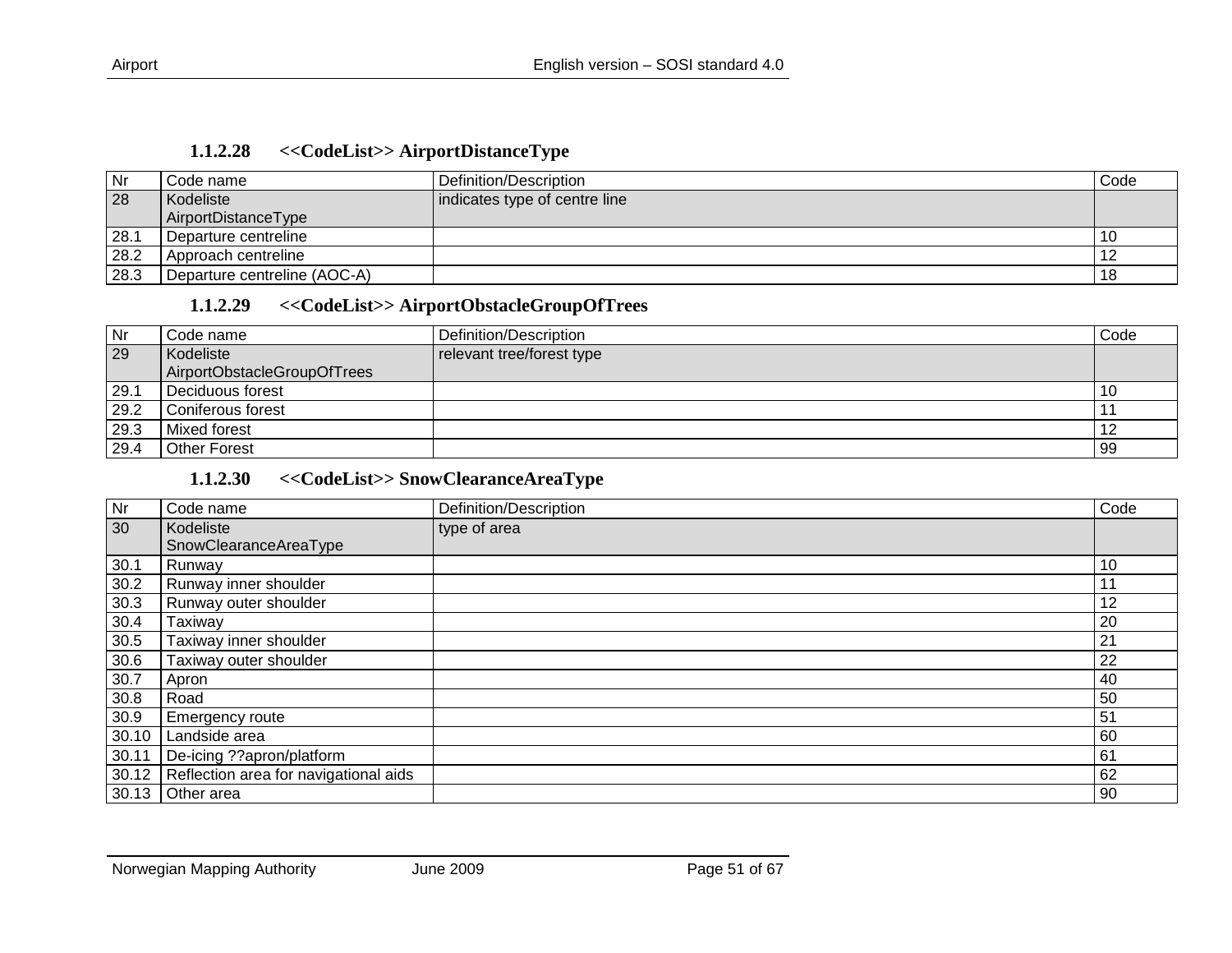| 1.1.2.31<br>< <codelist>&gt; SnowClearancePriority</codelist> |  |
|---------------------------------------------------------------|--|
|---------------------------------------------------------------|--|

| Nr   | Code name             | Definition/Description                                     | Code      |
|------|-----------------------|------------------------------------------------------------|-----------|
| 31   | Kodeliste             | indicates the priority of the various snow clearance areas |           |
|      | SnowClearancePriority |                                                            |           |
| 31.1 | Hiah                  |                                                            | $10 - 19$ |
| 31.2 | Medium                |                                                            | 20-29     |
| 31.3 | LOW                   |                                                            | $30-39$   |

#### **1.1.2.32 <<CodeList>> SnowClearanceSide**

| Nr   | Code name                    | Definition/Description                                                    | Code |
|------|------------------------------|---------------------------------------------------------------------------|------|
| 32   | Kodeliste                    | the side to which the snow is to be cleared, alternatively for collection |      |
|      | <b>SnowClearanceSide</b>     |                                                                           |      |
| 32.1 | Snow is cleared to the right |                                                                           |      |
| 32.2 | Snow is cleared to the left  |                                                                           |      |
| 32.3 | Snow collected               |                                                                           |      |

#### **1.1.2.33 <<CodeList>> DisposalSiteType**

<span id="page-51-0"></span>

| Nr   | Code name        | Definition/Description                    | Code |
|------|------------------|-------------------------------------------|------|
| 33   | Kodeliste        | indicates whether snow is polluted or not |      |
|      | DisposalSiteType |                                           |      |
| 33.1 | Clean snow       |                                           |      |
| 33.2 | Dirty snow       |                                           |      |
| 33.3 | No snow (turn)   |                                           |      |

#### **1.1.2.34 <<CodeList>> DisposalSiteStatus**

<span id="page-51-1"></span>

| Nr   | Code name          | Definition/Description                                | Code |
|------|--------------------|-------------------------------------------------------|------|
| 34   | Kodeliste          | indicates whether a disposal site is permanent or not |      |
|      | DisposalSiteStatus |                                                       |      |
| 34.1 | Permanent          |                                                       |      |
| 34.2 | Temporarv          |                                                       |      |

#### **1.1.2.35 <<CodeList>> AirportElevation**

<span id="page-51-4"></span><span id="page-51-3"></span><span id="page-51-2"></span>

| Nr | name<br>Code                                           | Definition/L<br><b>Joecription</b><br>, Description | ''^^'<br>vuut |
|----|--------------------------------------------------------|-----------------------------------------------------|---------------|
| 35 | $\cdots$<br>$\overline{\phantom{a}}$<br><b>Peliste</b> |                                                     |               |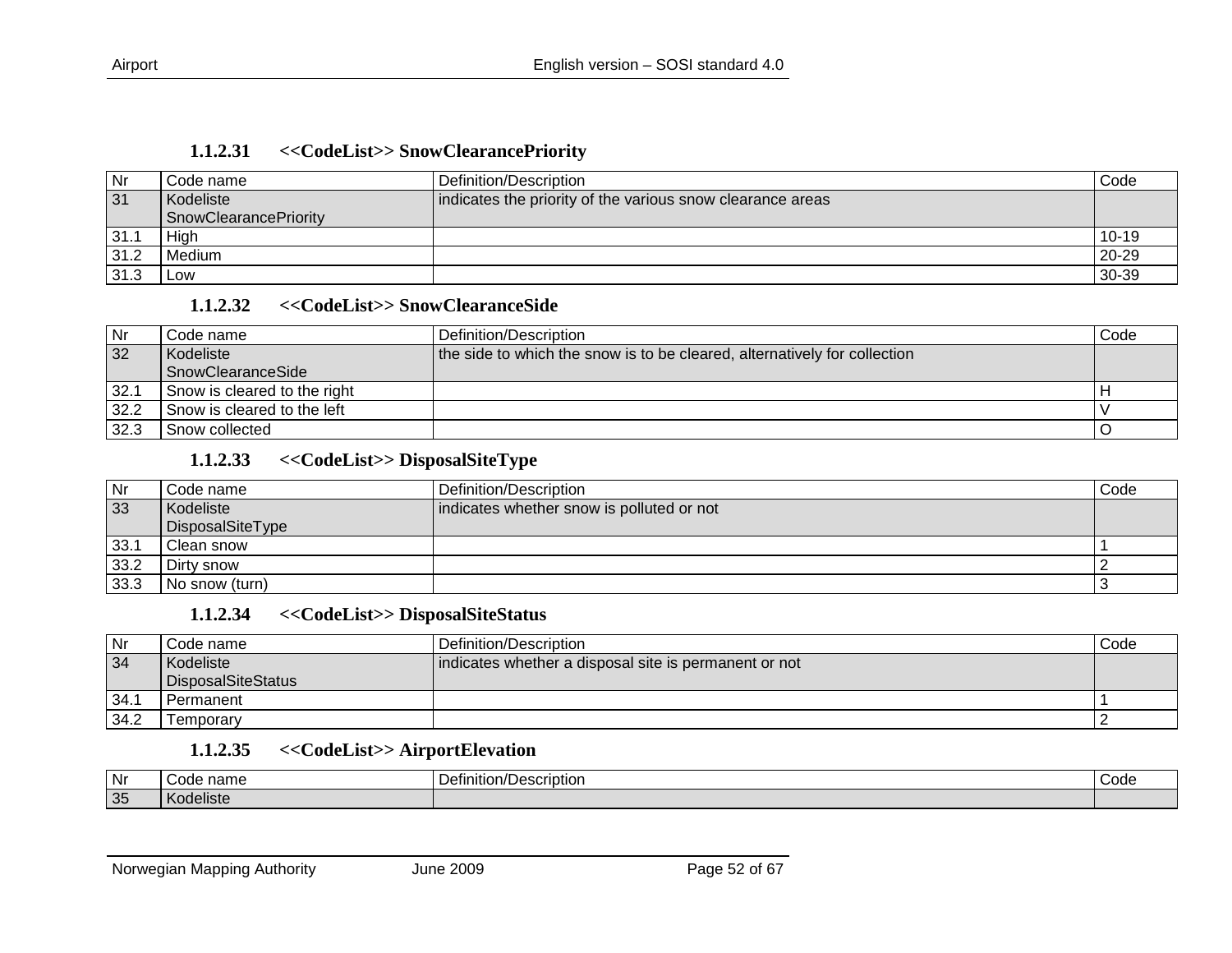|       | AirportElevation   |                         |
|-------|--------------------|-------------------------|
| 35.1  | AirportElevation0  | 0                       |
| 35.2  | AirportElevation1  |                         |
| 35.3  | AirportElevation2  | $\overline{2}$          |
| 35.4  | AirportElevation3  | 3                       |
| 35.5  | AirportElevation4  | $\overline{\mathbf{4}}$ |
| 35.6  | AirportElevation5  | 5                       |
| 35.7  | AirportElevation6  | 6                       |
| 35.8  | AirportElevation7  | $\overline{7}$          |
| 35.9  | AirportElevation8  | 8                       |
| 35.10 | AirportElevation9  | 9                       |
| 35.11 | AirportElevation10 | 10                      |
| 35.12 | AirportElevation11 | 11                      |
| 35.13 | AirportElevation12 | 12                      |
| 35.14 | AirportElevation13 | 13                      |
| 35.15 | AirportElevation14 | $\overline{14}$         |
| 35.16 | AirportElevation15 | 15                      |
| 35.17 | AirportElevation16 | 16                      |
| 35.18 | AirportElevation17 | 17                      |
| 35.19 | AirportElevation18 | 18                      |
| 35.20 | AirportElevation19 | 19                      |
| 35.21 | AirportElevation20 | 20                      |
| 35.22 | AirportElevation21 | $\overline{21}$         |
| 35.23 | AirportElevation22 | $\overline{22}$         |
| 35.24 | AirportElevation23 | 23                      |
| 35.25 | AirportElevation24 | $\overline{24}$         |
| 35.26 | AirportElevation25 | $\overline{25}$         |
| 35.27 | AirportElevation26 | $\overline{26}$         |
| 35.28 | AirportElevation27 | $\overline{27}$         |
| 35.29 | AirportElevation28 | $\overline{28}$         |
| 35.30 | AirportElevation29 | 29                      |
| 35.31 | AirportElevation30 | 30                      |
| 35.32 | AirportElevation31 | $\overline{31}$         |
| 35.33 | AirportElevation32 | $\overline{32}$         |
| 35.34 | AirportElevation33 | 33                      |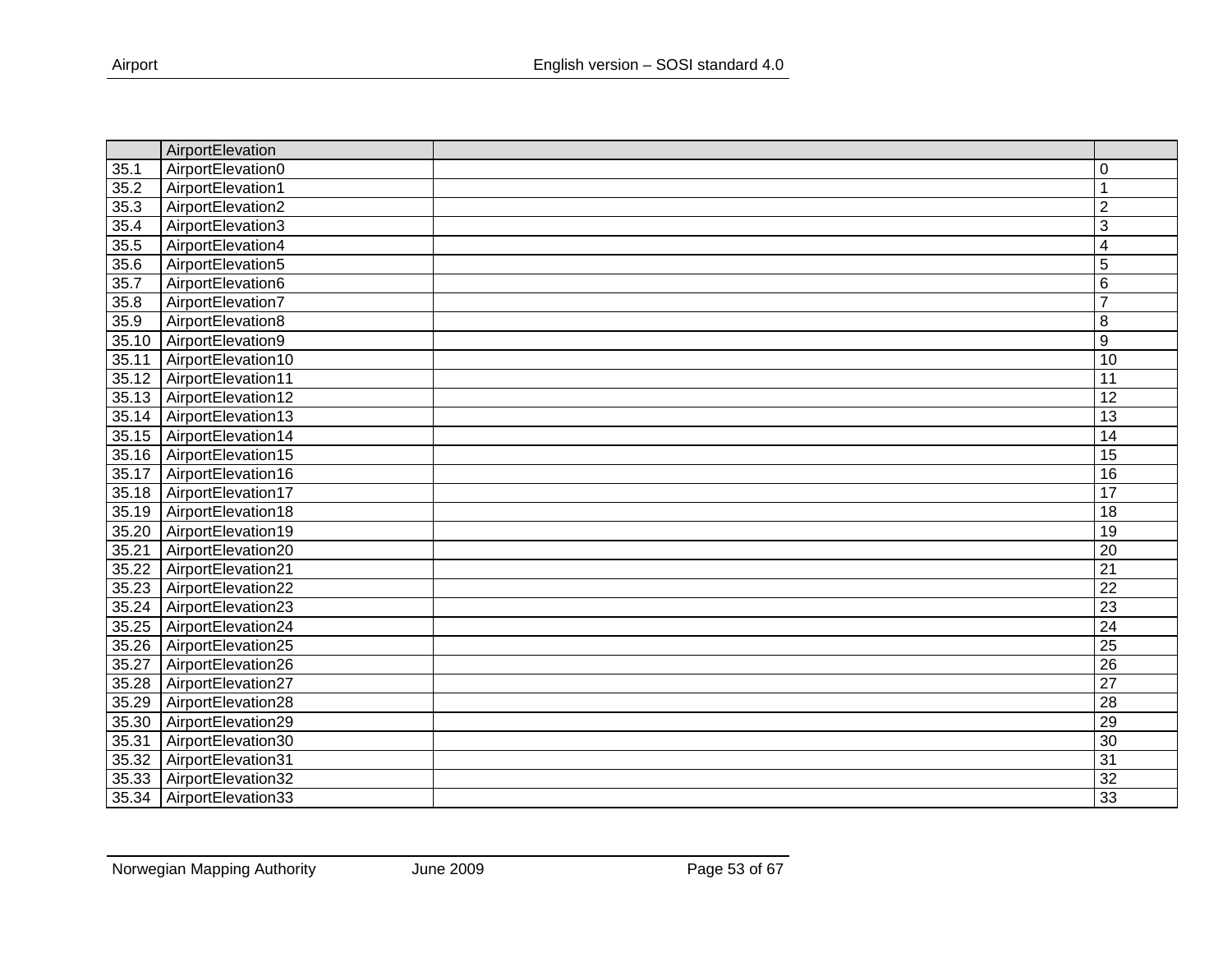| 35.35 | AirportElevation34         | $\overline{34}$ |
|-------|----------------------------|-----------------|
| 35.36 | AirportElevation35         | 35              |
| 35.37 | AirportElevation36         | 36              |
| 35.38 | AirportElevation37         | $\overline{37}$ |
| 35.39 | AirportElevation38         | 38              |
| 35.40 | AirportElevation39         | 39              |
| 35.41 | AirportElevation40         | 40              |
| 35.42 | AirportElevation41         | 41              |
| 35.43 | AirportElevation42         | 42              |
| 35.44 | AirportElevation43         | $\overline{43}$ |
| 35.45 | AirportElevation44         | 44              |
| 35.46 | AirportElevation45         | 45              |
| 35.47 | AirportElevation46         | 46              |
| 35.48 | AirportElevation47         | 47              |
|       | 35.49   AirportElevation48 | $\overline{48}$ |
| 35.50 | AirportElevation49         | 49              |
| 35.51 | AirportElevation50         | 50              |
| 35.52 | AirportElevation51         | 51              |
| 35.53 | AirportElevation52         | 52              |
| 35.54 | AirportElevation53         | 53              |
| 35.55 | AirportElevation54         | $\overline{54}$ |
|       | 35.56 AirportElevation55   | $\overline{55}$ |
| 35.57 | AirportElevation56         | 56              |
| 35.58 | AirportElevation57         | $\overline{57}$ |
| 35.59 | AirportElevation58         | 58              |
| 35.60 | AirportElevation59         | 59              |
| 35.61 | AirportElevation60         | 60              |
| 35.62 | AirportElevation61         | 61              |
| 35.63 | AirportElevation62         | 62              |
| 35.64 | AirportElevation63         | 63              |
| 35.65 | AirportElevation64         | 64              |
| 35.66 | AirportElevation65         | 65              |
| 35.67 | AirportElevation66         | 66              |
| 35.68 | AirportElevation67         | 67              |
| 35.69 | AirportElevation68         | 68              |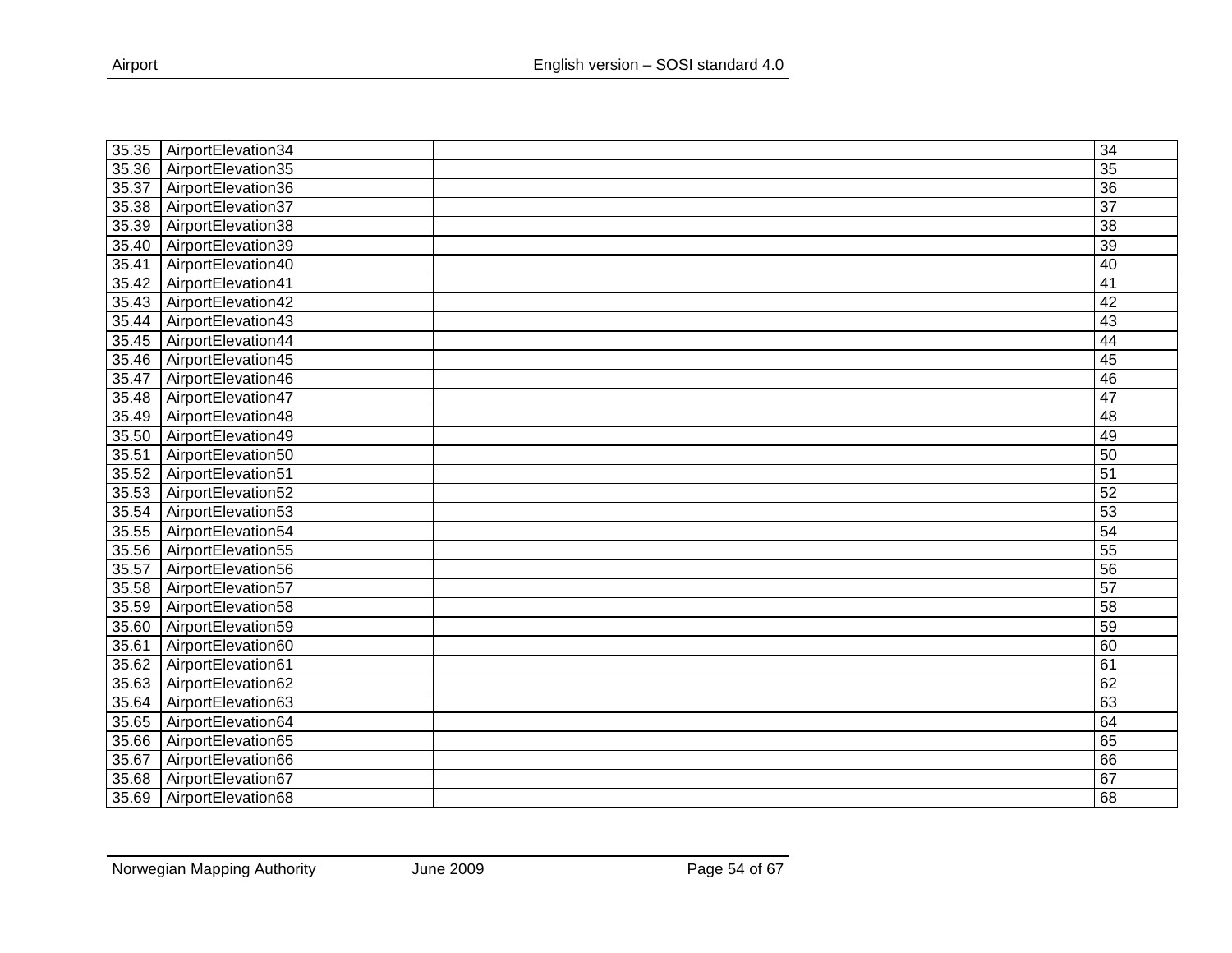| 35.70 | AirportElevation69        | 69              |
|-------|---------------------------|-----------------|
| 35.71 | AirportElevation70        | 70              |
| 35.72 | AirportElevation71        | $\overline{71}$ |
| 35.73 | AirportElevation72        | $\overline{72}$ |
| 35.74 | AirportElevation73        | 73              |
| 35.75 | AirportElevation74        | $\overline{74}$ |
| 35.76 | AirportElevation75        | $\overline{75}$ |
| 35.77 | AirportElevation76        | 76              |
| 35.78 | AirportElevation77        | $\overline{77}$ |
| 35.79 | AirportElevation78        | 78              |
| 35.80 | AirportElevation79        | 79              |
| 35.81 | AirportElevation80        | 80              |
| 35.82 | AirportElevation81        | $\overline{81}$ |
| 35.83 | AirportElevation82        | $\overline{82}$ |
| 35.84 | AirportElevation83        | 83              |
| 35.85 | AirportElevation84        | 84              |
| 35.86 | AirportElevation85        | 85              |
| 35.87 | AirportElevation86        | 86              |
| 35.88 | AirportElevation87        | 87              |
| 35.89 | AirportElevation88        | 88              |
| 35.90 | AirportElevation89        | 89              |
| 35.91 | AirportElevation90        | 90              |
| 35.92 | AirportElevation91        | 91              |
| 35.93 | AirportElevation92        | 92              |
| 35.94 | AirportElevation93        | 93              |
| 35.95 | AirportElevation94        | 94              |
| 35.96 | AirportElevation95        | 95              |
| 35.97 | AirportElevation96        | $\overline{96}$ |
| 35.98 | AirportElevation97        | 97              |
| 35.99 | AirportElevation98        | 98              |
| 35.10 | AirportElevation99        | 99              |
| 0     |                           |                 |
| 35.10 | AirportElevation100       | 100             |
|       |                           |                 |
|       | 35.10 AirportElevation101 | 101             |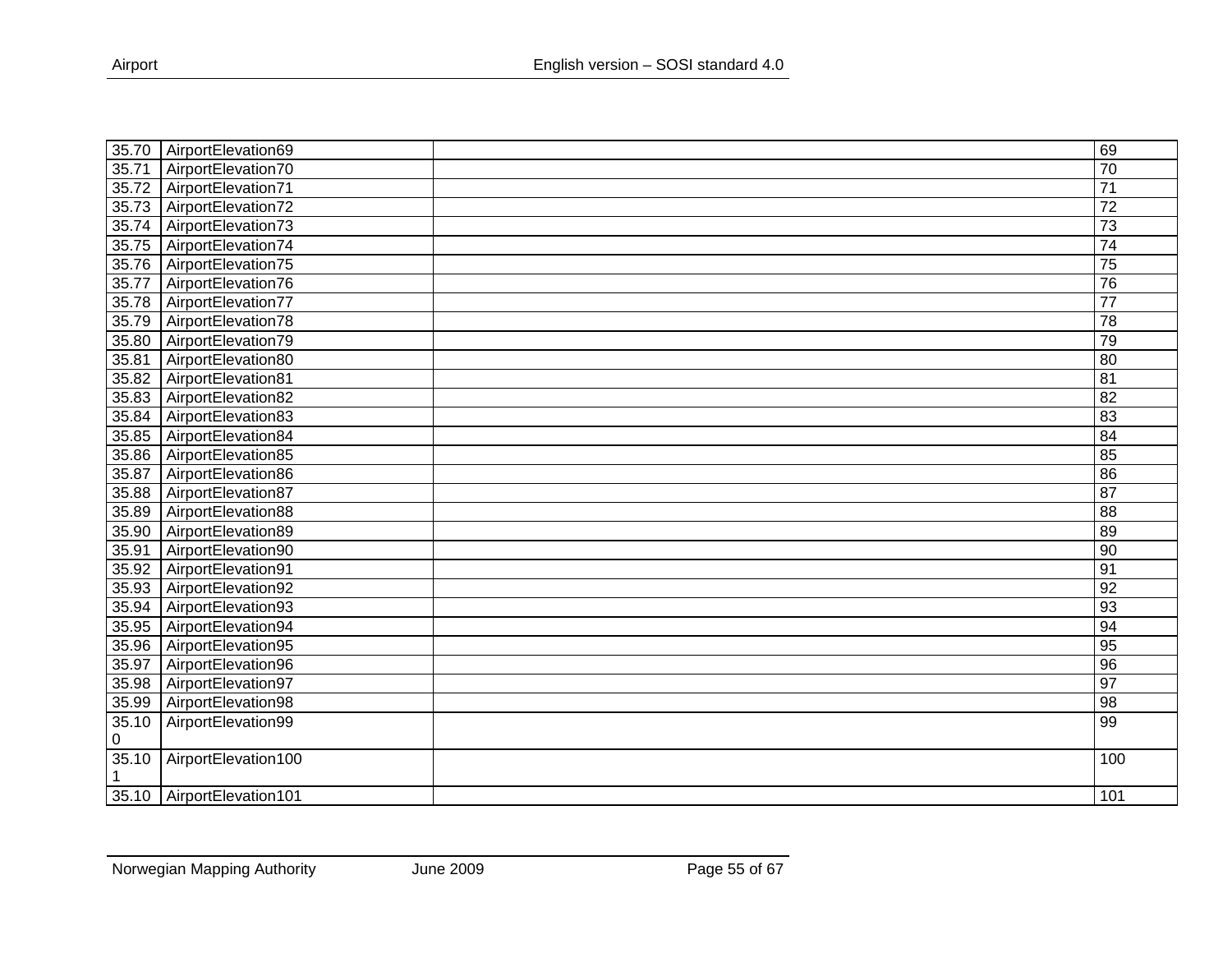| $\overline{2}$          |                             |                                   |                   |
|-------------------------|-----------------------------|-----------------------------------|-------------------|
| 35.10<br>$\sqrt{3}$     | AirportElevation102         |                                   | 102               |
| 35.10<br>4              | AirportElevation103         |                                   | 103               |
| 35.10<br>$\mathbf 5$    | AirportElevation104         |                                   | 104               |
| 35.10<br>6              | AirportElevation105         |                                   | 105               |
| 35.10<br>$\overline{7}$ | AirportElevation106         |                                   | 106               |
| 35.10<br>8              | AirportElevation107         |                                   | 107               |
| 35.10<br>9              | AirportElevation108         |                                   | 108               |
| 35.11<br>0              | AirportElevation109         |                                   | 109               |
| 35.11<br>1              | AirportElevation110         |                                   | 110               |
| 35.11<br>$\overline{c}$ | AirportElevation111         |                                   | 111               |
| 35.11<br>3              | AirportElevation112         |                                   | $\frac{11}{2}$    |
| 35.11<br>4              | AirportElevation113         |                                   | $\frac{113}{113}$ |
| 35.11<br>5              | AirportElevation114         |                                   | $\frac{114}{114}$ |
| 35.11<br>6              | AirportElevation115         |                                   | 115               |
| 35.11<br>7              | AirportElevation116         |                                   | $\frac{116}{116}$ |
| 35.11<br>8              | AirportElevation117         |                                   | $\frac{117}{117}$ |
| 35.11<br>9              | AirportElevation118         |                                   | 118               |
| 35.12                   | AirportElevation119         |                                   | 119               |
|                         | Norwegian Mapping Authority | <b>June 2009</b><br>Page 56 of 67 |                   |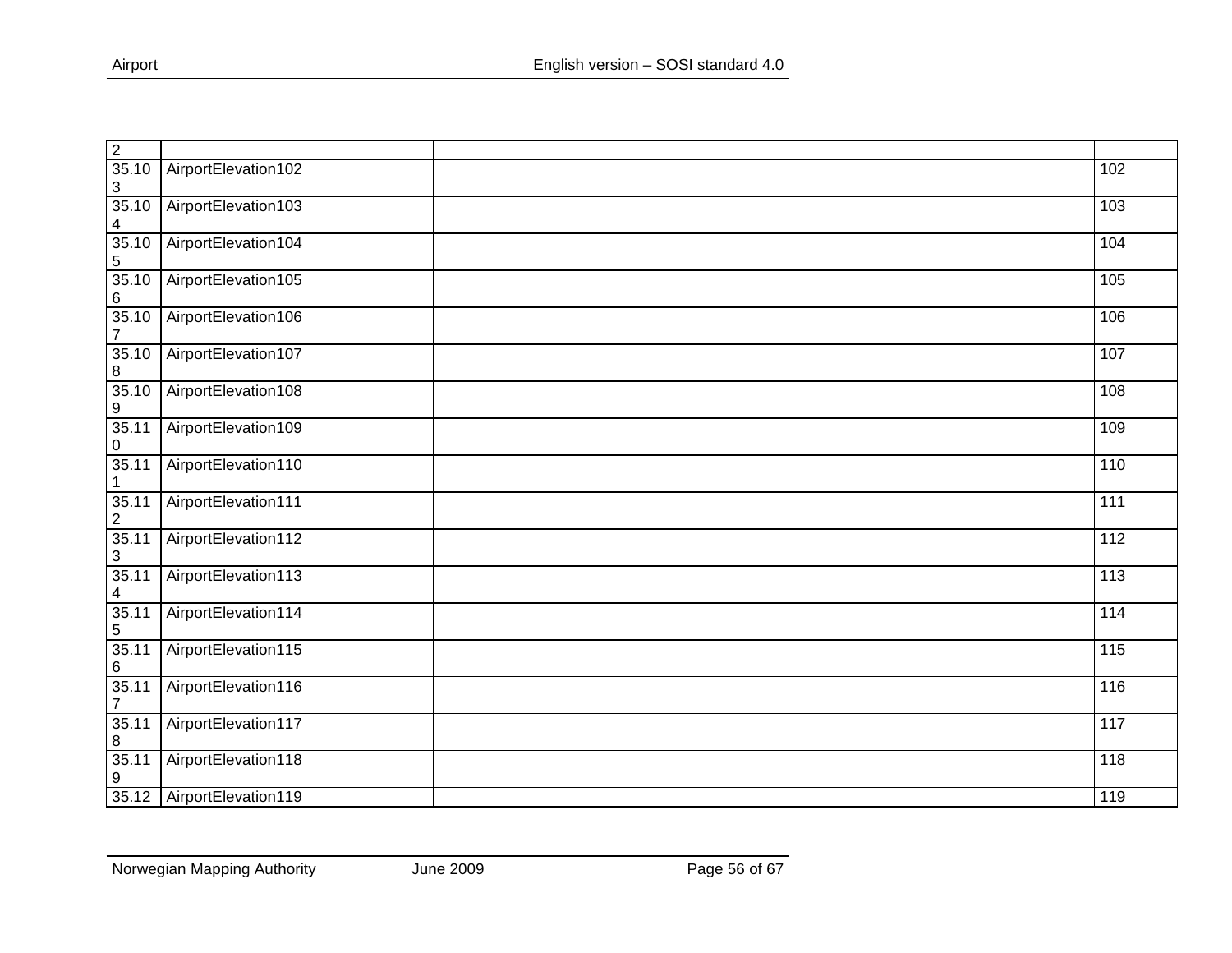| $\pmb{0}$                 |                     |                  |
|---------------------------|---------------------|------------------|
| 35.12<br>1                | AirportElevation120 | 120              |
| 35.12<br>$\overline{2}$   | AirportElevation121 | 121              |
| 35.12<br>3                | AirportElevation122 | 122              |
| 35.12<br>4                | AirportElevation123 | 123              |
| 35.12<br>5                | AirportElevation124 | 124              |
| 35.12<br>6                | AirportElevation125 | 125              |
| 35.12<br>$\overline{7}$   | AirportElevation126 | 126              |
| 35.12<br>8                | AirportElevation127 | $\overline{127}$ |
| 35.12<br>$\boldsymbol{9}$ | AirportElevation128 | 128              |
| 35.13<br>0                | AirportElevation129 | 129              |
| 35.13<br>1                | AirportElevation130 | 130              |
| 35.13<br>$\overline{2}$   | AirportElevation131 | 131              |
| 35.13<br>3                | AirportElevation132 | $\frac{132}{ }$  |
| 35.13<br>4                | AirportElevation133 | 133              |
| 35.13<br>5                | AirportElevation134 | $\frac{1}{134}$  |
| 35.13<br>6                | AirportElevation135 | 135              |
| 35.13<br>7                | AirportElevation136 | 136              |
|                           | AirportElevation137 | $\overline{137}$ |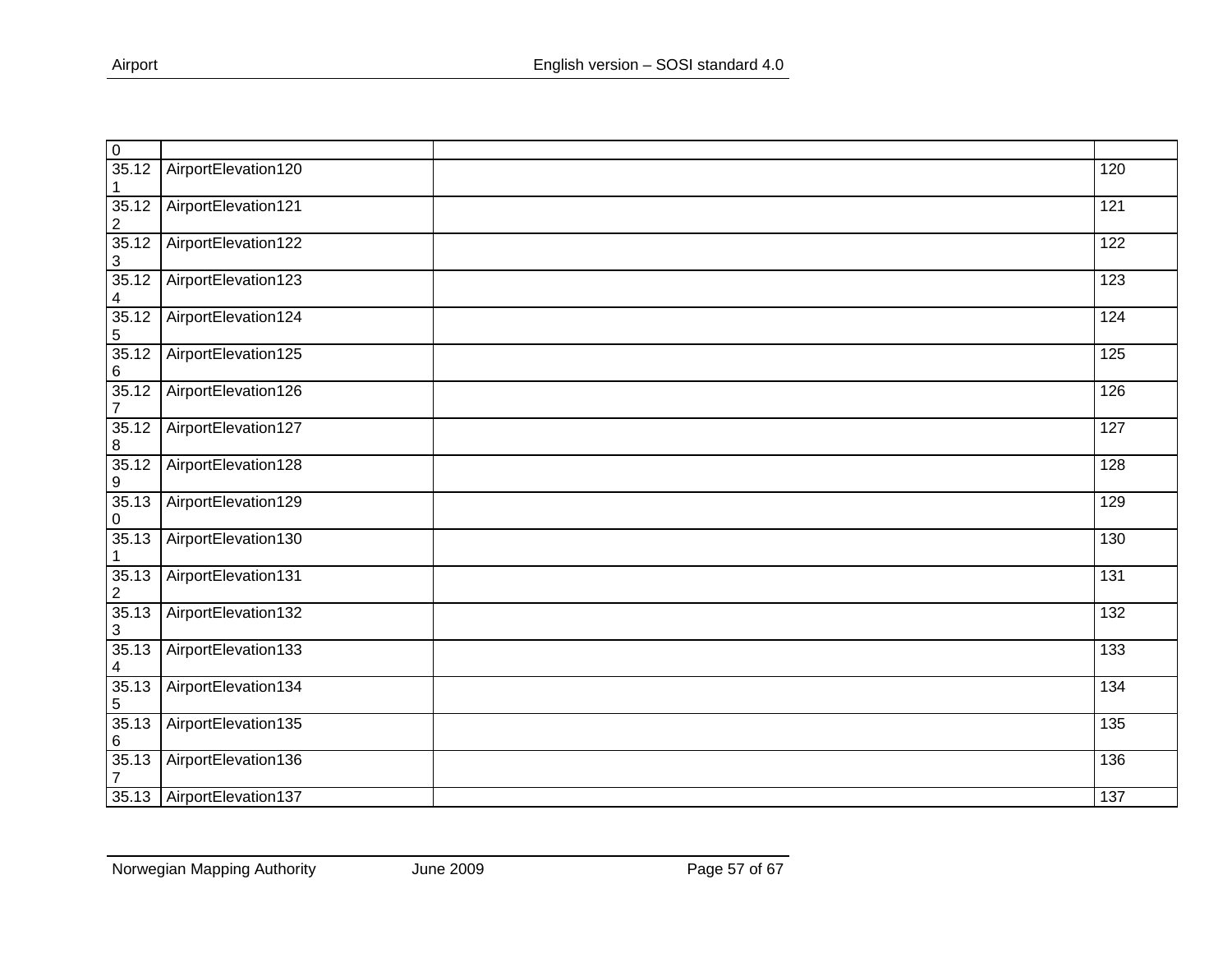| $\,8\,$                          |                     |                   |
|----------------------------------|---------------------|-------------------|
| 35.13<br>9                       | AirportElevation138 | 138               |
| 35.14<br>0                       | AirportElevation139 | 139               |
| 35.14<br>1                       | AirportElevation140 | 140               |
| 35.14<br>$\overline{\mathbf{c}}$ | AirportElevation141 | 141               |
| 35.14<br>3                       | AirportElevation142 | 142               |
| 35.14<br>4                       | AirportElevation143 | $\overline{143}$  |
| 35.14<br>$\sqrt{5}$              | AirportElevation144 | 144               |
| 35.14<br>6                       | AirportElevation145 | 145               |
| 35.14<br>$\overline{7}$          | AirportElevation146 | 146               |
| 35.14<br>8                       | AirportElevation147 | $\frac{147}{147}$ |
| 35.14<br>9                       | AirportElevation148 | 148               |
| 35.15<br>0                       | AirportElevation149 | 149               |
| 35.15                            | AirportElevation150 | 150               |
| 35.15<br>2                       | AirportElevation151 | 151               |
| 35.15<br>3                       | AirportElevation152 | 152               |
| 35.15<br>4                       | AirportElevation153 | 153               |
| 35.15<br>5                       | AirportElevation154 | $\overline{154}$  |
| 35.15                            | AirportElevation155 | 155               |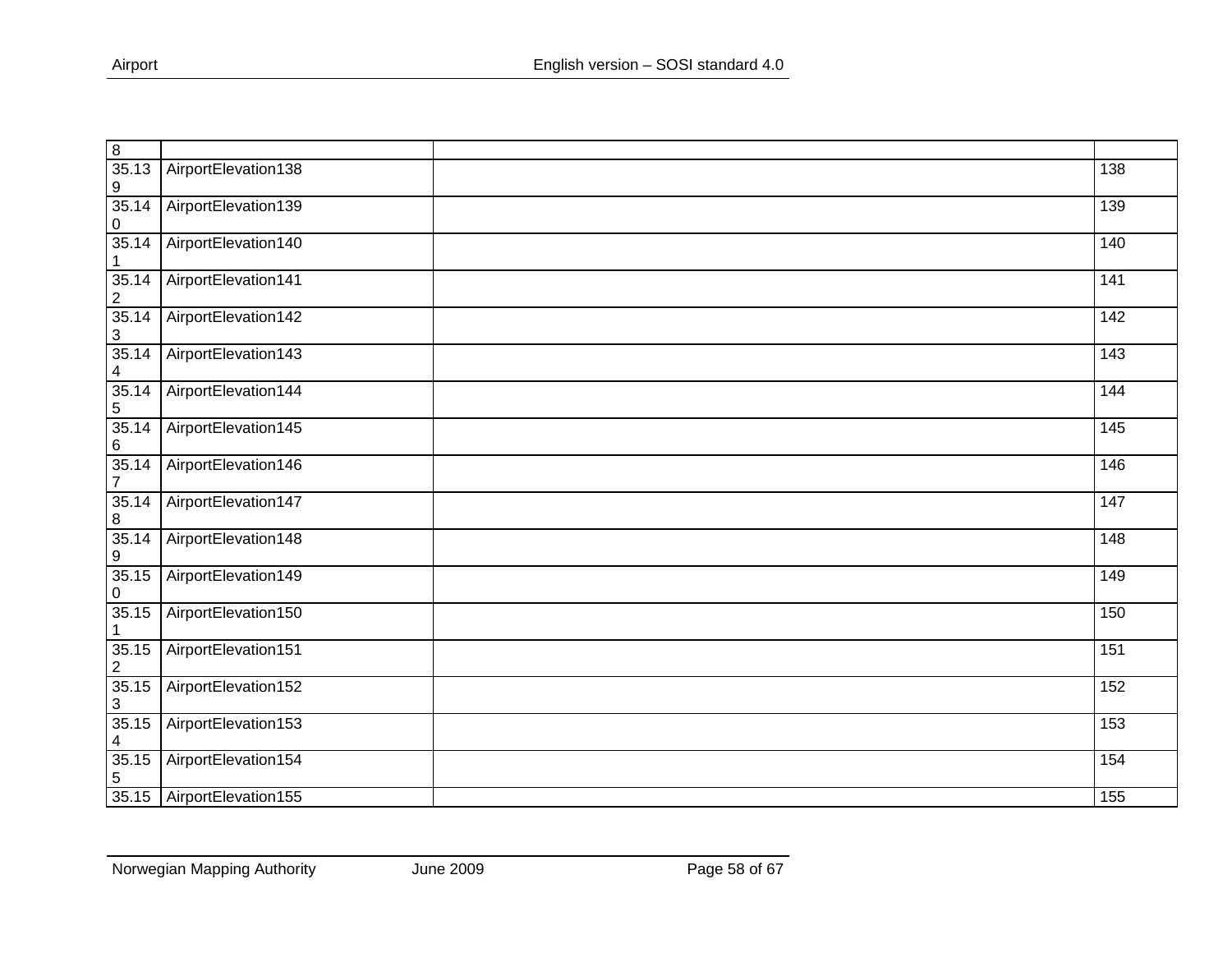| 6                       |                     |                 |
|-------------------------|---------------------|-----------------|
| 35.15<br>$\overline{7}$ | AirportElevation156 | 156             |
| 35.15<br>8              | AirportElevation157 | 157             |
| 35.15<br>9              | AirportElevation158 | 158             |
| 35.16<br>0              | AirportElevation159 | 159             |
| 35.16                   | AirportElevation160 | 160             |
| 35.16<br>2              | AirportElevation161 | 161             |
| 35.16<br>3              | AirportElevation162 | 162             |
| 35.16<br>4              | AirportElevation163 | 163             |
| 35.16<br>5              | AirportElevation164 | 164             |
| 35.16<br>6              | AirportElevation165 | 165             |
| 35.16<br>$\overline{7}$ | AirportElevation166 | 166             |
| 35.16<br>8              | AirportElevation167 | 167             |
| 35.16<br>9              | AirportElevation168 | 168             |
| 35.17<br>0              | AirportElevation169 | 169             |
| 35.17<br>1              | AirportElevation170 | 170             |
| 35.17<br>$\overline{2}$ | AirportElevation171 | 171             |
| 35.17<br>3              | AirportElevation172 | $\frac{1}{172}$ |
| 35.17                   | AirportElevation173 | 173             |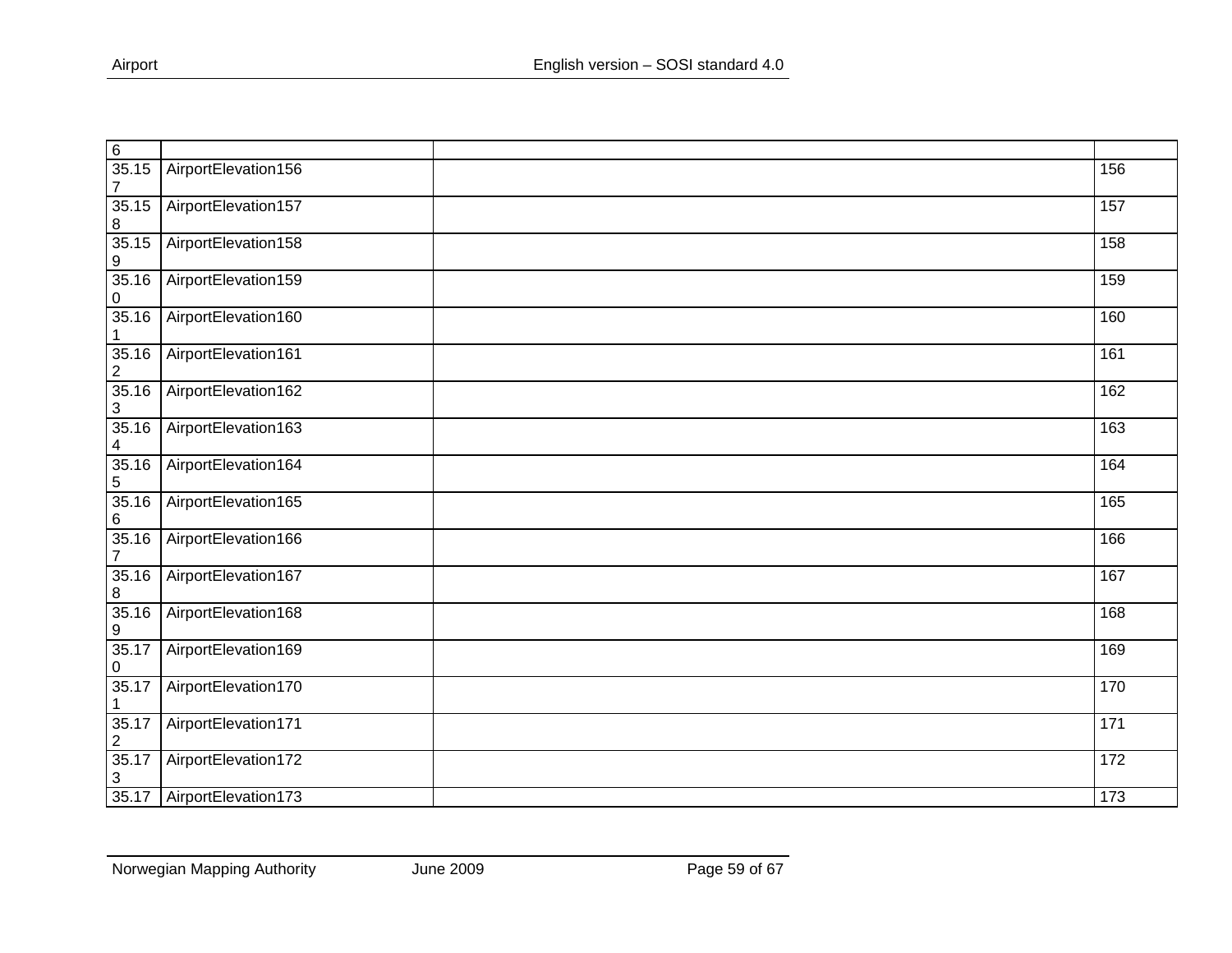| $\overline{4}$ |                     |     |
|----------------|---------------------|-----|
| 35.17          | AirportElevation174 | 174 |
| 5              |                     |     |
| 35.17          | AirportElevation175 | 175 |
| <b>6</b>       |                     |     |
| 35.17          | AirportElevation176 | 176 |
|                |                     |     |
| 35.17          | AirportElevation177 | 177 |
| 8              |                     |     |
| 35.17          | AirportElevation178 | 178 |
| -9             |                     |     |
| 35.18          | AirportElevation179 | 179 |
| -0             |                     |     |
| 35.18          | AirportElevation180 | 180 |
|                |                     |     |

## **1.1.2.36 <<CodeList>> APrioriNumber**

<span id="page-59-0"></span>

| Nr   | Code name                          | Definition/Description                                   | Code |
|------|------------------------------------|----------------------------------------------------------|------|
| 36   | Kodeliste                          | statement of load capacity based upon an a priori number |      |
|      | APrioriNumber                      |                                                          |      |
| 36.1 | Indicates load capacity based on a |                                                          |      |
|      | priori number 1                    |                                                          |      |
| 36.2 | Indicates load capacity based on a |                                                          |      |
|      | priori number 2                    |                                                          |      |
| 36.3 | Indicates load capacity based on a |                                                          | 3    |
|      | priori number 3                    |                                                          |      |
| 36.4 | Indicates load capacity based on a |                                                          | 4    |
|      | priori number 4                    |                                                          |      |
| 36.5 | Indicates load capacity based on a |                                                          | 5    |
|      | priori number 5                    |                                                          |      |
| 36.6 | Indicates load capacity based on a |                                                          | 6    |
|      | priori number 6                    |                                                          |      |
| 36.7 | Indicates load capacity based on a |                                                          |      |
|      | priori number 7                    |                                                          |      |
| 36.8 | Indicates load capacity based on a |                                                          | 8    |
|      | priori number 8                    |                                                          |      |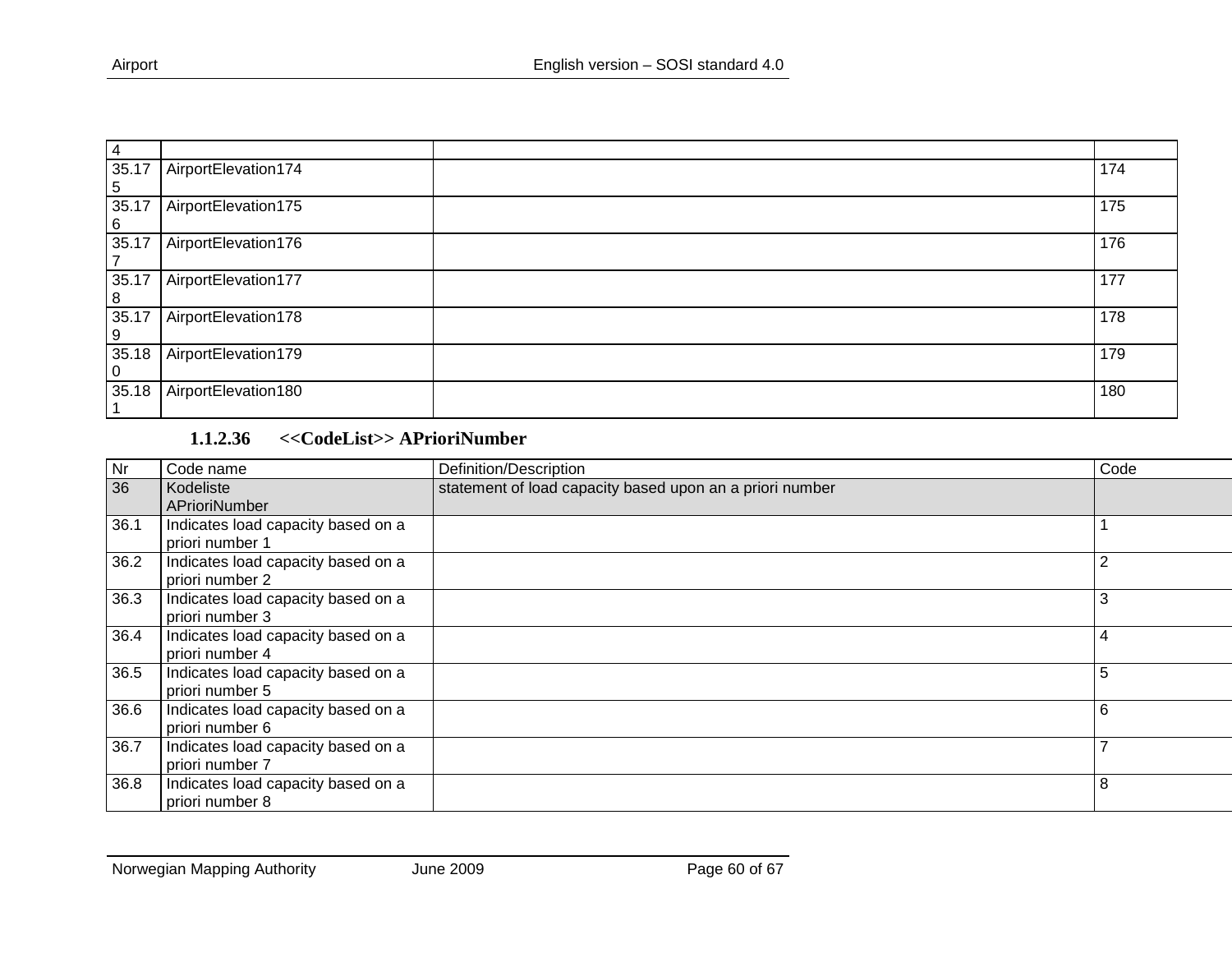| 36.9  | Indicates load capacity based on a                     | 9               |
|-------|--------------------------------------------------------|-----------------|
|       | priori number 9                                        |                 |
| 36.10 | Indicates load capacity based on a<br>priori number 10 | 10              |
| 36.11 | Indicates load capacity based on a                     | 11              |
|       | priori number 11                                       |                 |
| 36.12 | Indicates load capacity based on a                     | 12              |
|       | priori number 12                                       |                 |
|       | 36.13   Indicates load capacity based on a             | 13              |
|       | priori number 13                                       |                 |
|       | 36.14   Indicates load capacity based on a             | 14              |
|       | priori number 14                                       |                 |
|       | 36.15   Indicates load capacity based on a             | 15              |
|       | priori number 15                                       |                 |
| 36.16 | Indicates load capacity based on a                     | 16              |
|       | priori number 16                                       |                 |
| 36.17 | Indicates load capacity based on a                     | 17              |
|       | priori number 17                                       |                 |
|       | 36.18   Indicates load capacity based on a             | 18              |
|       | priori number 18                                       |                 |
| 36.19 | Indicates load capacity based on a                     | 19              |
|       | priori number 19                                       |                 |
| 36.20 | Indicates load capacity based on a                     | 20              |
|       | priori number 20                                       |                 |
| 36.21 | Indicates load capacity based on a                     | $\overline{21}$ |
|       | priori number 21                                       |                 |
| 36.22 | Indicates load capacity based on a                     | 22              |
|       | priori number 22                                       |                 |
| 36.23 | Indicates load capacity based on a                     | 23              |
|       | priori number 23                                       |                 |
| 36.24 | Indicates load capacity based on a                     | 24              |
|       | priori number 24                                       |                 |
| 36.25 | Indicates load capacity based on a                     | $\overline{25}$ |
|       | priori number 25                                       |                 |
| 36.26 | Indicates load capacity based on a                     | 26              |
|       | priori number 26                                       |                 |
|       |                                                        |                 |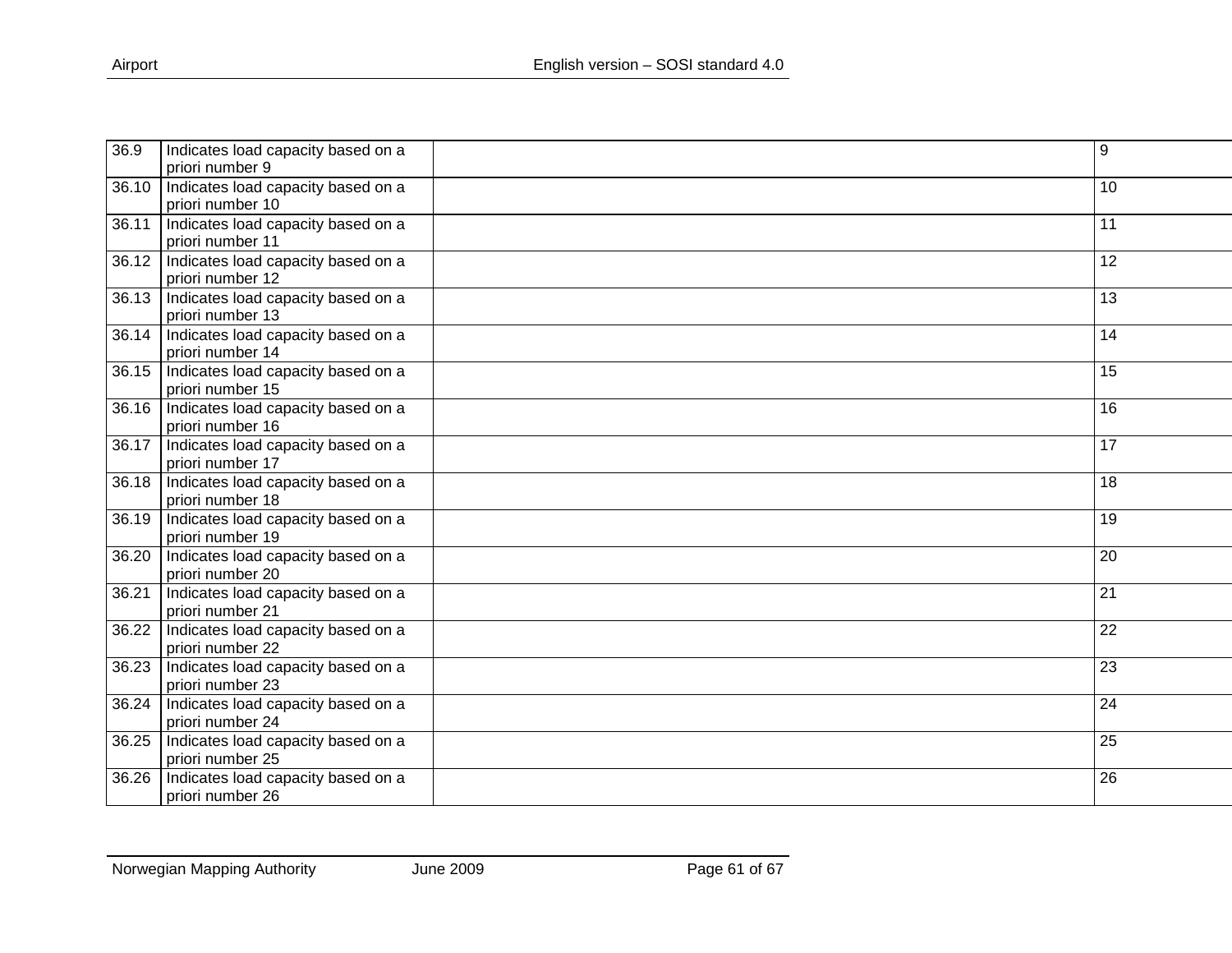| 36.27 | Indicates load capacity based on a | $\overline{27}$ |
|-------|------------------------------------|-----------------|
|       | priori number 27                   |                 |
| 36.28 | Indicates load capacity based on a | 28              |
|       | priori number 28                   |                 |
| 36.29 | Indicates load capacity based on a | 29              |
|       | priori number 29                   |                 |
| 36.30 | Indicates load capacity based on a | 30              |
|       | priori number 30                   |                 |
| 36.31 | Indicates load capacity based on a | 31              |
|       | priori number 31                   |                 |
| 36.32 | Indicates load capacity based on a | 32              |
|       | priori number 32                   |                 |
| 36.33 | Indicates load capacity based on a | 33              |
|       | priori number 33                   |                 |
| 36.34 | Indicates load capacity based on a | 34              |
|       | priori number 34                   |                 |
| 36.35 | Indicates load capacity based on a | 35              |
|       | priori number 35                   |                 |
| 36.36 | Indicates load capacity based on a | 36              |
|       | priori number 36                   |                 |
| 36.37 | Indicates load capacity based on a | 37              |
|       | priori number 37                   |                 |
| 36.38 | Indicates load capacity based on a | 38              |
|       | priori number 38                   |                 |
| 36.39 | Indicates load capacity based on a | 39              |
|       | priori number 39                   |                 |
| 36.40 | Indicates load capacity based on a | 40              |
|       | priori number 40                   |                 |
| 36.41 | Indicates load capacity based on a | 41              |
|       | priori number 41                   |                 |
| 36.42 | Indicates load capacity based on a | 42              |
|       | priori number 42                   |                 |
| 36.43 | Indicates load capacity based on a | 43              |
|       | priori number 43                   |                 |
| 36.44 | Indicates load capacity based on a | 44              |
|       | priori number 44                   |                 |
|       |                                    |                 |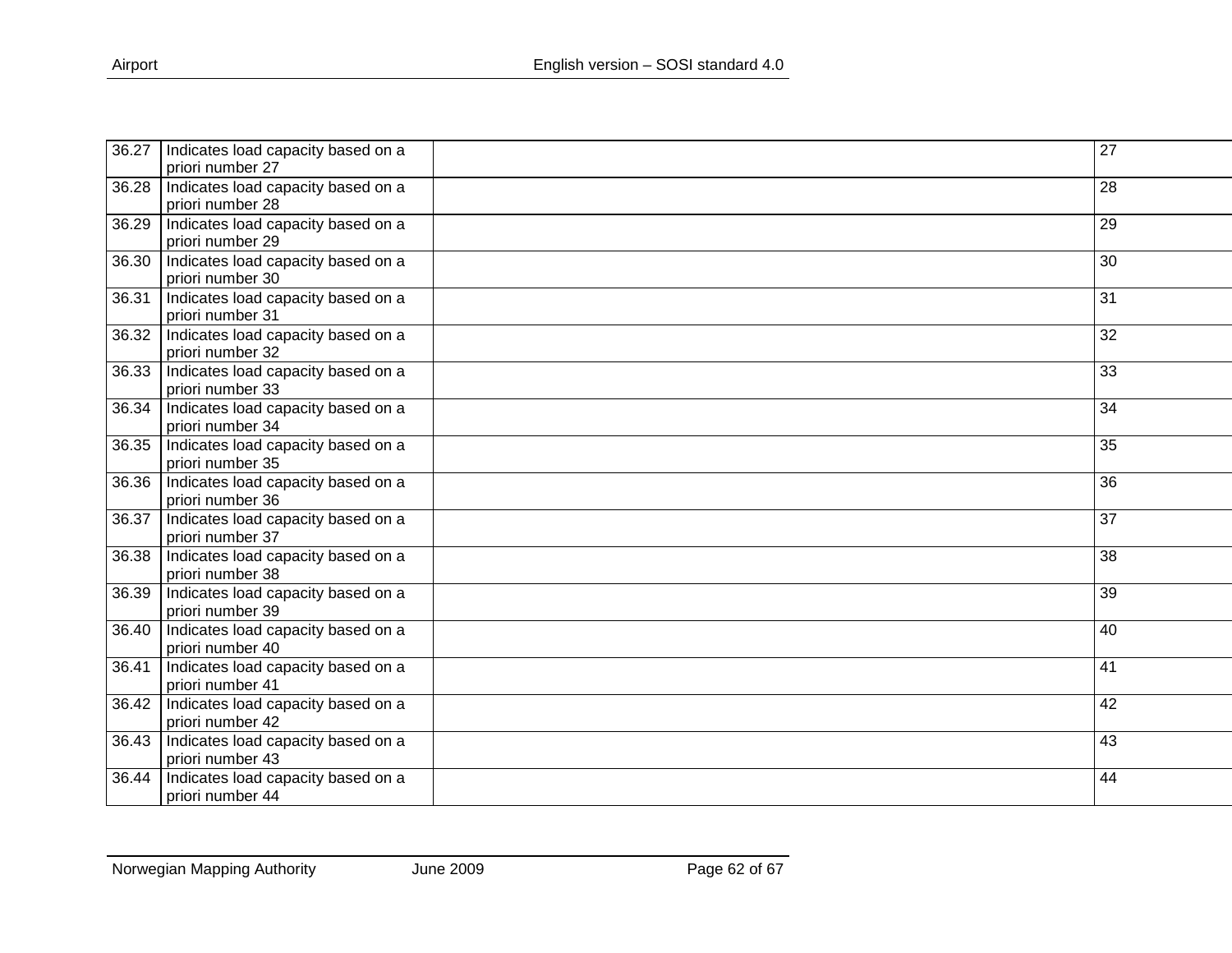| 36.45 | Indicates load capacity based on a | 45              |
|-------|------------------------------------|-----------------|
|       | priori number 45                   |                 |
| 36.46 | Indicates load capacity based on a | 46              |
|       | priori number 46                   |                 |
| 36.47 | Indicates load capacity based on a | 47              |
|       | priori number 47                   |                 |
| 36.48 | Indicates load capacity based on a | 48              |
|       | priori number 48                   |                 |
| 36.49 | Indicates load capacity based on a | 49              |
|       | priori number 49                   |                 |
| 36.50 | Indicates load capacity based on a | 50              |
|       | priori number 50                   |                 |
| 36.51 | Indicates load capacity based on a | 51              |
|       | priori number 51                   |                 |
| 36.52 | Indicates load capacity based on a | 52              |
|       | priori number 52                   |                 |
| 36.53 | Indicates load capacity based on a | 53              |
|       | priori number 53                   |                 |
| 36.54 | Indicates load capacity based on a | $\overline{54}$ |
|       | priori number 54                   |                 |
| 36.55 | Indicates load capacity based on a | 55              |
|       | priori number 55                   |                 |
| 36.56 | Indicates load capacity based on a | 56              |
|       | priori number 56                   |                 |
| 36.57 | Indicates load capacity based on a | $\overline{57}$ |
|       | priori number 57                   |                 |
| 36.58 | Indicates load capacity based on a | 58              |
|       | priori number 58                   |                 |
| 36.59 | Indicates load capacity based on a | 59              |
|       | priori number 59                   |                 |
| 36.60 | Indicates load capacity based on a | 60              |
|       | priori number 60                   |                 |
| 36.61 | Indicates load capacity based on a | 61              |
|       | priori number 61                   |                 |
| 36.62 | Indicates load capacity based on a | 62              |
|       | priori number 62                   |                 |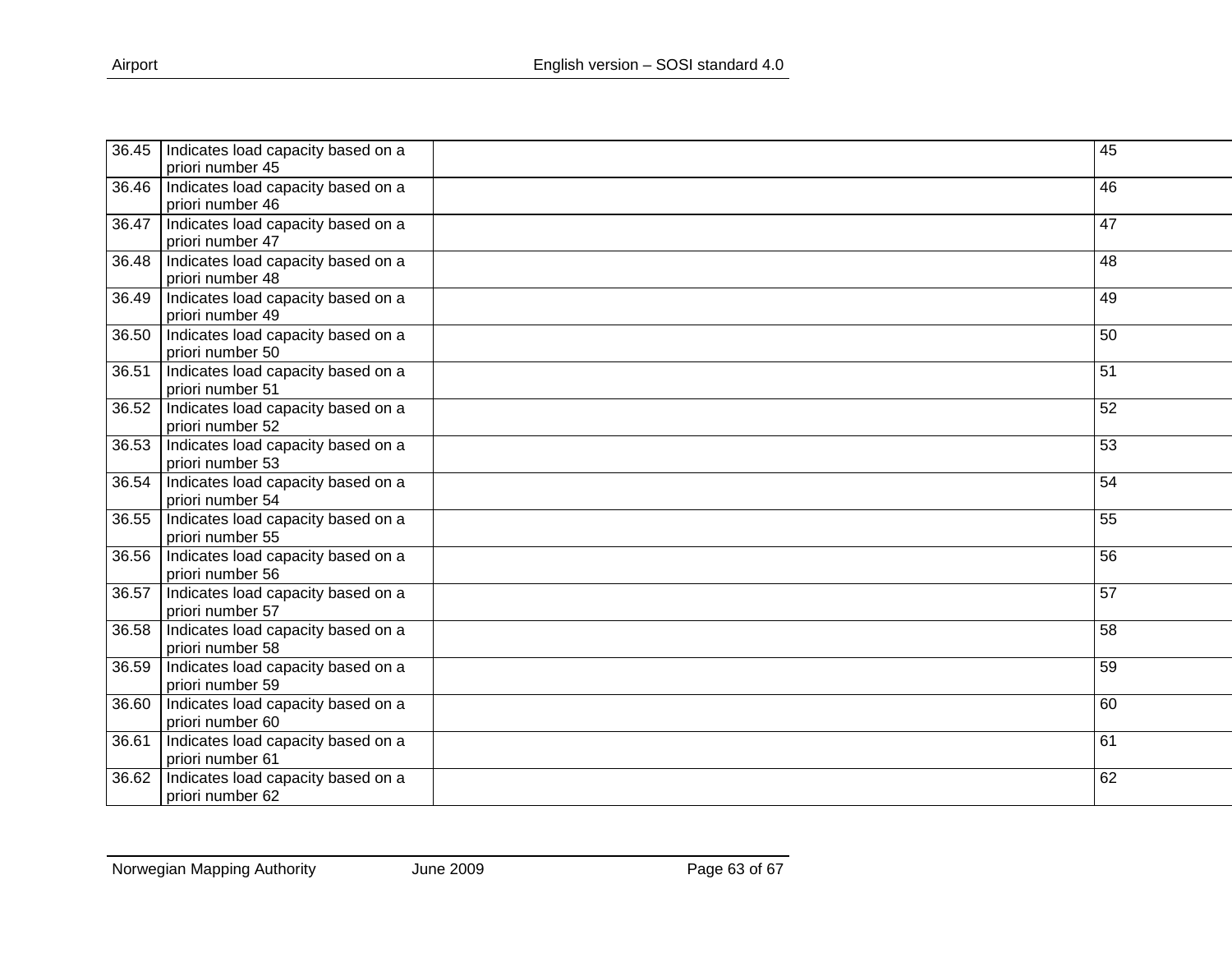| 36.63 | Indicates load capacity based on a         | 63 |
|-------|--------------------------------------------|----|
|       | priori number 63                           |    |
| 36.64 | Indicates load capacity based on a         | 64 |
|       | priori number 64                           |    |
| 36.65 | Indicates load capacity based on a         | 65 |
|       | priori number 65                           |    |
| 36.66 | Indicates load capacity based on a         | 66 |
|       | priori number 66                           |    |
| 36.67 | Indicates load capacity based on a         | 67 |
|       | priori number 67                           |    |
| 36.68 | Indicates load capacity based on a         | 68 |
|       | priori number 68                           |    |
| 36.69 | Indicates load capacity based on a         | 69 |
|       | priori number 69                           |    |
| 36.70 | Indicates load capacity based on a         | 70 |
|       | priori number 70                           |    |
| 36.71 | Indicates load capacity based on a         | 71 |
|       | priori number 71                           |    |
| 36.72 | Indicates load capacity based on a         | 72 |
|       | priori number 72                           |    |
| 36.73 | Indicates load capacity based on a         | 73 |
|       | priori number 73                           |    |
|       | 36.74   Indicates load capacity based on a | 74 |
|       | priori number 74                           |    |
| 36.75 | Indicates load capacity based on a         | 75 |
|       | priori number 75                           |    |
| 36.76 | Indicates load capacity based on a         | 76 |
|       | priori number 76                           |    |
| 36.77 | Indicates load capacity based on a         | 77 |
|       | priori number 77                           |    |
| 36.78 | Indicates load capacity based on a         | 78 |
|       | priori number 78                           |    |
| 36.79 | Indicates load capacity based on a         | 79 |
|       | priori number 79                           |    |
| 36.80 | Indicates load capacity based on a         | 80 |
|       | priori number 80                           |    |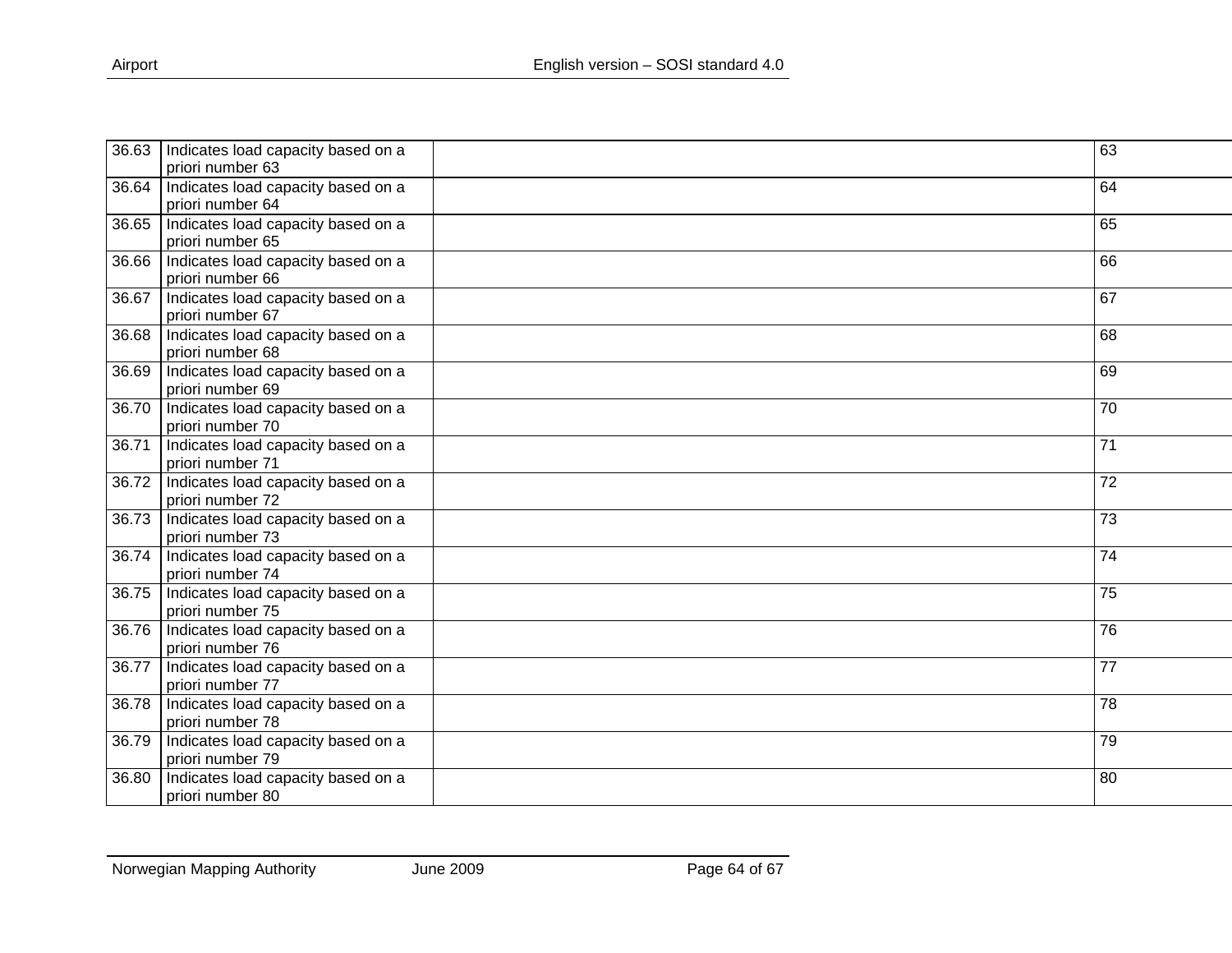| 36.81 | Indicates load capacity based on a         | 81 |
|-------|--------------------------------------------|----|
|       | priori number 81                           |    |
| 36.82 | Indicates load capacity based on a         | 82 |
|       | priori number 82                           |    |
| 36.83 | Indicates load capacity based on a         | 83 |
|       | priori number 83                           |    |
| 36.84 | Indicates load capacity based on a         | 84 |
|       | priori number 84                           |    |
| 36.85 | Indicates load capacity based on a         | 85 |
|       | priori number 85                           |    |
| 36.86 | Indicates load capacity based on a         | 86 |
|       | priori number 86                           |    |
| 36.87 | Indicates load capacity based on a         | 87 |
|       | priori number 87                           |    |
| 36.88 | Indicates load capacity based on a         | 88 |
|       | priori number 88                           |    |
| 36.89 | Indicates load capacity based on a         | 89 |
|       | priori number 89                           |    |
| 36.90 | Indicates load capacity based on a         | 90 |
|       | priori number 90                           |    |
| 36.91 | Indicates load capacity based on a         | 91 |
|       | priori number 91                           |    |
|       | 36.92   Indicates load capacity based on a | 92 |
|       | priori number 92                           |    |
| 36.93 | Indicates load capacity based on a         | 93 |
|       | priori number 93                           |    |
| 36.94 | Indicates load capacity based on a         | 94 |
|       | priori number 94                           |    |
| 36.95 | Indicates load capacity based on a         | 95 |
|       | priori number 95                           |    |
| 36.96 | Indicates load capacity based on a         | 96 |
|       | priori number 96                           |    |
| 36.97 | Indicates load capacity based on a         | 97 |
|       | priori number 97                           |    |
| 36.98 | Indicates load capacity based on a         | 98 |
|       | priori number 98                           |    |
|       |                                            |    |